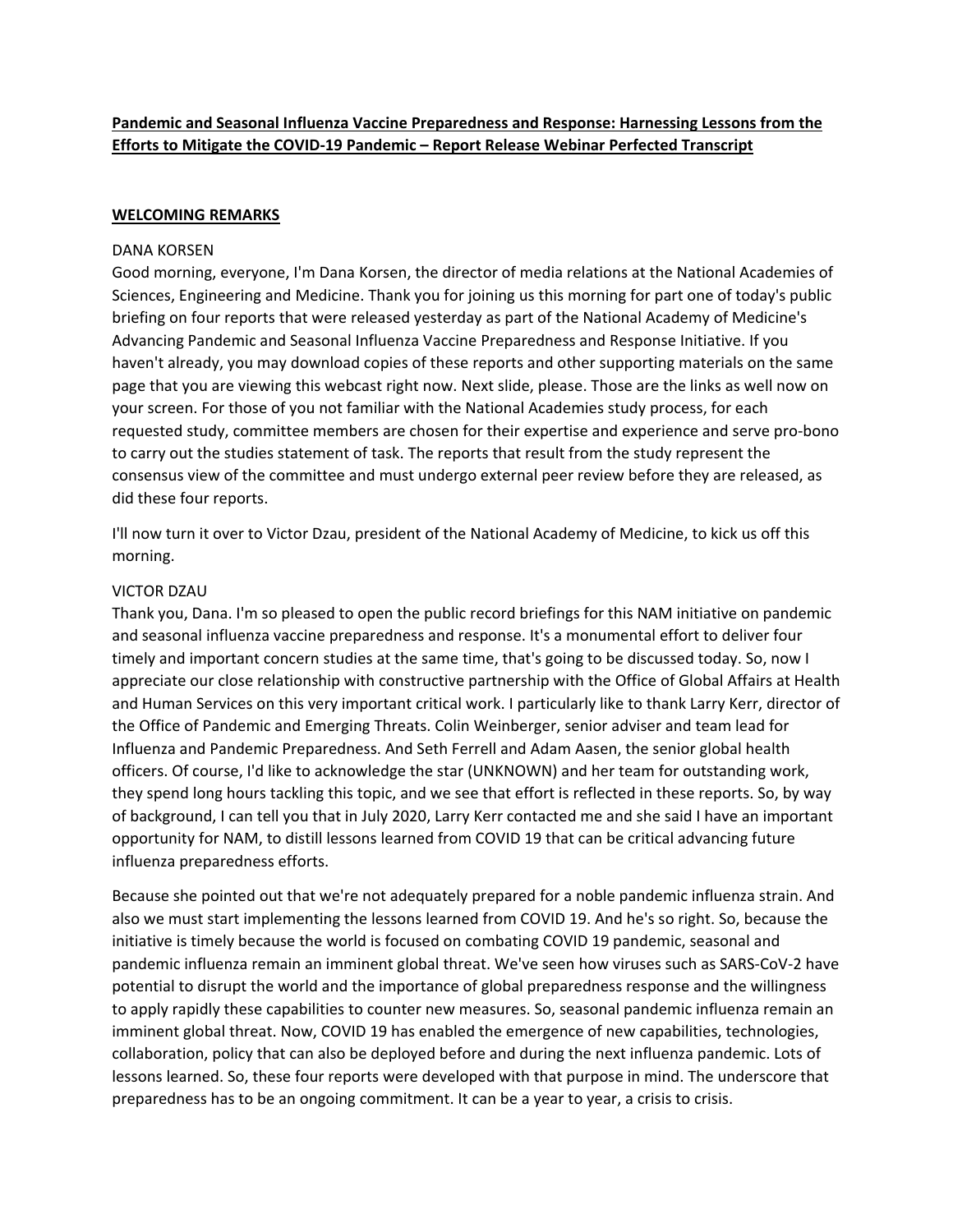As we learn from COVID 19 experience, surveillance, supply chain research infrastructure must be well resourced before and not in the midst of the next pandemic. So, given the global nature of this issue, we agree that this work should be international and complementary to the WHO influenza effort. With this background, we (INAUDIBLE) committee, range expertise and global public health from all sectors government, academia, industry, civil society and international public health organizations. Now, show the next slide, please. So, the committee. First, I'd like to thank the committee for their remarkable ability to assess fast changing landscape and identify advise on critical issues that require further study. That's capture the statement of task. The statement of task were useful for academy studies, we will review today. And the main recommendations, improve the global design, composition, clinical trials, production, scale up, regulatory approval, distribution of vaccines and post-approval surveillance, and we couldn't have done with those committee.

You see the names on it, and I want to thank them profusely. Next slide? So, this slide will show you the four concerns that are being released today. One is vaccine research, development to advanced pandemic and seasonal influenza preparedness response lessons learnt from COVID 19. Second, is the global resilient supply chains for seasonal and pandemic influenza vaccines. Third, is public health lessons for non‐vaccine influenza interventions. Looking past COVID 19 and fourth is countering, the pandemic's threat through global coordination on vaccines. The influenza Imperative. I know the sequence of slides is different from what I'm reading, but you got all of them. I do want to thank the chairs of each concerned study for the Committee for incredible hard work to produce such impressive and comprehensive report, (INAUDIBLE) short timelines. They are Peter Sands and Devi Sridhar, Alexander Patron and Patricia Garcia, Ravi, Anupindi and Prashant Yadav and Enrequita Bond and Kanta Subbarao.

The chairs of this concerned committee are here with me today and they'll discuss the finalized report recommendation, answer any questions that you have. Again, thank you all of you for joining us. And (INAUDIBLE) you know time to this very important work. Thank you. Now, it's my great pleasure to introduce Loyce Pace. She is the director of the Office of Global Affairs, OGA and Department of Health and Human Services, HHS. In her current role, Loyce is responsible for advancing the US international health agenda through multilateral and bilateral forums. She reports directly to secretary of HHS and she is the Office of Global Affairs lead on setting priorities and policies that promote American public health agencies interest worldwide. Loyce overseas HHS engagement with foreign governments and international institutions, as well as policy making bodies such as the G7, G20, the United Nations General Assembly and the World Health Assembly. Previously, she served as president and executive director of the Global Health Council and was a member of Biden‐Harris Transition COVID 19 Advisory Board.

Part of her role, at global health council, Loyce spent a decade working with community based organizations in grassroots leaders in countries across Africa and Asia on campaigns calling for person centered asset to help. She's passionate about equity and inclusion. Loyce, thank you for your support. Thank you for joining us today. And thank you to OGA for supporting this work. Over to you.

#### LOYCE PACE

Well, good morning, everyone and thank you for having me join you. I want to thank Victor for your kind introduction and offer my congratulations to you and the staff at the National Academies for the incredible work put into these recommendations. Congrats on the release today. We realize it was a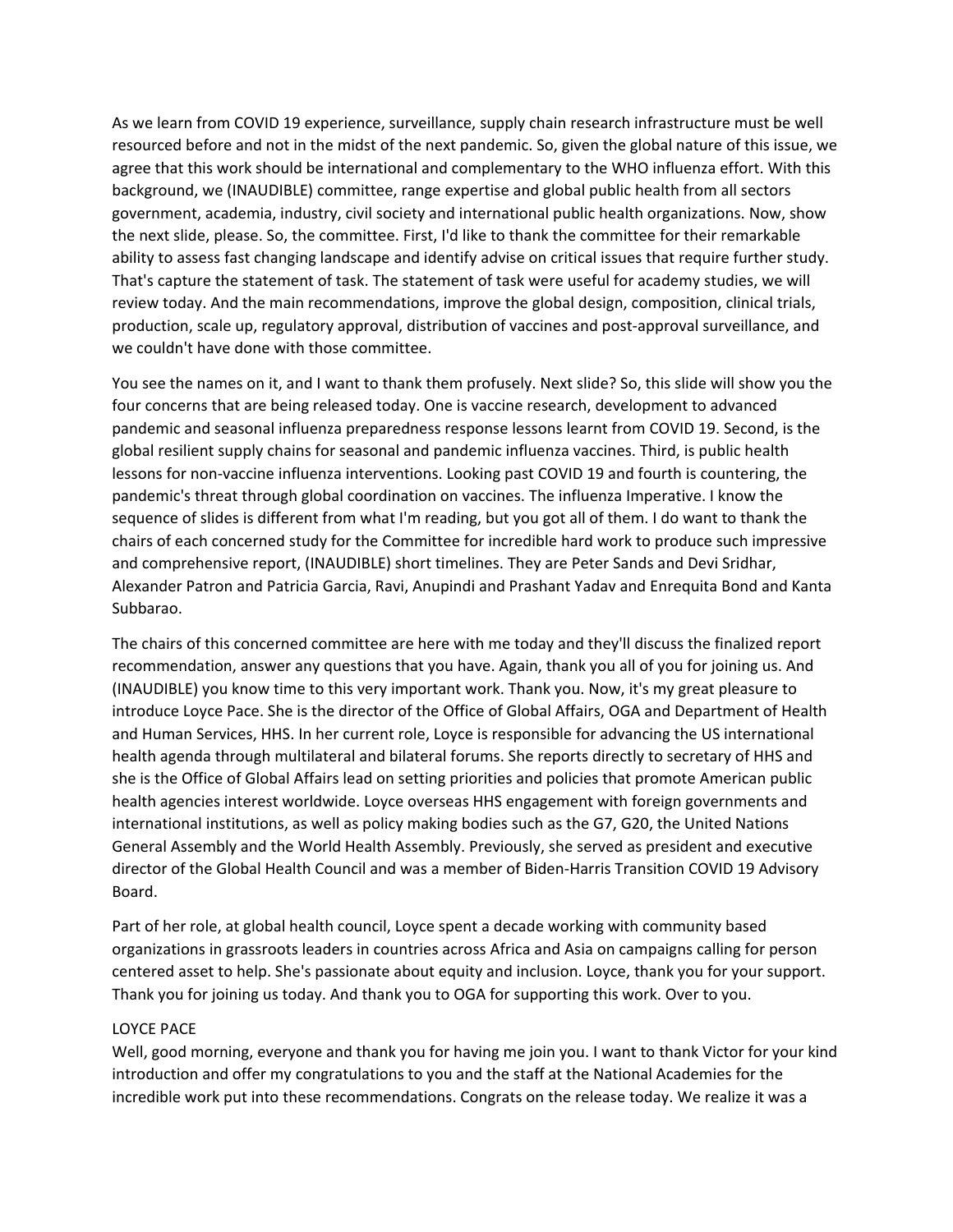very tight timeline. I also want to thank the many public health experts from around the world who contributed to the recommendations, recognizing that many of you were doing so in the midst of your own COVID‐19 responses. So, the fact that you were able to dedicate considerable time given how over booked you all truly are is something that shouldn't go unrecognized. So, I want to appreciate the time, expertise and thoughtful insight that you shared especially as we think of global preparedness for influenza and other respiratory disease pandemics. We know that influenza in particular remains a threat, and even though we saw a historic decrease in these cases during the COVID‐19 pandemic. So far, this disease will likely be what we face in another pandemic.

And so we feel like we're at a pretty unique moment in our history right now, especially those of us who in public health. We want to really step back and understand everything that we've lost, but also everything that we've learned throughout this pandemic so far. And take a step back and understand, OK, well, what can we do with these And what what should we or how should we be doing these innovations at these innovations, interventions that clearly have something to teach us real time. And so even though we're still in the midst of our response to COVID-19, we recognize the importance of documenting and understanding the very real successes and challenges over the past couple of years that help us understand how to overcome those shortfalls. So, our Office of Global Affairs at the Department of Health and Human Services here in the US approached the National Academies to sponsor the pandemic and seasonal influenza vaccine preparedness and response. And specifically harnessing lessons from efforts to mitigate the COVID 19 pandemic.

And that's the formal title of this initiative, of recognizing that's been broken up into a few different parts. But we initially approach the academies to focus primarily on vaccines. However, we recognize that this can be applied across a spectrum of response areas, whether that's non‐pharmaceutical interventions, supply chains or broader R and D. Again, I just wanna highlight the timeliness of all of this coming forth today, recognizing that we're still having conversations about persistent inequities across access to diagnostics, therapeutics, supplies as well as vaccines. And of course, in addition to everything that you all will be discussing today around these reports, we had OGA and the Department of Health and Human Services are also having some of these conversations in other forums and critically focused on how we close the equity gap in particular with regards to access to innovations. We're also having broader conversations about the global health security architecture and specifically how the world prepares not only response to a pandemic so that we do have a high degree of readiness and again incorporate these various lessons learned.

# **COUNTERING THE PANDEMIC THREAT THROUGH GLOBAL COORDINATION ON VACCINES: THE INFLUENZA IMPERATIVE**

# DEVI SRIDHAR

Hi, good morning, everyone. I'm going to be talking through the report on the coordination side of vaccines, and I'm fortunate today that we get to Q&A, several of the other commission members are available as well to take questions on the complexity of this issue and hopefully provide some clarity. So if we come to the next slide, our commission was made up of people from around the world with very extensive expertise, from economics to infectious disease control to legal expertise to actually operational as well as those, we've had very close ties with industry to understand the various dimensions and a big thank you to the National Academies staff. We had Janelle Winters, the study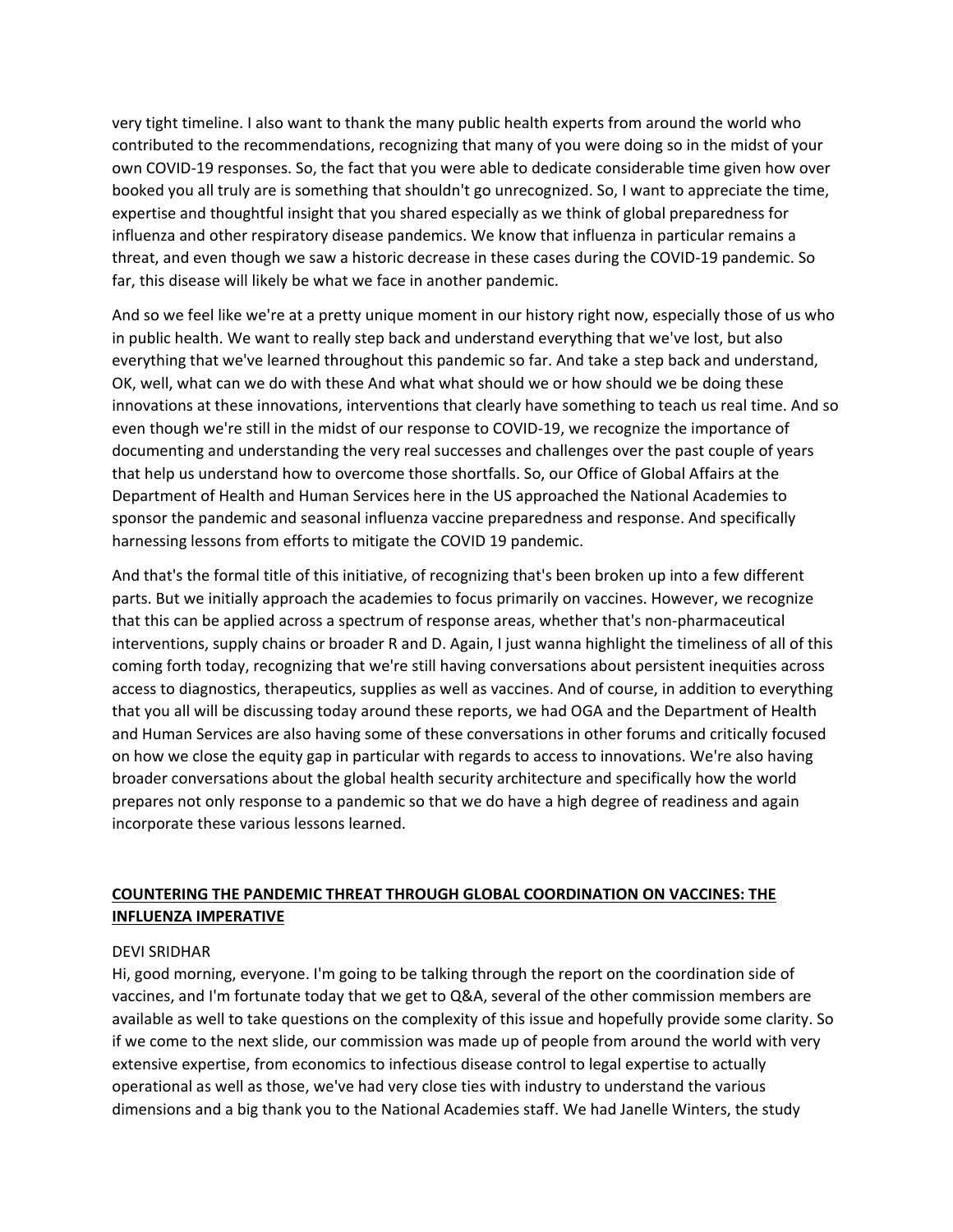director, as well as a very strong team supporting which helped us pull together this report in quite a short amount of time while we are living through the COVID-19 crisis and trying to look ahead and learn at the same time. So I'm going to talk through now what our remit was, of what we were going to cover, we thought, that we're going to ask for by (UNKNOWN) So if we come to the next slide, the statement of task was to look at the global coordination on vaccines for the next pandemic threat.

To come to the next slide. So the first thing was to look at what do we have already in place for seasonal and pandemic influenza vaccine development, manufacturing and distribution? Much of this was developed in response to H1N1. We're trying to say what is already there so, we don't want to replicate what works already and what isn't working. What are the gaps? The second part was looking at COVID‐ 19 and saying, Well, there are lots of new things that have been developed the act accelerator COVAX. Also, those in relation to outbreaks like Ebola, and so what has worked for these situations that we could perhaps learn for future influenza pandemics. And so looking ahead at some of the innovations and the business models, the distribution to say what has worked and not worked as we live through this COVID 19 pandemic. We come to the next slide. The third was actually to provide practical and feasible recommendations to say, OK, now how do we move forward in the months and years ahead to make sure that we can do better next time and on all areas, from looking at the coordination side to research manufacturing as well as equity distribution and access, which you know has been a problem through the COVID‐19 pandemic.

The fourth part was looking at the business model. We know that it's very difficult to create incentives for this kind of work, that was with the thinking behind CEPI, behind COVAX. So how do we actually start to incentivize this kind of work in manufacturing and distribution when we don't know where and when the next pandemic will be? How do we actually get investment into an area where it's unpredictable, what the return will be for businesses. And if we come to the next slide, the final task was to provide recommendations on specific financing strategies and mechanisms, such as looking at risk pooling, trust funds, what kind of incentives there could be that could be sustainable in the months and the years to come. And hopefully this will encourage national investment as well, which is the flip side of just looking at the international picture. So huge remit. We looked at it over several meetings, a lot of discussion, and I'm going to now turn to kind of some of the context of where we got to.

So if we come to the next slide, some of our deliberations on the influenza imperative. So next slide. So the current pandemic influenza capacities we looked at. So the supply side, is that the 2019 global capacity producing pandemic influenza vaccine is approximately 6.4 billion doses in 2019 over 12 months. About 79% of that is based on egg based systems, and we have a PIP framework and others on the commission are quite expert in this, where industrial partners have committed to providing 400 million doses to low and middle income countries. Because, as we've learned through COVID‐19, having the doses is one thing. Having them distributed to low and middle income countries is another question itself. On the demand side, we know that even though in U.K. and the U.S there's quite advanced seasonal influenza programs that most countries don't have these kind of vaccination plans and programs for adults and have not made seasonal influenza vaccination a priority, which means there's not really ongoing platforms that you can build off in these countries to then put on top pandemic flu distribution.

It's still needs to be built in the months in the years to come. So we come to the next slide. So, the partnerships for influenza vaccine platform technologies as you can see here, are distributed but what's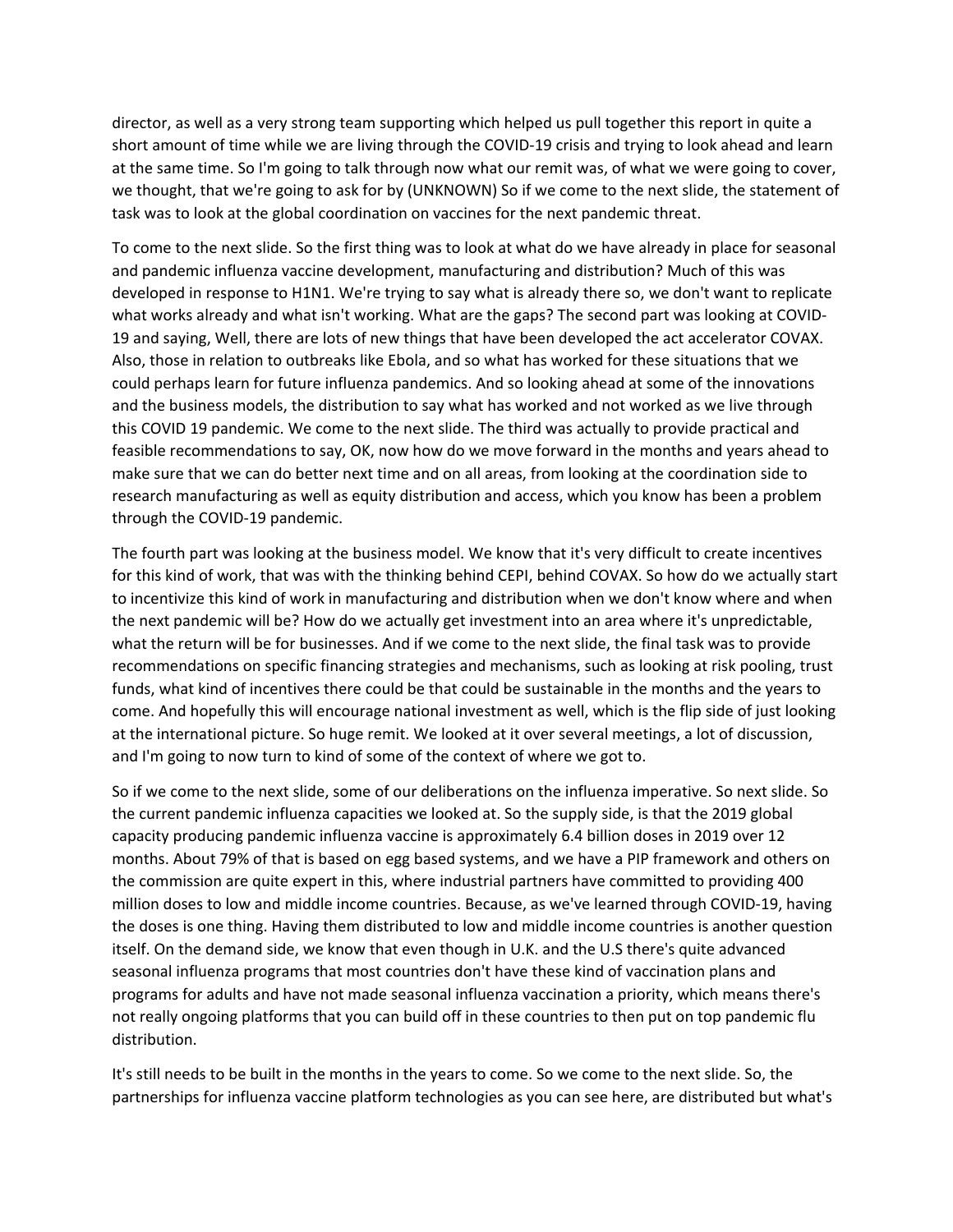astonishing to see is there's very little being done across sub‐Saharan Africa, across the entire African continent and Latin America. And so one of the things our committee deliberated upon was is it fine to have several hubs if they have comparative advantage and then hope they can distribute to the rest of the world? Or is it better to actually create these platform technologies and partnerships in a geographically distributed way? And I'll come to that when we get two recommendations, we come to the next slide. So we had four questions guiding the report's deliberations and recommendations. The report is now public, so hopefully you'll have a chance to look through it if you haven't already. And I'm going to go through each of the chapters and what we tried to look at each them. And really, this is going from, you know, the remit we were given and kind of looking forward.

So first Chapter two, we looked at the global governance landscape. So what existing structures are there? So this is useful to understand where we are today and what are the gaps that we have seen exposed? The second is we know that we need to get pathogen information, genetic sequencing shared incredibly quickly if we want to get to diagnostics, to therapeutics and to making vaccines. So we need to think about how do we make things faster? How do we get any part of the world willing to share samples and if they're going to share them, what are the benefits those countries will feel for sharing them with other partners in the world? The next is strengthening global partnerships for vaccine manufacturing and technology. So once we have those, how do we actually promote tech transfer, actually get the manufacturing and scale‐up production? You can think of this as kind of a sequence from, a sequence, from cycle, from getting the sequencing to actually getting the manufacturing technology done to at the end of it.

And this is Chapter five. What are the financial incentives to promote scale‐up and equitable global access, and how much do we need to be customized for influenza? And how much can these be generically for pandemic preparedness? So we kind of try to take you through from start to finish and how you would have to move quickly to get vaccines made from the pathogens being shared to distributed and financed for all parts of the world. So we come to the next. Yes. So what do you actually need in terms of requirements for a pandemic preparedness and response system? And so again, you need from the start surveillance to detect something has occurred, then that pathogen has to be shared, you need the technology is ready to go, whether it's mRNA or egg based, ready to make the vaccines, and you have to manufacture them, you have to look at IP if you're looking at, is this going to be or we can have emergency IP transfers, is it better actually to work with existing companies, if they can manufacture enough regulatory issues and finally delivery onto the ground.

And one of the things we also debated was how much we want to integrate influenza into the broader pandemic preparedness agenda. But also how much is influenza unique or exceptional? And so this was something we debated and you can see here that with influenza, we have well‐established existing networks and legal arrangements. We know there's unpredictability of where the next spillover event will happen and when, we know that this is going to probably come from animals through zoonosis, and so we need to kind of continually monitor those, that we have limited global use of antiviral therapeutics and diagnostics, which means vaccines become incredibly important tools. And we know there's a long historical pattern of pandemics and so the next one is likely around the corner and not a if, but a when. So if we come to the next slide. And so the key arguments were therefore, the first is that scale-up is required to overcome vaccine hesitancy during a future pandemic, and we know that we need a strong access and benefit sharing system.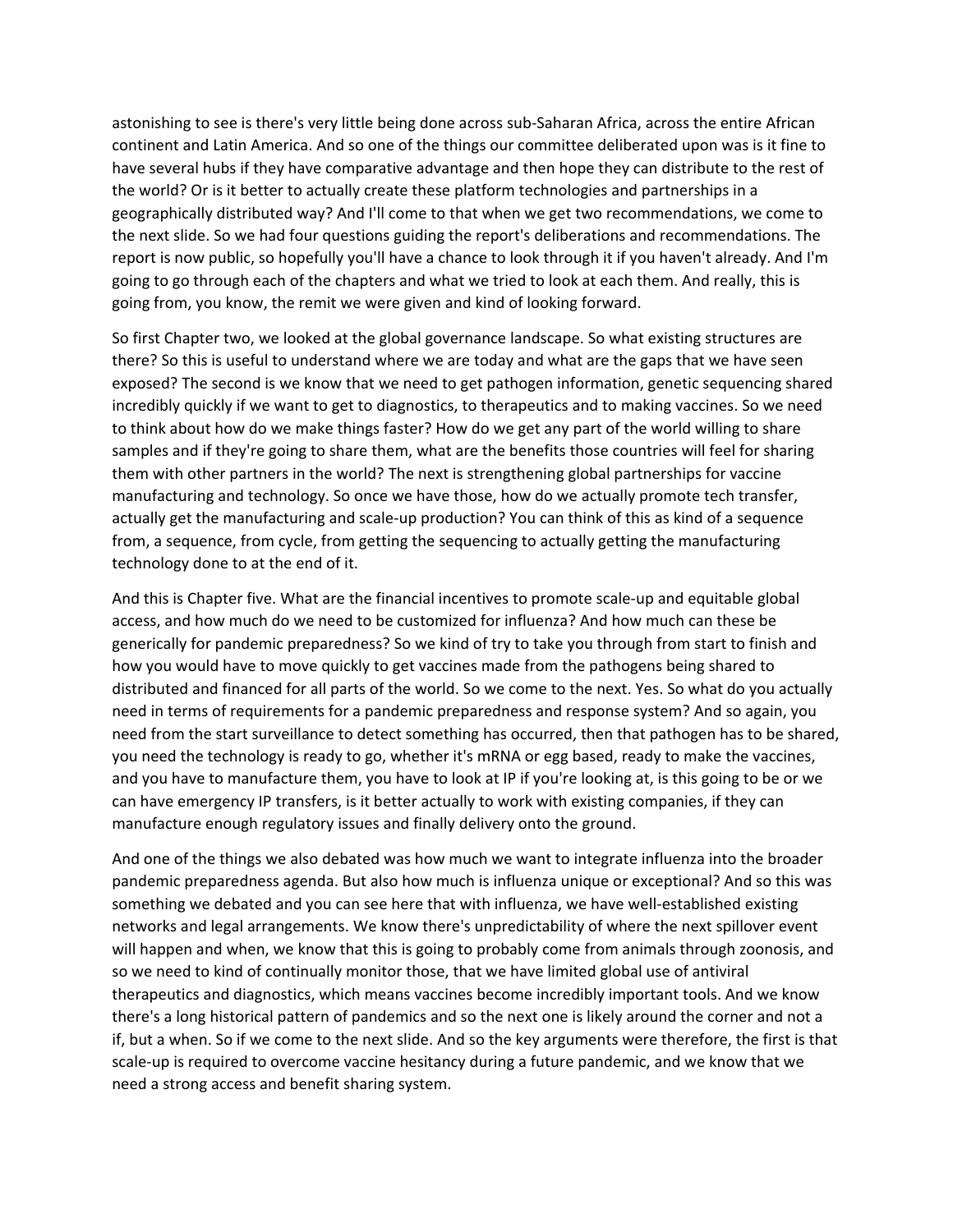But in acute scarcity, as we've seen with COVID‐19, it's not going to really address equity. Rich countries will take the vaccines that they think they're needed even now taking boosters. And so it's good to have a system, we have to understand how it starts to break down in in crisis. The second is that innovations are coming in terms of influenza vaccines. Platform recombinant technologies offer the potential for increased efficiency, efficacy and faster production. Universal flu vaccine, which we thought would be a game changer having that ready to go, but here, discussing egg based technologies versus mRNA , how much do we move and mix different kinds of innovations? The third is a business case for influenza has been heavily focused on seasonal vaccine vaccines because of their seasonal demand. But we need to look that at, that at actually pandemic flu will require a surge and so the market for seasonal influenza is not going to meet that demand. So how do we think about the business case for a much larger market and seasonal flu one?

And finally, getting back to the graph, the figure that was showed, the regional manufacturing does not offer a full solution for vaccine equity issues because we don't want this just to come and end up with vaccine nationalism. So yes, we need to have geographically distributed hubs, but it shouldn't be that every country just takes care of its own because we've seen that that's not the full solution and we shouldn't be more isolationist and we should actually be more cooperative. So we have to find a balance between those two ends of the spectrum. Let's come to the next slide. So coming to the recommendations of where our group got to. So next slide. So, in terms of who are we trying to recommend this to? Obviously, we need an audience. And the idea here is that there will be appetite from the G20, the G7 to do more in pandemic preparedness and readiness, either through a new governance mechanism or new instrument. We've heard about new treaties being proposed or not proposing exactly how this should look.

We're not saying this is exactly what the agency or treaty or body, whatever it is to look like. We're just offering recommendations on how, the gaps and how they could be filled. And other parties, industry civil society organizations are just as vital as actual governments and trying to move this forward. So if we come to the next slide, so, recommendation, first, the WHO. This one is targeted at member states who can work with WHO to develop an integrated agenda to strengthen preparedness and response for all respiratory pathogens or pandemic potential. And this needs to move from surveillance, from the start, to the information sharing about the sequencing being shared quickly, to development, manufacturing and deployment of vaccines. Instead of each of these being seen in a silo, meaning that we're only talking about surveillance here and we're only talking about pathogen sharing here, and then manufacturing over there needs to actually be an integrated agenda where we see that as a full system of how we prepare from start to finish.

So an overarching agenda and there should be one that of course, encompasses pandemic influenza, but should be focused on all respiratory pathogens. So, for example, COVID‐19 would have been included in this, given again, many of the characteristics of pandemic influenza would be shared across other respiratory pathogens. To come to the next. Recommendation, two, we know that surveillance systems are quite weak in several countries regions, which means it can be quite a while before a new pathogen would be picked up and we'd be able to actually get the sequencing out and be able to start working towards a vaccine. So the weakest part of the system is probably where to start the surveillance systems to actually pick this up, and we need to increase the investments there to understand how to have sustainable financing for modern, timely surveillance, specifically for respiratory pathogens, which could quickly become and spread across the world into a pandemic. So we come to the next recommendation.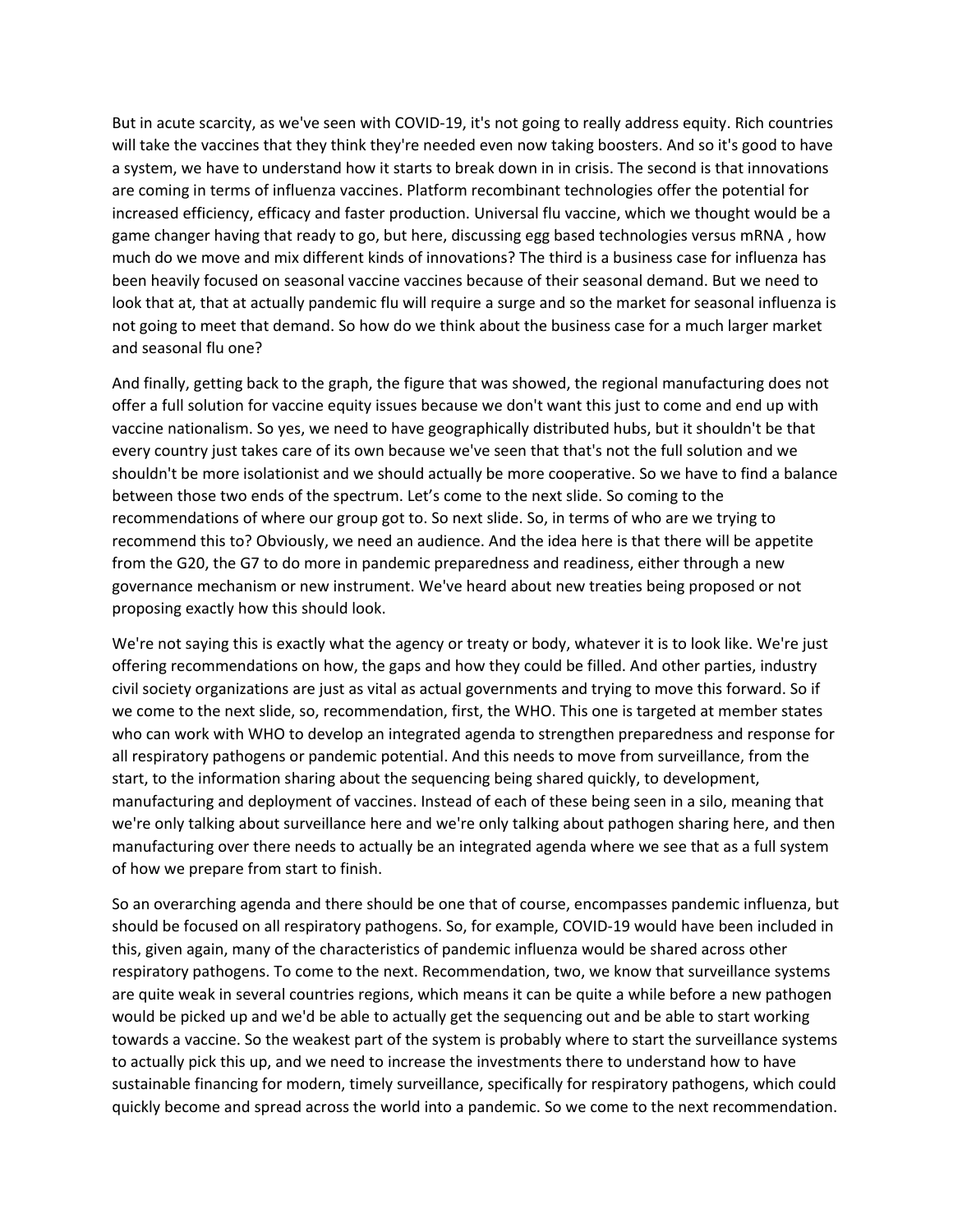So the World Health Assembly should explicitly clarify that the PIP framework does cover genetic sequence data. We can discuss this in the Q&A, but there was some discussion over how much is genetic sequence data actually covered in terms of sharing and this means the PIP framework has been developed to balance the need to share data, share sequencing with actual, getting access to the products, the vaccines and make sure countries don't feel like they're left behind if they share and then don't feel like they get the benefit of sharing. And so you have to build off this framework to cover a broader range of pathogens and their genetic sequence data. So we have something that seems to work reasonably well, how do we take that further? We come to the next recommendation. Four is about, this is about how to support R&D for influenza platform technologies that we need to extend the mandates of, you know, bodies that have been created, CEPI and others to actually look at influenza and other respiratory viruses and looking at their industry partners platforms and saying, how can we structure these to look at whatever new respiratory pathogen might be on the horizon?

So if we come to the next one. Recommendation five is about what we might call a moon‐shot program, which we're saying would be ultimate, would be to have a universal influenza vaccine, which, but we need to incentivize the development of this, the licensing, the procurement, and this requires push elements as well as pull elements to make sure that this could actually happen, and it could be coupled with a parallel effort for coronaviruses. We know there's efforts for a pan-coronavirus vaccine, but basically to get ahead of it, to already start developing these technologies that could cover a wider range of pathogens. Rather than thinking that for every single pathogen that comes along, we have to develop a specific vaccine for it. And so starting to think about the kind of new technologies and how are we actually kind of trying to get a moonshot. Take a jump to where we are right now. Next slide. And here comes back to the distribution of this, that we need to think carefully about hubs we've seen parts of Africa are asking, saying they want to have factories on the continent, they don't want to be reliant on other parts of the world.

And so how can we start to have a multilateral partnership to track emerging technologies that could be where we focus on tech transfer for influenza, promote partnerships with geographically distributed hubs and provide technical training ahead of time because we know one of the issues with COVID‐19 is that there's also the issue actually not just the factories, but the technical training and the human capacity elements of having people who can run the factories and get them to scale to be able to produce at quality. Next slide. And recommendation seven is looking at giving funding explicitly for introducing and deploying next generation seasonal influenza vaccines, so not to forget the ongoing challenge each year of, the thousands of people who die from flu, and that the WHO regional offices could work with countries to do more extensive assessments of the readiness of how they could actually start to develop seasonal influenza programs for adults in high risk groups in the next one to two years.

# **Q&A**

### DANA KORSEN

We will now begin our Q&A session. Simply type your question into the chat box below the video frame to submit a question. And I want to acknowledge the other committee members who are here with us this morning to help answer questions. We are joined by Phyllis Arthur, vice president of infectious diseases and emerging science policy at the Biotechnology Innovation Organization. Amanda Glassman,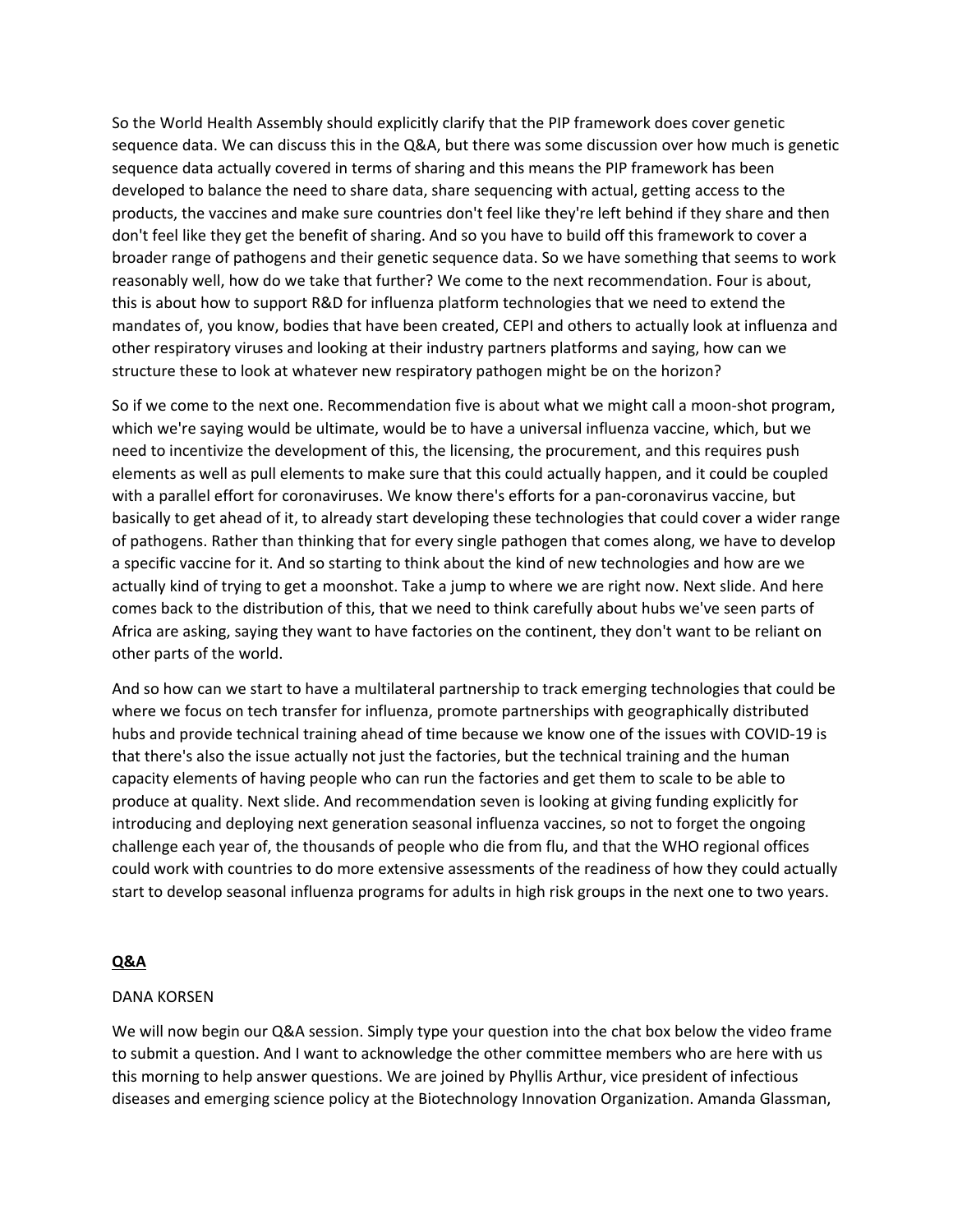executive vice president and senior fellow at the Center for Global Development. And Alexandra Phelan, an assistant professor at the Center for Global Health Science and Security at Georgetown University Medical Center and adjunct professor at Georgetown University Law Center. So to get us started with the pandemic financing be targeted to have the most value are there particular aspects related to influenza that need to be accounted for? Where did you see gaps in pandemic financing at the country level? Who wants to take that one?

#### PHYLLIS ARTHUR

As we were moving, Dana, I think I missed the beginning of your question, can you repeat it?

#### DANA KORSEN

Sure, no problem. Where's your pandemic financing be targeted to have the most value? Are there particular aspects related to influenza that need to be accounted for? And where did you see gaps in pandemic financing at the country level?

#### AMANDA L GLASSMAN

I'm happy to... Shall I respond to that? So, well, thanks. This has been a great panel, and thanks to Devi and Peter for their leadership of our group. There are, of course, routine public health programs that spend on research and development and surveillance. And the case of influenza is actually, more developed in some respects than some other kinds of pathogens that organizations like CEPI work on. But that said, it's still totally inadequate to the scale of the threat and indeed the scale of the disease burden every year, especially as climate change changes the populations that are exposed to these diseases. And, the report goes over sort of the share of global health aid that is dedicated to preparedness. There are various kinds of estimates, but it's between two and 21%, depending on what you count to preparedness in general. And then surveillance in particular is really very, very underfunded and very patchwork. And our as our chair put it, it's kept together with string and sellotape.

It is literally financed by paying per diems to experts to participate in the network of surveillance. And of course, that's been strengthened with COVID 19 as another respiratory pathogen. There's still so much to be done to get surveillance working more intentionally at high scale. Likewise, on R&D, there's of course, lots of investment in high-income countries, but less that's directed to the specific needs of low and middle‐income countries. If there were indeed a need to access pandemic influenza vaccine given a spreading a pandemic potential pathogen. And then ever more manufacturing of course, we've had this huge vaccine scale up with COVID 19, but it's all a question of the platforms. How flexible are those platforms to produce different kinds of technologies? So just to say, I think overall financing low debt is the scale of the threat and much more to do in this space.

#### PHYLLIS ARTHUR

I'll add one other thing to Amanda's list of things that have not been well funded. I think it's important to note what we're learning from COVID and what we probably all knew in the back of our minds as people who think about pandemic preparedness all the time is that the ground game and the health systems were never really funded to do mass immunization like this, particularly adults. I think that he mentioned this, but we're used to worldwide US everywhere really have great systems in place to vaccinate children. And if you look at H1N1, where it was predominantly children, the elderly, pregnant women, the childhood part of vaccination in many countries went relatively more smoothly. The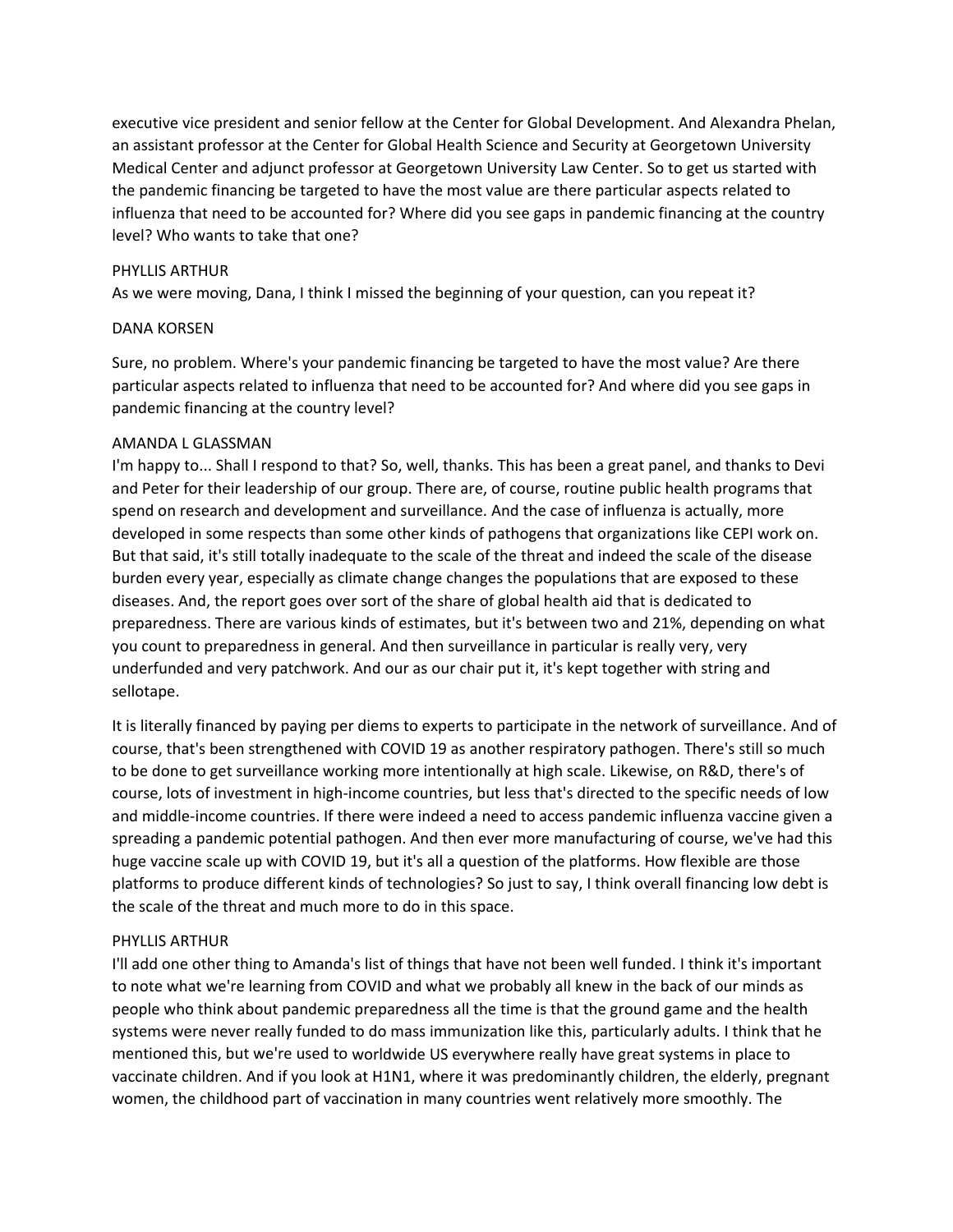systems are built around that. They are not built around trying to vaccinate every person over 18. And that was hard in the United States, where the health systems are relatively rigorous and robust. So I think one of the other places is really health systems where financing of public health has not been, where it needs to be to do a massive response.

# DANA KORSEN

Thank you both for that. Moving to the next question. His comments, thank you for these reports. There is an issue around the quote pandemic preparedness paradox, whereby pandemic investment slash governance reduces threats, which makes it more difficult to justify further or continued investments. How come this? Chime in, whoever wants to go ahead.

# DEVI SRIDHAR

Yeah, I can jump in on this one. Which is I think that we have a very good window right now that people understand, particularly business, the losses that can be incurred if we don't prepare and get ahead for the next pandemic. And I think there is a lot of thought going into which countries have done better in terms of their domestic economies and how they prepared to do that better. And so there is definitely a paradox that generally in public health, which is if you say something's going to go really badly and then interventions are put in place to prevent that from happening and people say, well, you overreacted. We saw this early on in COVID with Norway and Australia and other countries that preemptively responded didn't get hit that badly and were said, told you overreacted rather than saying, we be averted a crisis. But I think right now we do have a moment of time when there is the world is still suffering from COVID 19. We're still not through the pandemic. And so there is a chance now to have the attention of governments to say, well, let's make sure that next time this happens, we're better prepared and it's we don't suffer as much lives, but also in terms of livelihoods.

#### PHYLLIS ARTHUR

I think the key is to try to get everyone to think of this as national defense. And there's a place where we never take our eye off the ball. We are always thinking about innovations that protect the nation, that protect the warfighter. And we should think of this as something that requires the vigilance that we apply to our homeland and defense strategies. It is part of our health defense and the trillions of dollars that the economy in the US and worldwide have lost from this pandemic should be the impetus for that continued investment.

# DANA KORSEN

Thank you for that. Next question is from Erin Dutton from MDHHS, Michigan disability (UNKNOWN). Do you see additional funding to ensure those marginalized in the US have representation at the table to ensure equity and equality?

#### PHYLLIS ARTHUR

So actually, yes, and I hope that's another thing that is sustained, certainly the administration is very committed to health equity. They have health equity officer, Dr. Marcella Nunez‐Smith and her team are really making this a top priority for the administration. I'll say, in addition, the private sector is as well and continued investments in how to get more balance in clinical trials, how to have more data, how to have community leaders really close to their communities educating on these issues of why they're important. I think you're going to see a lot of focus more on health equity, and that includes thinking about not just access financially, but access physically. There were a lot of innovations in this pandemic in terms of getting vaccines and therapeutics closer to people in underserved areas, and that's a broad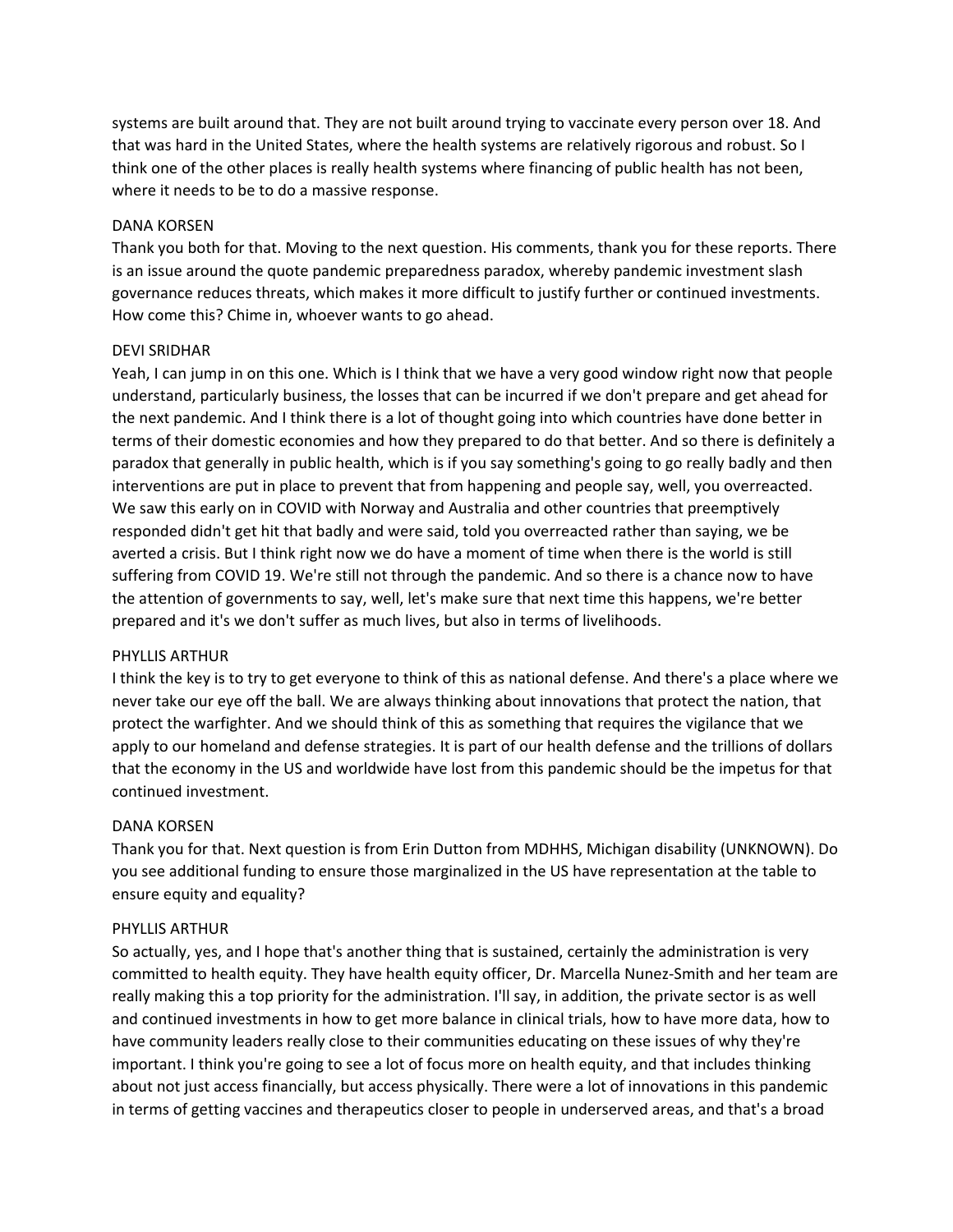term. And I hope and I think we're seeing that as well applied worldwide. Hopefully, that leads to better health care delivery in different ways as well.

# ALEXANDRA L PHELAN

And if I can supplement Phyllis Arthur's comment is I think there's increasingly increasing awareness globally that many of the decisions we've seen through COVID 19 have been decisions of bad governance and reflection on what good governance means for decision‐makers, both in preparedness and response. And that includes fundamentally equity and participation in those decision making processes. And, interestingly, for example, in the state of Maryland, they mentioned, there've been community consultations about how would we do the ethical rationing of ventilators and tools like that in response? And I think we might see well, hopefully, we may see we see more of those sorts of inclusive, community‐based participation planning for pandemic preparedness.

# AMANDA L GLASSMAN

And maybe I could address the issue of equity as it relates to the way that we finance R&D and then finance, manufacture and supply to low and middle-income countries because obviously, you know, the big lesson learned from COVAX is as one of the questions I think that's coming in now suggests, you know, of the six and a half billion doses that have made available to date, only 400 million have reached lower‐middle‐income countries. And that has to do with a couple of things. First is that every government, no matter at what level of income, really needs to think about preparedness as a policy and to be part of entities that are preparing to obtain medical countermeasures in case of some kind of threat like this. So I mean, I think about that, especially for middle‐income countries or upper‐middle‐ income countries where there is a sort of wait-and-see game. I think governments really can't afford to wait and see. That's one issue. And then second, in the multilateral global efforts to try and assure supply and drive the R&D investments necessary to get us to approved products.

The imbalance of financing provided for, just in the US versus the rest of the world is really incredible, right? I mean, Operation Warp Speed spent \$30 billion to developing and manufacture vaccines for the United States since about \$38 per capita while COVAX had 1.7 billion for the rest of the world. There's just no way to make the advanced procurement contracts that were in any way able to compete on the market and to reserve the supply that was necessary. So we just have to put a lot more money upfront at the ready sufficient to buy the supplies on behalf of low‐income countries for middle‐income countries, we have to figure out what to do, but I think every government really does have to say this is something I have to prepare for in the same way that I prepare for natural disasters. And it goes back to that first question that we were addressing, which is, is this part of national security or not? And it really is, as we've seen in this case and the other the key thing is that, a COVID pandemic was less probable in any given year than an influenza pandemic.

So we should prepare for that. And I hope that these reports help with it.

# ALEXANDRA L PHELAN

If I can add to that as well, I think when we think about the frameworks at the international level, that might help address this, this is where the potential. We've obviously got the framework when it comes to the equitable distribution of vaccines, but you're will still subject to the potential risks that we've seen during COVID‐19 in terms of vaccine nationalism advance purchase agreements, export controls. And so there's a real question and a lot of question whether that's going to form part, addressing those issues will form part of any negotiations for a new international instrument like a pandemic treaty. And I do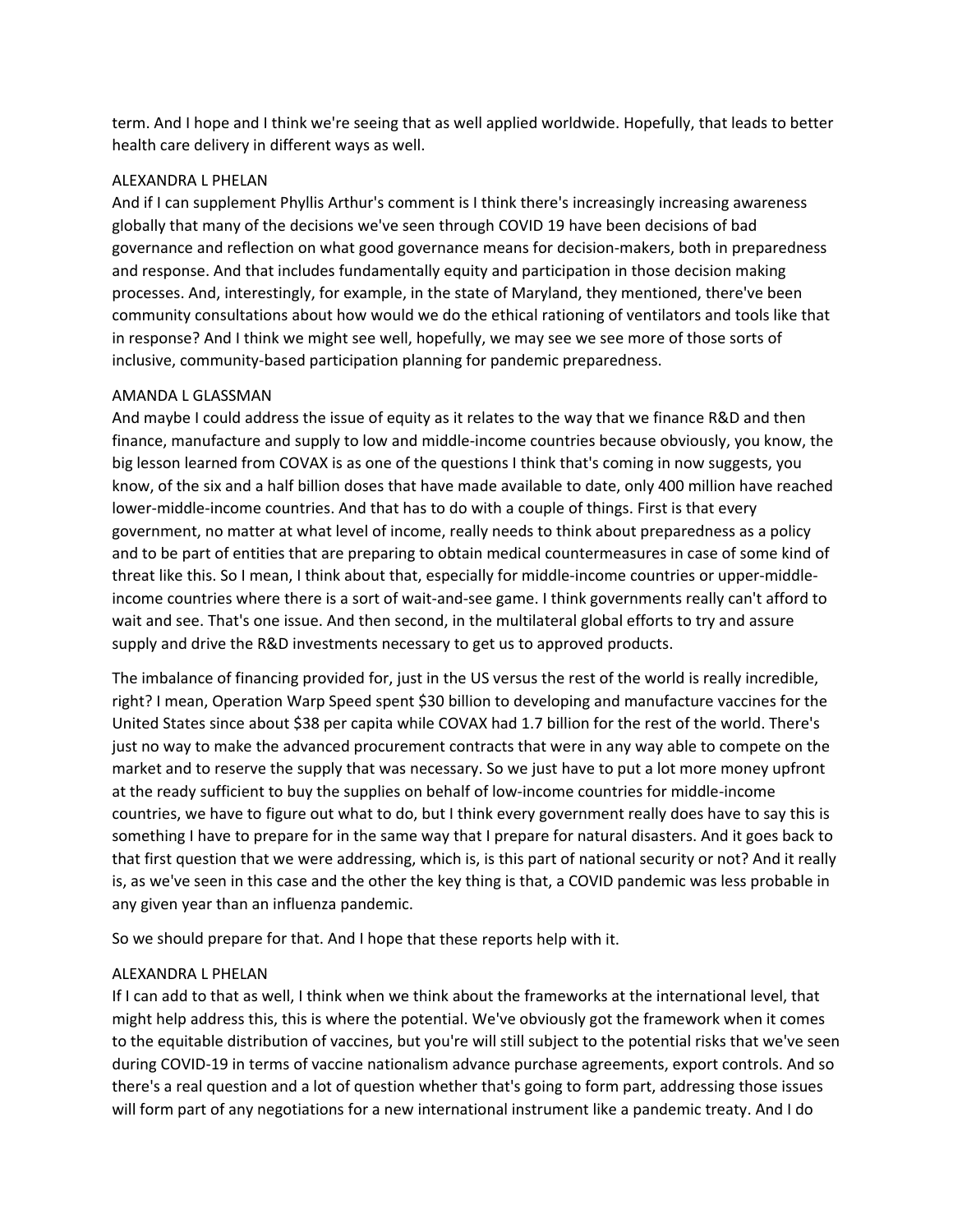think fundamentally equity has to be at the center of any negotiations for pandemic treaties going forward. And that invariably includes looking at what role can international governance play in addressing those efforts, as well as building up capacity and financing more broadly.

### DANA KORSEN

Thank you for that. Perhaps we've touched on this a bit, but next question is 6.4 billion doses available, but only 400 million committed to about 25% of the population in low and middle‐income countries seems suboptimal. How can we better manufacture and distribute to reduce the threat for flu pandemics and COVID?

# PHYLLIS ARTHUR

Amanda, you want to carry this forward yourself? And then I'll follow you.

# AMANDA L GLASSMAN

Yeah. So I think, you know, part of the key is just to do the research and development on vaccines in periods when we are not in the midst of a global pandemic. So, that's why the committee encourages both push and pull financing to develop a universal flu vaccine or something that is useful or that would make it easy to produce vaccine quickly in a number of distributed sites as quickly as possible as soon as sequencing is completed, and that the scale of that at the moment is insufficient. So maybe Phyllis could remark a little bit on that sort of. We do have a mechanism in influenza preparedness, which works much better than what we've seen for COVID, so that's good. But the question is the scale that's available to move forward. I think this is a kind of global public good. And so the other piece is, is the global community prepared to really scale up financing for manufacturing in intra‐pandemic periods that would enable quick deployment of vaccines once when pandemic may hit or an outbreak may hit?

And there you know, there are lots of different estimates of what is the requirement to sustain that ever war manufacturing and a lot of questions because, you know, we also know that vaccine manufacturing has scaled up during COVID. And so, I guess the question is when one group that had been working, I'd estimated, you know, \$60 billion a year to keep ever more manufacturing in place. I think our committee did not include that figure in our reports. But are we prepared as a global community to really assure the level of demand in the non‐pandemic years necessary to sustain the level of manufacturing to be able to deploy when pandemic hits? And I don't see that level of political limit yet, but we have to find some ways to make this work. And I think this report is starting to go in that direction. Phyllis probably will have a more articulate version of this.

#### PHYLLIS ARTHUR

Not at all, Amanda. That was brilliant because I think you hit on that key issue in the second half of your comments, which is, however, we do this manufacturing expansion. And I think that governments and Joe's industry all agree. We need a level of sustained increased manufacturing and certainly committed to geographic diversity, partly because it allows you to get product closer to where it's going all at the same time. And that's certainly one of the issues we learn about COVID. But I think we have to make sure that between in that intra pandemic period, this particular manufacturing capacity is working on something, and that's key. It needs to be sustained. Biologics manufacturing, in particular, actually is a series of very important incremental improvements that allow it to be more efficient. Even if you look at what happened with the COVID vaccines over the last two years the two primary manufacturers went from estimated doses of 1.5 billion or so to three billion to further, not just by expanding the partnering that they did with manufacturing, but by continuously improving the manufacturing process.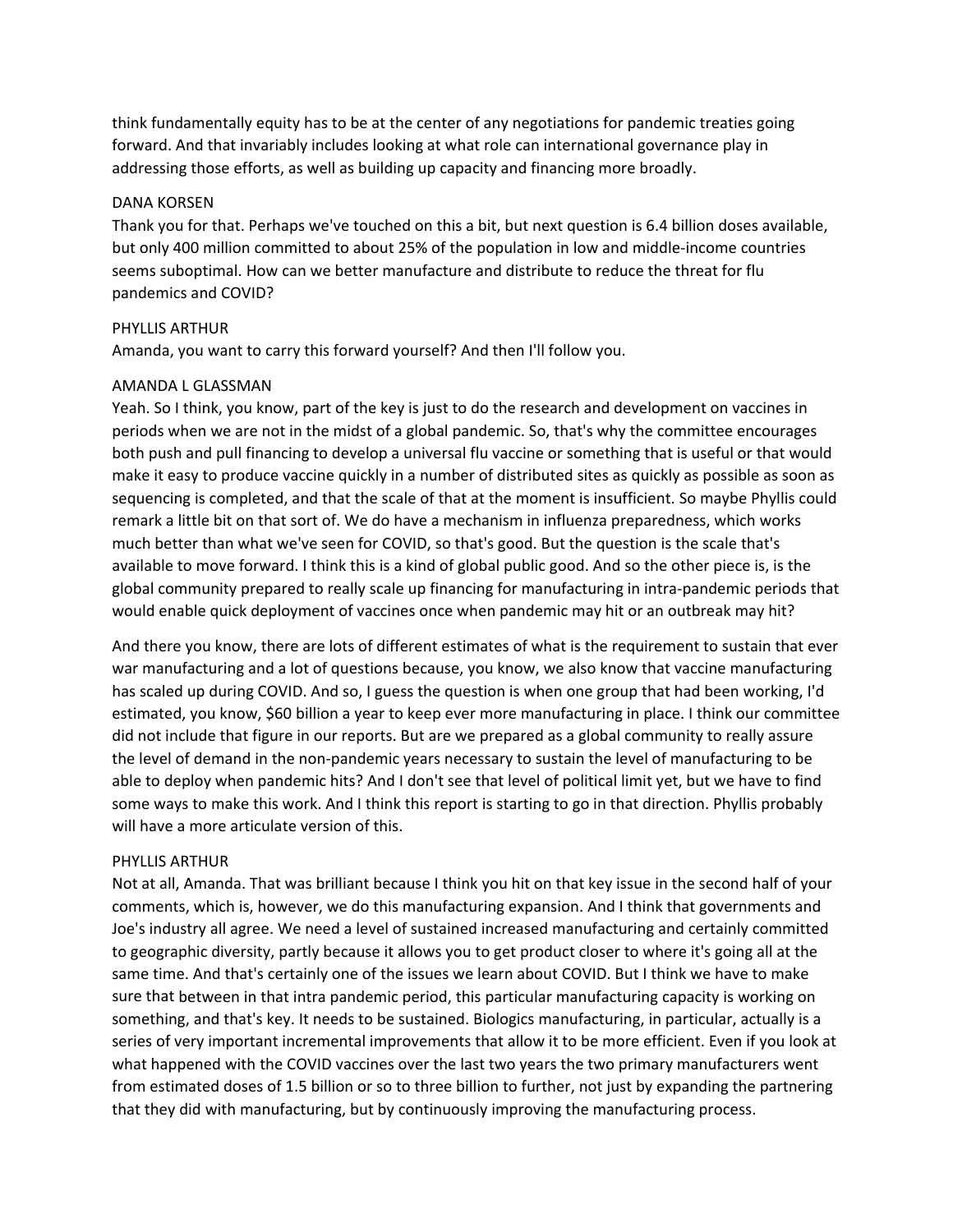And that's the power of good, high-quality biologics manufacturing is that you can get those efficiencies that give you more output. So we need to think about how we do this in a voluntary way, such that you're having geographic partnerships that are incentivized by governments, by the various world banks, so that companies all over the world are partnering to have manufacturing partners everywhere to make sure they can make those very easy or not easy to make those transfers and continue that working relationship on the biologics improvements between themselves as the originator company and the places that may be partners to that technology. So it's not a once and done, it's a continuum of improving manufacturing over time.

# AMANDA L GLASSMAN

And I just do want to recognize that the administration announced yesterday actually...

PHYLLIS ARTHUR An RFI.

# AMANDA L GLASSMAN

Exactly, a plan to produce approximately an additional 100 million mRNA doses a month against COVID. And importantly, they said, or other pandemic viruses. So far, a lot of it's been mainly about domestic supply, but obviously this has implications for global supply as well, and you can imagine providing such financing for distributed manufacturing all over the world, too. So I thought that is a really good news item. And the question is, how global will that be in its scope? Thanks.

# DANA KORSEN

Thank you for those comments. Next question. My concern is that this addresses only respiratory transmitted viruses. Don't you think perhaps the infrastructure that you propose would be better in adapting in all-hazard approach for pandemic diseases may be further addressed?

AMANDA L GLASSMAN I think Devi should answer it.

PHYLLIS ARTHUR Me, too.

DEVI SRIDHAR OK.

PHYLLIS ARTHUR I was thinking the same thing.

#### DEVI SRIDHAR

I'm happy to take it and also to flag that, Alex, I'm going to be coming to you in a moment to talk about the PIP framework and what it can and can't do. So I'll give you a couple of minutes to get your thoughts on that. Yeah, I mean, I think already it's been a big move to move from looking at purely influenza, which has been built up in an exceptional way to looking at respiratory pathogens as a whole and take it even further to anything that could be a pandemic. We could, of course, consider, I mean, the same thing of having to get the sequencing and hopefully being able to build a vaccine quite quickly enough. If that is the ultimate solution for that pathogen, I think we've been had other outbreaks. We constantly have outbreaks, but they haven't reached pandemic potential because the way they spread. So I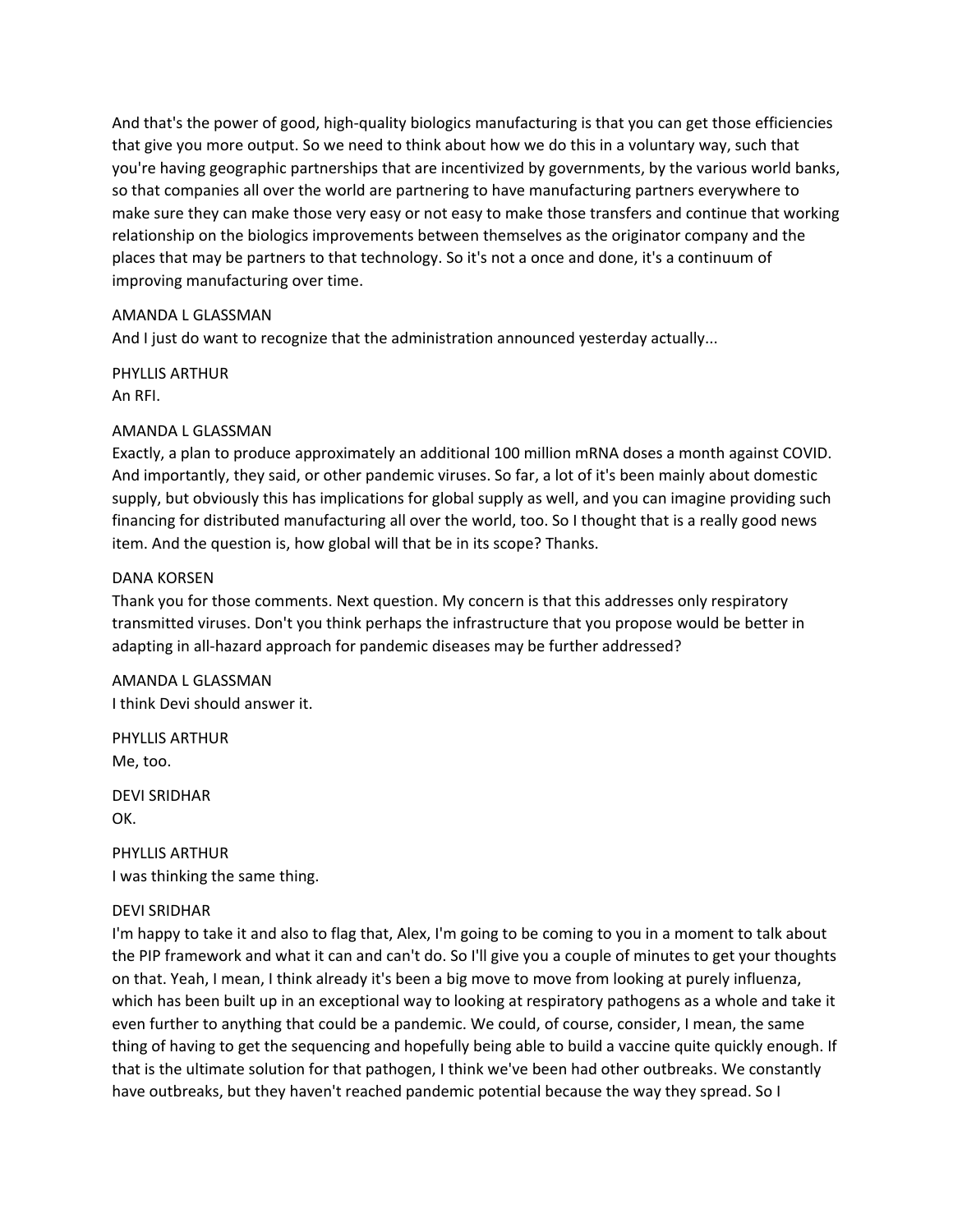remember just last week at a conference in London and the room was full of 200 people and no masks required now in England. And I said actually that if it was Ebola and someone had it, it would be unlikely anyone else would be infected in the room.

And that's how we can contain it quickly. Whereas with respiratory pathogens, very unlikely quite a few people would be infected in that room because of how it spreads. And so I think with respiratory pathogens, there is something about the transmission mechanism, which makes them more difficult to stop using, let's say, public health measures of trying to get towards elimination or eradication, which is kind of the gold standard. But we'd rather do, which is not have it circulating at all. With respiratory pathogens because they're so difficult to stop, that leads you to thinking about actually what are the kind of more scientific exits from a pandemic which has led us to kind of looking at this from beginning to end. So I think that's why we have this focus on respiratory pathogens versus everything as a whole because of the transmission mechanism and because of what that means in terms of your public health response. And I don't if I want to turn maybe to Alex, talk a bit about PIP because I think people might be interested in knowing what is the framework, what can it do and how it needs to be expanded, which was a core part of our discussions.

# ALEXANDRA L PHELAN

Yeah, absolutely. So the Pandemic Influenza Preparedness Framework, or PIP framework, is a non‐ binding international instrument that member states adopted back in 2011. And what's really unique about the framework is it's a statement or an agreement non‐binding agreement between countries and the WHO about how to prepare for and respond to pandemic influenza. And it is really limited only at this point in time to pandemic influenza in humans. It is coupled with a series of template contracts that mean pharmaceutical manufacturers. So vaccine, therapeutic and diagnostic manufacturers can be under contracts to provide an amount of real‐time and lump sum doses of vaccines, diagnostics or therapeutics in the case of a pandemic. And that's in exchange for access to the Global Influenza Surveillance and Response System, which is a network that's been around since 1952 of sharing influenza virus samples around the world and national influenza centers around the world for influenza surveillance and response.

Part of that agreement also includes financing through a partnership contribution about 50% of businesses operating costs. So it's a really unique public‐private structure under international law. And there's been some reviews are being conducted over recent years to look at how the PIP framework could work, how it could be expanded. And there are two really key areas that we discussed in this committee. The first is there's been talk about expanding it to seasonal influenza, that there is a need to when you are sharing these virus samples. That's not necessarily an understanding of whether a sample is going to be a seasonal flu, whether it's going to be a pandemic flu. So to increase that surveillance and also to increase that distribution potentially of seasonal influenza vaccine. The seasonal influenza burden is, under described in many countries around the world. And so the distribution of seasonal influenza vaccines is also perhaps an area that we can improve public health whilst also sustaining capacity.

So when we do have a pandemic, we can switch our capacities to pandemic flu vaccine production. The second area is genetic sequence data. COVID 19, I think, has really demonstrated the power of genetic sequence data in not only genomic genetic epidemiology for tracing, how the viruses are mutating and changing and where, but also for the development and testing of vaccines, diagnostics and therapeutics.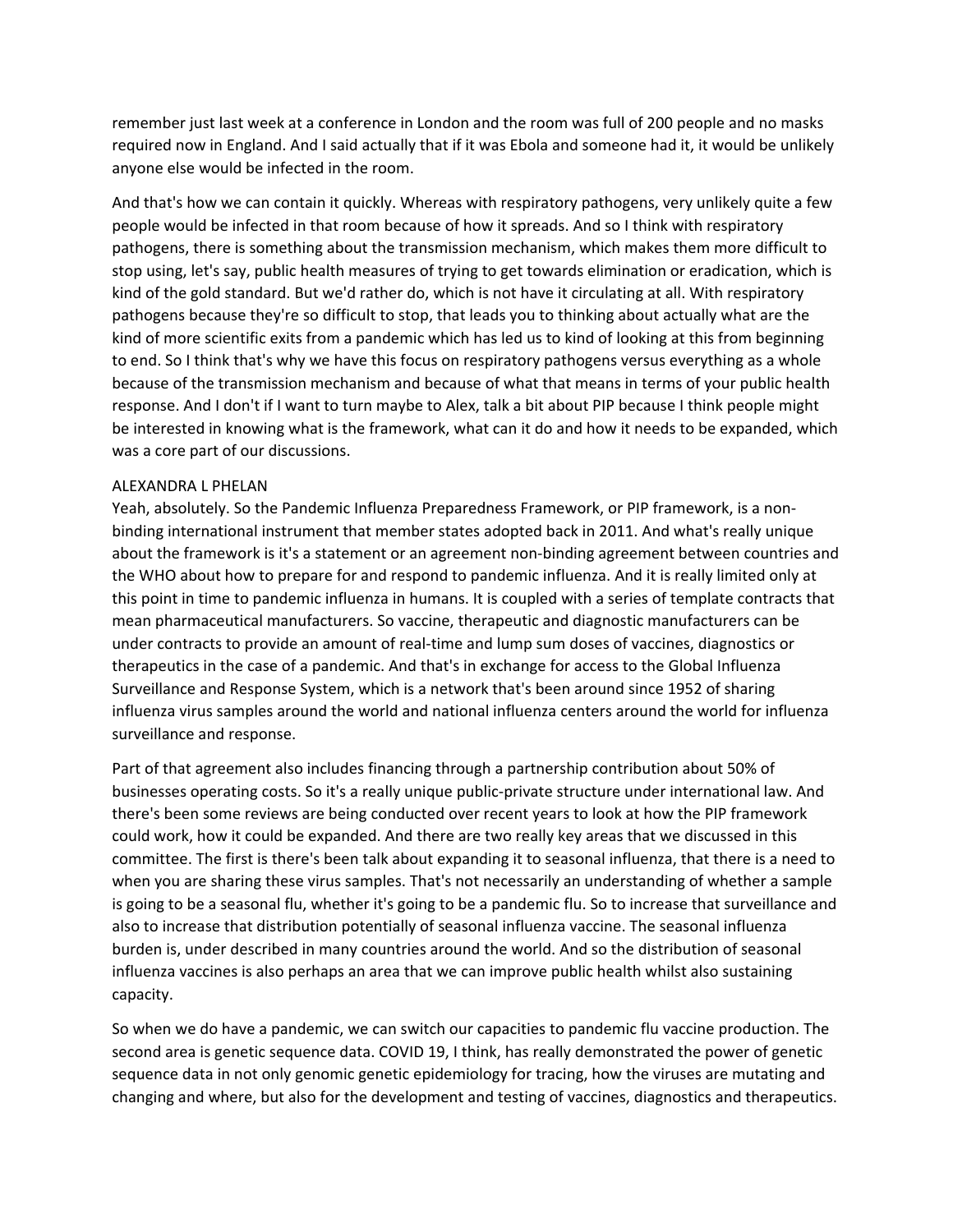And we've seen some proof of concepts really come to the fore and actually happened during COVID 19 that hadn't been seen before. The PIP framework mentions that the topic of GSD needs to be addressed. And there have been a number of studies that WHO has done looking at what are the potential options for including GSD in the PIP framework. But it's a challenge because sequence data is not a physical sample. And so that balance of how you get that commitment from vaccine manufacturers and you build up your potential supply for equitable distribution based on public health need. That leverage is changing.

And this is all operating within a global environment of updates to the Nagoya Protocol, which is about accessing genetic resources and equitable sharing of benefits. And so there's a lot of scope here for thinking about where the PIP framework can be expanded and what model might of other pathogens that I think invariably ties into also any international negotiations for treaties or amendments we see going forward. I think that the report does go into some of our particular recommendations, but I think at the forefront really the consideration of genetic sequence data and how we need to think about that now and how our current instruments might need to be updated to address that is really a priority.

# DANA KORSEN

Thank you so much. Our final question for this part of this morning session is with the ongoing revision of the IHR where are the key opportunities for other efforts like the global health security agenda to augment the IHR and improve preparedness for future health emergencies?

# ALEXANDRA L PHELAN

So I can respond. And usually on that one. So I think, we are hoping that there is some IHR amendment there is plenty of scope from COVID‐19, but that's also in parallel to discussions about the new treaty. And so we'll see at the special session with the World Health Assembly at the end of this month where that goes and whether the IHR revisions will occur in parallel. I think the global health security agenda is an incredible example of investment around the world to build up that capacity and core capacities under the International Health Regulations. But there's definitely been a sense in many of the reports from the independent panel and different international bodies that we need some form of assessment mechanism that is updated to include matters like governance and legislation and more metrics and target of capacities has been. But also some form of accountability. So whether that is a binding process or a compulsory process tied under, say, a pandemic treaty or under the IHR.

And there's move towards taking lessons from, say, the human rights law regime where we have universal periodic review. So it WHO has set up a group to start trialing and piloting universal reviews under that system. And I think that culture of accountability in that norm building is really critical for governance. And so I think, it'd be interesting to see where the GHSA ends up fitting within that. But I think there's definitely quite clear arguments to be expanding where attention focuses, particularly on governance and the others might have all sorts of (UNKNOWN).

# DANA KORSEN

Any other comments?

# AMANDA L GLASSMAN

I mean, maybe just to say that the whole area around pandemic prevention and preparedness and the governance of that is evolving and the global health security agenda is an initiative of a coalition of the willing. And the question is how would this evolve over time? How much is governed under a new treaty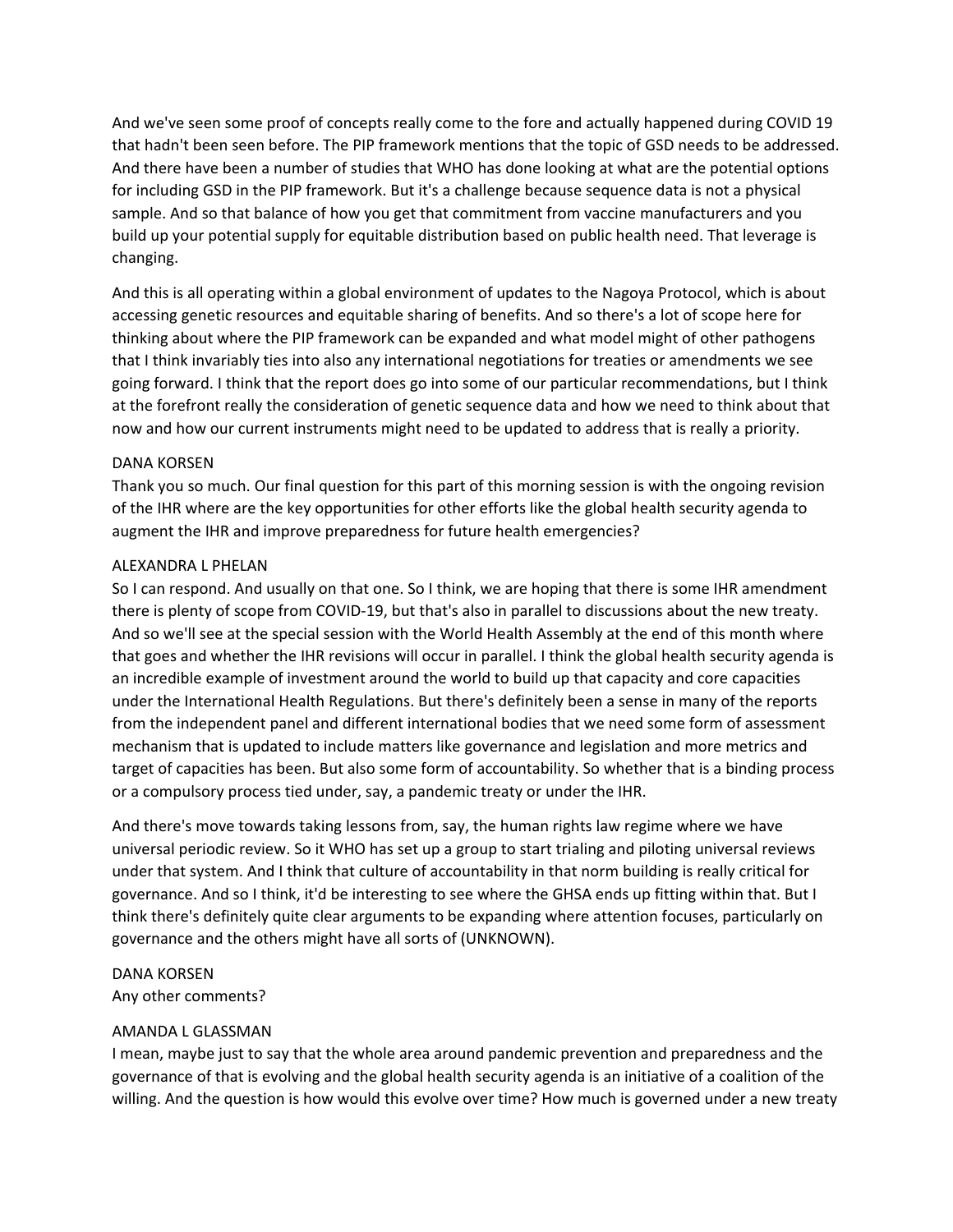or a revision to the IHR charter? And how much of the global health security agenda also becomes a financing mechanism? Because, famously, over the past couple of years prior to COVID, the GHSA did a great job conducting external evaluations of countries levels of preparedness and also developed a national plan supporting countries to develop national plans, which had a whole list of items to do and investments to make. But these were not financed for the most part. And so the question is, can we put some real financing behind these country plans for preparedness and surveillance? And here again at the US government has been at the forefront with Norway, South Africa, some other nations in the G20 process talking about a new financial mechanism and more financing for preparedness, particularly for country level surveillance and preparedness and quick detection of outbreaks.

But that has not become concrete yet. So I think what happens in the next couple of months is going to be really important for the future of this area.

# DANA KORSEN

Thank you. And with that, we will close this first part, so thank you to our committee members for this thorough discussion on the Global Coordination Report.

# **VACCINE RESEARCH AND DEVELOPMENT TO ADVANCE PANDEMIC AND SEASONAL INFLUENZA PREPAREDNESS AND RESPONSE: LESSONS FROM COVID‐19**

# DANA KORSEN

We'll now move to the second half of this morning session with a discussion on our report on vaccine research and development. I'd like to introduce one of the co-chairs of that report, Enriqueta Bond who is founding partner in QE Philanthropic Advisors. So, Dr. Bond over to you.

# ENRIQUETA BOND

Thank you so much. And good morning, everybody. I think you're going to hear a lot of the same themes echoed in our report that you just heard. I'd like to say thank you to the Office of Global Health Affairs for the privilege of carrying out this study. We know you have a lot of expertise, but we were delighted to participate in your efforts, ongoing efforts. Next slide. So, we had a diverse, well-rounded committee that covered basic clinical manufacturing and regulatory science. Unfortunately, we lost one of our members along the way. And I want to shout, do the same shout out to our excellent staff, without whom we would never have been able to conduct this study. Next slide. So, our statement of task, next slide. First, we wanted to assess how lessons from COVID‐19 and other prior epidemics have change the research and development ecosystem, and explore how these advances could be applied to pandemic and seasonal influenza. Secondly, we were asked to review the need for novel vaccine development platforms beyond the traditional processes that is the egg-based vaccines.

Three, we were to discuss the implications of the existing seasonal flu response ecosystem on future flu pandemic, and consider how emerging technologies can be applied to management of both seasonal and pandemic influenza outbreaks. Next. Fourth, we were asked to recommend actions to strengthen and diversify the use of vaccine production facilities and novel vaccine technologies covering the gamut of various technologies and business strategies that could be sustainably and rapidly adapted. Fifth, we were asked to consider the effects of issues such as viral drift, repeat immunization effects, seasonal flu vaccine effectiveness, and intellectual property on the technical, regulatory, and policy feasibility of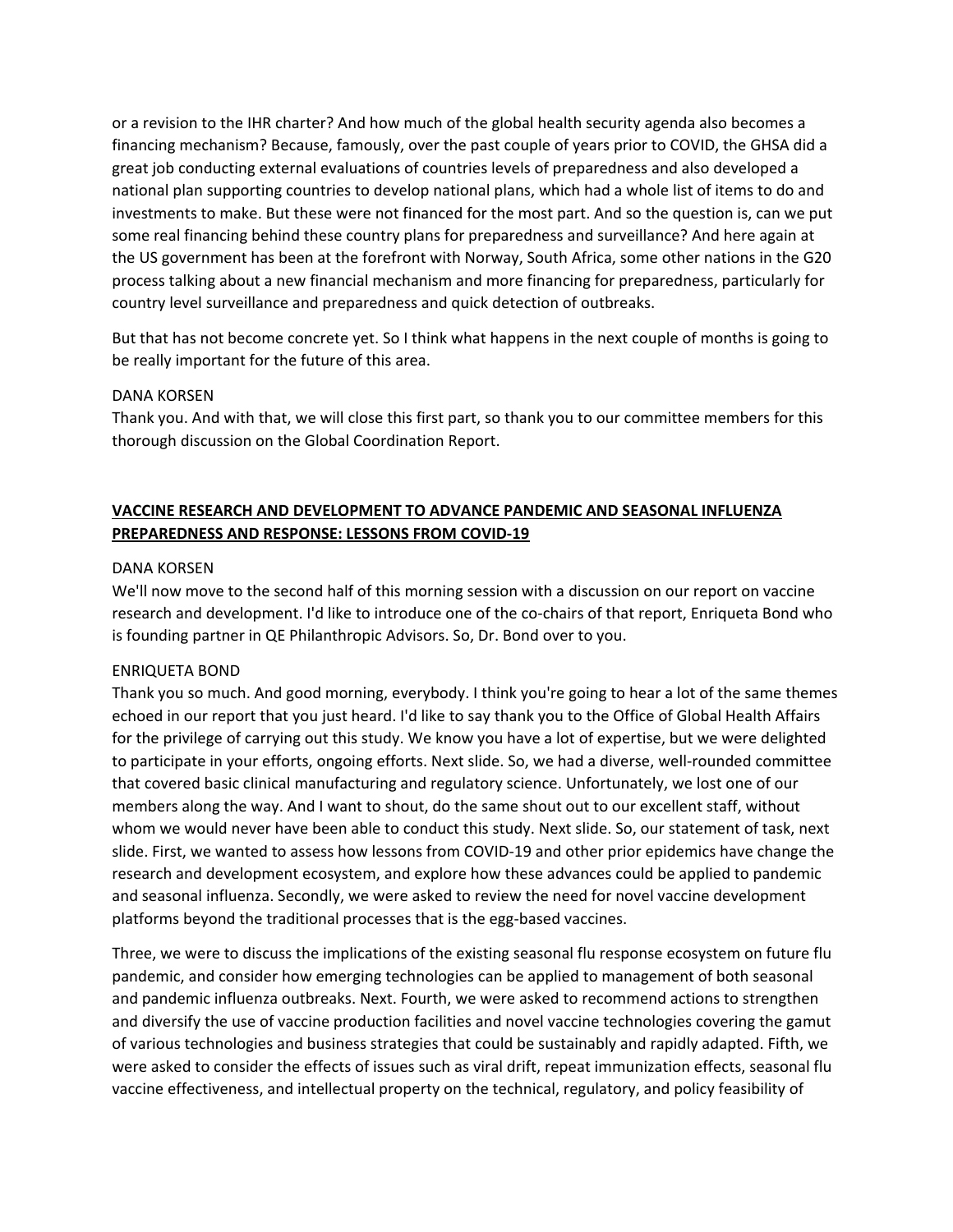recommended actions. Next slide. Six, we were asked to recommend ways to build capacity for accelerated vaccine development and delivery against pandemic influenza viruses. And finally, to consider mechanisms to better coordinate and integrate research and development processes for newly developed vaccines with cohesive vaccine distribution and post-approval surveillance efforts.

And these considerations include streamlining vaccine and drug discovery, clinical testing, intellectual property management, and other international policy barriers that may impede or delayed development. Next. So, our committee took the following approach, our feeling was that the rapid development of COVID‐19 vaccines really has demonstrated what is possible when researchers have the necessary resources and novel technologies to conduct and apply their research. And with rolling review by regulators and public‐private partnerships, as well as extensive data that was a striking and leading lesson that we learned. And during our initial committee meeting, it was decided that the issues fit within four dimensions. And those were used to structure our meetings, and also our reports. So, you will see that we have chapters on basic and translational science on clinical science, on manufacturing science, and regulatory science. Next. So, before I delve into the recommendations for each of them, let me just pull out a few of the themes that I heard in the first presentation that you will again, hear through our presentation.

First of all, influenza and COVID differ, but influenza preparedness efforts have facilitated COVID vaccine development and now we can take lessons from COVID development to improve and expand the influenza preparedness efforts. Second, as one of the questions demonstrated in our last presentation, most experts believe that influenza will be the next pandemic because of past pandemics and the genetics, re‐assortment, global distribution, and its respiratory aspects. As we heard work to develop a universal vaccine is ongoing, but the goal is not been reached. Next. Influenza vaccines are now largely produced from inactivated virus grown in chicken eggs and are not very effective. We need faster and more platforms such as RNA and recombinant protein platforms. But the presence of a cheap and approved vaccine are a barrier to development of other platforms without adequate sustained investment. As we saw from slides in the previous report, most manufacturing capacity is in the developed world.

Lower, middle-income countries do not vaccinate for seasonal influenza due to other health priorities. And we would need many more doses than are currently produced for seasonal influenza in a pandemic situation. And very importantly, we need global regulatory and surveillance systems to facilitate combating a pandemic. So, here go our recommendations which follow through on some of the themes that you've heard in the past. HHS through NIH‐NIAID, BARDA, and DOD as well as other corresponding governmental and funding agencies domestically and abroad should invest proportionate to the enormous cost of pandemics in basic and translational science, that we can deliver a diverse array of influenza vaccines using different platforms, viral targets, adjuvants, and delivery systems to optimize the control of influenza across diverse settings and phases of pandemics and epidemics. One figure that is quoted in our report is that the global cost of a pandemic is \$570 billion. Whereas control of a pandemic would require something like \$4.5 billion of investment which is the World Bank estimate.

Next slide. So, for basic and translational science, as I mentioned, continuous funding for vaccine R&D is vital for preparedness, but it's often not sufficient. COVID‐19 has resulted in a paradigm shift in vaccine technology presenting benefits for rapid development of pandemic vaccines and improving seasonal influenza vaccine effectiveness. As seasonal egg‐based influenza vaccines have low to moderate efficacy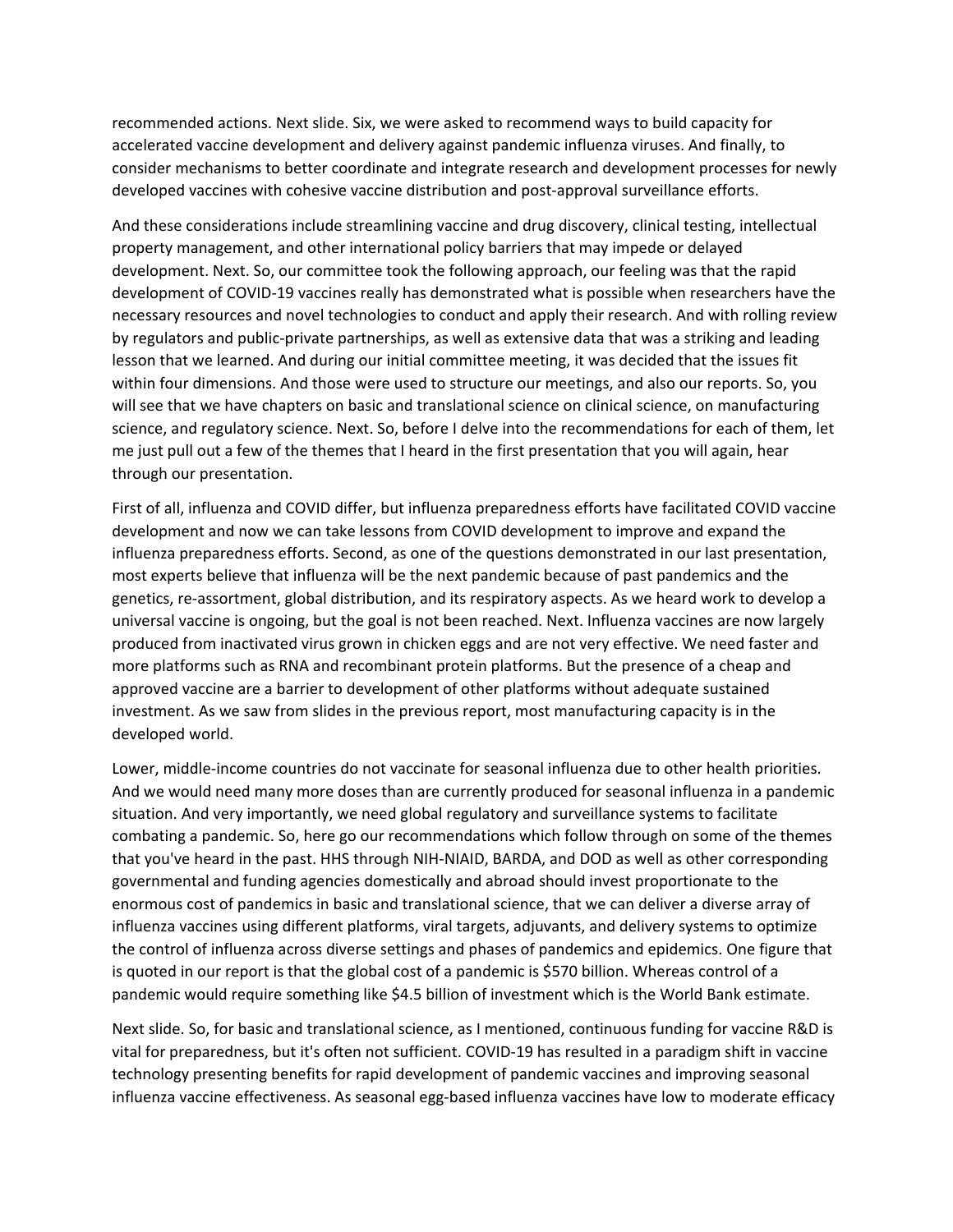and require annual updates so these infrequent funding is needed to develop more novel platforms and technologies that may lead to vaccines that are more efficacious. And this will require building additional production capacity to include accommodating regions where capacity may not be limited, maybe limited sorry, or it is limited. This will also implicate greater application of assays that induce immunity through mechanisms other than strain-specific neutralizing antibodies and validating correlates of protection, which are currently used by the FDA, which means there isn't much incentive to move beyond.

Next slide. So, as it relates to the sort of findings, the recommendation to two is the WHO working with multilateral stakeholders, for example, CEPI government's funding agencies in the vaccine industry and philanthropic organizations should advocate and build global capacity for robust and internationally comparable preclinical, clinical and immunologic assays of influenza vaccine candidates, including novel candidates that use other structures, targets and delivery systems to potentially broaden or improve what is limited protection at this time. Next. Recommendation to three international research networks supported by governments and funding agencies, WHO, and the vaccine industry should support and conduct multicenter international clinical trials and field studies to compare these emerging vaccines that we believe are needed with standard egg‐based vaccines in geographically, demographically, and immunologically diverse populations so that they have the data to inform rational and situation based use and manufacture of an extended array of vaccines.

Next. Recommendation to four national regulators to engage with the vaccine industry and academic researchers in the development, standardization and implementation of assays to evaluate vaccines that induce immunity through mechanisms other than strain-specific neutralizing antibodies and establishing validating correlates of protection. Next. On the clinical side, we felt that the expansion of clinical trials globally, particularly in low and middle‐income countries can decrease the risk of such large investments and fill clinical funding gaps. That clinical studies of influenza vaccines need to represent the diversity of the population study and early study should prioritize high risk groups. Population based studies should measure differential effects in subpopulations with consideration of characteristics such as racial, ethnic, social, economic, age, pre‐existing medical conditions, and diversity within and across countries. And that coordinated global pharmacovigilance systems are needed really to ensure vaccine effectiveness and safety data are timely and complete.

This will reassure the public and enable approvals. Next. So, with these findings, our first recommendation under clinical science was that the WHO in collaboration with national public health agencies should conduct burden of disease studies in low and middle‐income countries to understand their health and economic burden of influenza illness and barriers to immunization in adult populations. We need to really build the infrastructure and capacity in these countries needed for pandemic vaccine development and implementation. And if we have cost-benefit analysis, that include additional economic productivity losses due to delayed access to a vaccine in a pandemic, this will enable better use of vaccines. Next. So, the international coalition of medical regulatory authorities and WHO in partnership with national regulatory, and public health agencies should invest on a global level and data infrastructure and capacity building to conduct those real‐time sentinel sites surveillance of vaccine safety and effectiveness of the different vaccine products to avoid for use of both in epidemics and pandemics in diverse populations, including a plan to ensure coordination, collaboration and data sharing across the sentinels surveillance science.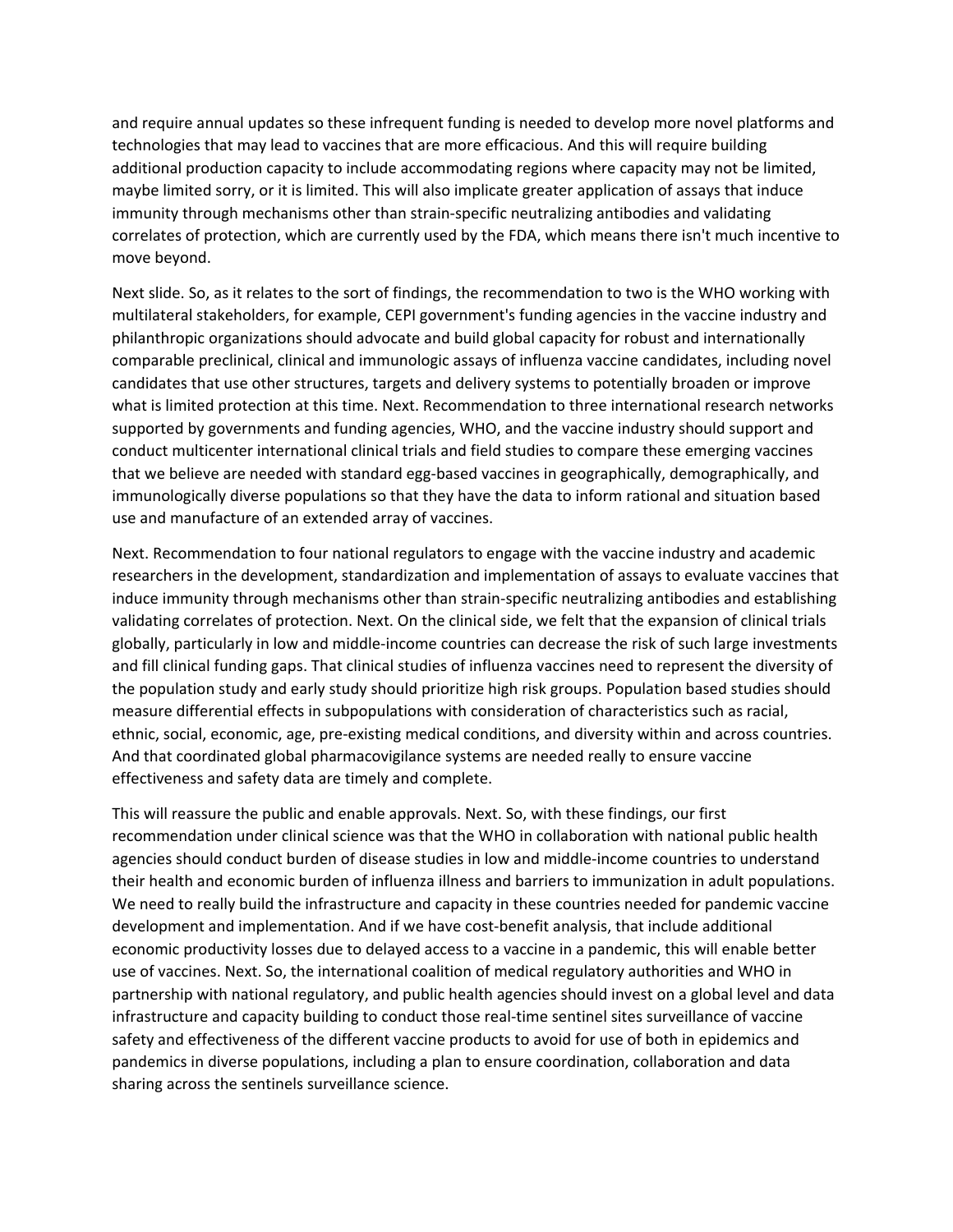I think, sites as we heard in the previous presentation, this is a great need. Next. Again, the international coalition of medical regulatory authorities and WHO should ensure international coordination and collaboration on timely and transparent review of vaccine safety data during epidemics and pandemics to support the real-time decision-making about the use of these vaccines. Safety data should be made available to support country‐level benefit‐risk assessments because each different population and country are going to have a different benefit‐risk assessment particularly in low and middle‐income countries relying on regional data from sentinel sites conducting safety surveillance. Next slide, please. So, findings under manufacturing science, we found that expanding manufacture capacity in low and middle‐income countries can help avoid the delayed rollout of vaccine and LMICs that it's vital that these models not only be sufficient but self‐sustainable to ensure that production can keep up with the urgency of demand and pandemic conditions.

Public sector investments and improvements to data sharing infrastructure can aid manufacturing centers able to mobilize quickly during the pandemic. Financial aid may also incentivize vaccine manufacturers to assume more risk in building infrastructure. This was certainly critical on COVID. An eligibility for such funding should be contingent upon participation in R&D, data sharing, technology adaption, and training activities within our national partners. So, with these findings... Next. Next slide, please. Recommendation for one was that HHS and WHO should develop a plan for sufficient global supply of influenza vaccines for pandemics which includes convening, supporting and encouraging vaccine manufacturers to benchmark, prioritize and harmonize the influenza vaccine manufacturing. And enhancing and expanding support of the global influenza vaccine manufacturing network, creating manufacturing hubs for greater collaboration and building capacity to address the challenges in manufacturing in LMICs.

Next. Vaccine manufacturers should take that risk‐based approach for pandemic influenza preparedness that would include participating during research and development, data sharing, technology adaption, and training activities with international partners. Growing international capacity to assess the production needs and their risks. Using scientific evidence to design strategies to reduce risks such as WHO pre-qualification licensing, marketing et cetera. And formalize technology transfer, the scale-up, and scale-out activities, taking into consideration timeliness and the outcomes for equitable costs, access, and distribution. Next. For regulatory science, our findings which drove the recommendations were that regulators should develop comprehensive and transparent guidelines for how to conduct preclinical and early clinical trials between pandemics and developed pathways for rapid review of vaccines for pandemic strains. That such efforts should include provisions for optimizing passage through regulatory pathways, including improved understanding of correlates of protection, which was certainly in place for COVID and was a great facilitator that regulatory agencies should work closely with public health to ensure that the public receive accurate and streamlined messaging about vaccine development and approvals.

As a gesture of goodwill vaccine manufacturers are encouraged to share vaccine trial results and updates in regulatory review. So, with that, our recommendations follow. Next. The FDA and other national regulators working with the scientific community and pharmaceutical industry should establish comprehensive guidance for the development of influenza vaccine on novel platforms through emergency use authorization to full licensure. This guidance should provide pathways for both seasonal and pandemic influenza so that there might be a way to use the seasonal influenza to develop the platforms that are needed for the pandemic. Next. The FDA and other national regulators should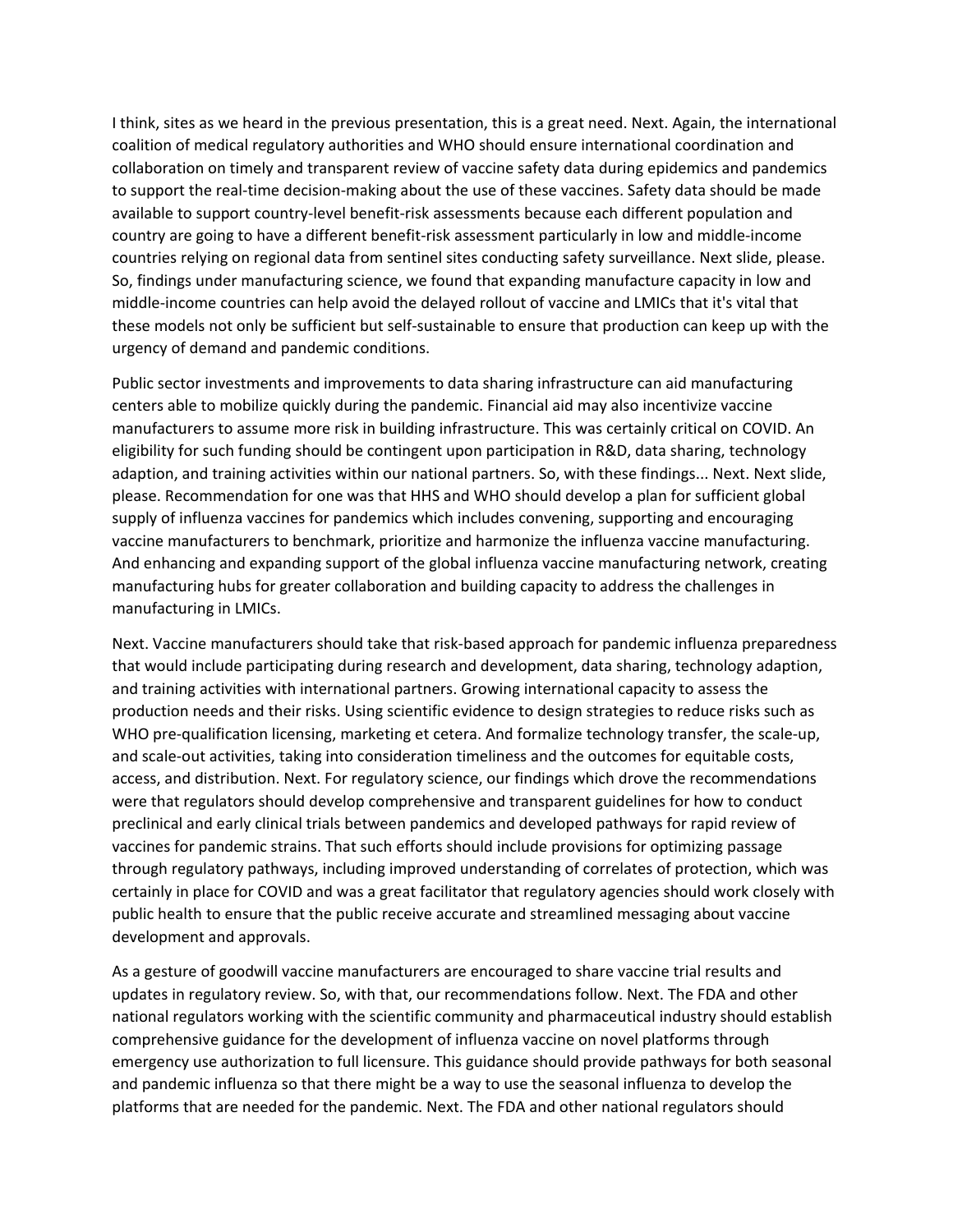commit to transparency in the oversight of clinical trials review of data authorization, and approval of pandemic influenza vaccines, including the release of facility inspection findings, clinical trial protocols, and clinical data that are the basis of decision making. Regulators should convene independent advisory committees to build public understanding and confidence prior to the authorization or approval of novel vaccines.

Next recommendation. The WHO and the international coalition of medical regulating authorities should facilitate coordination between regulatory and public health agencies when announcing different decisions on the same or similar vaccines to explain the different underlying circumstances and judgments. I think we saw a lot of confusion during COVID and we need to be sure that the risk‐benefit of different or similar vaccines in different circumstances in different populations is well understood by the public. Next. Vaccine manufacturers should adopt a code of conduct for press releases and other communications regarding vaccine trial results and other matters, which emphasize the critical role of regulatory review. Next recommendation. So, as a summary, overall summary of our recommendations, I think there are two takeaways. One is that having vaccine earlier and ensuring they're widely and equitably available, including through building vaccine production and distribution capacity and lower and middle‐income countries in a future influenza pandemic could significantly reduce both the burden of disease in the social and economic consequences, both domestically around and around the world.

And we believe that we've provided a blueprint that the world can leverage what has been learned so far from the COVID-19 pandemic to effectively prepare for the next influenza outbreak. I'd like at this time to ask my Co-Chair, Kanta Subbarao to add any of her comments to this summary.

# KANTA SUBBARAO

Thank you Queta, I don't know if you can see me, but it's been a real pleasure to work with this committee and discuss these diverse issues. The only thing I would add to what Queta said is that influenza is unique in some ways. I mean, there's so much that we can learn from COVID‐19 but the lessons sort of go both ways. There was a lot from the influenza experience that informed COVID‐19 and the converse is true as well. So, what's unique about influenza is that we have vaccines, we have these phenomenal network for surveillance, international collaboration, we've got excellent interactions with the manufacturers, we've got an increasing diversity of vaccine platforms that are available, but there's still room to improve. So, we do need better vaccines. And we need to be able to move into using or investigating some of these, and certainly, having sustained and proportionate funding to be able to support this. And the other challenge with influenza is because we've got an existing influenza vaccine, there's a bit of a hurdle in trying to take a new concept through to clinical trials.

# **Q&A**

#### DANA KORSEN

Thank you both for those comments. Again, Dr. Bond was joined by her co‐chair Kanta Subbarao, Director of the WHO Collaborating Centre for Reference and Research on Influenza. And now we'll begin our Q&A session. Simply type your question into the chat box below the video frame to submit a question. And let me first introduce other committee members who have joined us to help answer questions. We have Maria Elena Bottazzi, Associate Dean of the National School of Tropical Medicine and Professor of Pediatrics at Baylor College of Medicine, Co‐Director of the Texas Children's Center for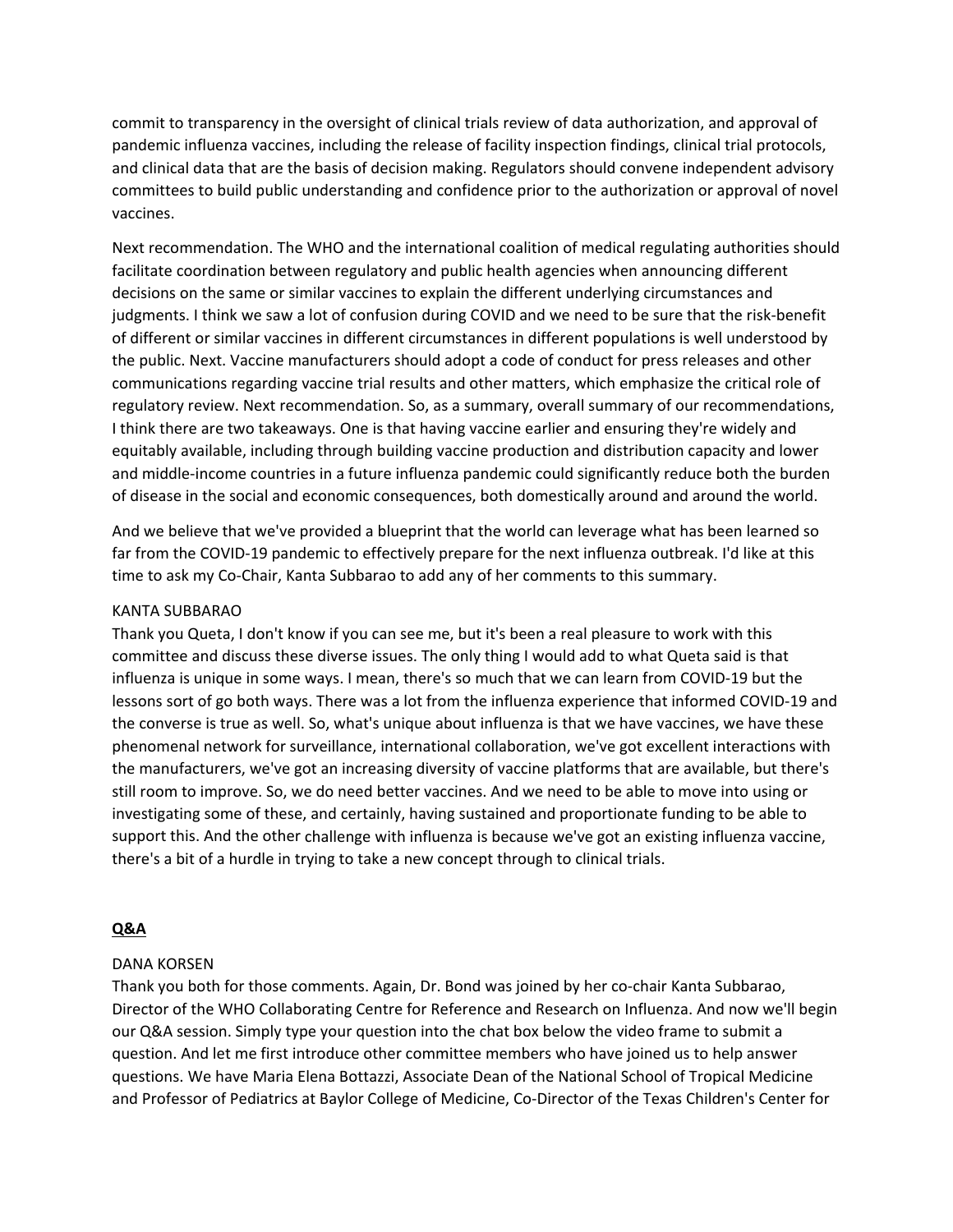Vaccine Development, and Co‐chair of the Vaccines and Therapeutics Taskforce for the Lancet Commission on COVID‐19. We also have Annette Fox, Senior Research Scientist in the Collaborating Center for Reference and Research on Influenza at the World Health Organization. We also have Grace M. Lee, Professor of Pediatrics at Stanford University School of Medicine, and Joshua M. Sharfstein, Professor of the Practice in Health Policy and Management at Johns Hopkins, Bloomberg School of Public Health.

Thank you all for joining. So, let's get started. First question is with a wealth of data from COVID‐19 immunization efforts, are there lessons for future outbreaks related to cost benefit analyses of vaccinations at the country level?

# GRACE M. LEE

I'm happy to take this. First, I want to thank our chairs for steering our committee through these really rich discussions. It's been really wonderful and wanted to especially call it also Hoda Sultani, who's been amazing to work with. In terms of individual country level cost benefit analyses, I think the rationale for it is twofold. You know, one being that we need to continue to make the business case, as was mentioned in the prior session, for the importance of building the infrastructure that's needed for vaccine development and delivery of these vaccines. And the health and economic impact has been tremendous. But in many ways, it is really difficult for us to continue to invest in prevention as an important effort. I really appreciated also, Phyllis Arthur's comment that in many ways, we don't question the investment of preparedness when it comes to defense. But it is really hard for us to invest that same level of both capacity building as well as, you know, financial investment in health prevention.

And so we hope that this will actually provide direct evidence of benefit to countries about the importance of this investment, recognizing that there are many priorities that countries face.

# DANA KORSEN

Thank you. Does anyone else want to add anything to that? Alright, next question. Would prioritizing some sectors or ages across countries have a greater impact than others?

# KANTA SUBBARAO

Yeah, I think I could try to take that one. So, I think that we know with seasonal influenza, that there are certain age groups and sectors that are at greater risk of, of disease, and you can focus on them in your initial rollout of a vaccine. But with pandemics, I think we have to watch and see what the epidemiology is, and be able to tailor the response. So for example, with the 1918 pandemic, there was a use a W shaped curve, where in addition to the two extremes of age, there was a lot of disease and mortality in the young, healthy adults. But that same curve does not did not apply in all the subsequent flu pandemics that we've had in the last 100 and few years. So, I think that the, for instance, in the 2009 pandemic people over 50 were largely spared, because there was a virus that had circulated in the 50s. In the 1950s, that was somewhat similar. And there were some residual immunity that protected the elderly from severe disease. So, I think we do have to wait and watch even though we can create some guidelines based on prior experience and based on seasonal influenza, but we have to have the ability to pivot and to modify.

# DANA KORSEN

Thank you. Next question is, how close are regulators to accepting a standardized measure of cellular immune responses as correlates of protection? Joshua, can you take that?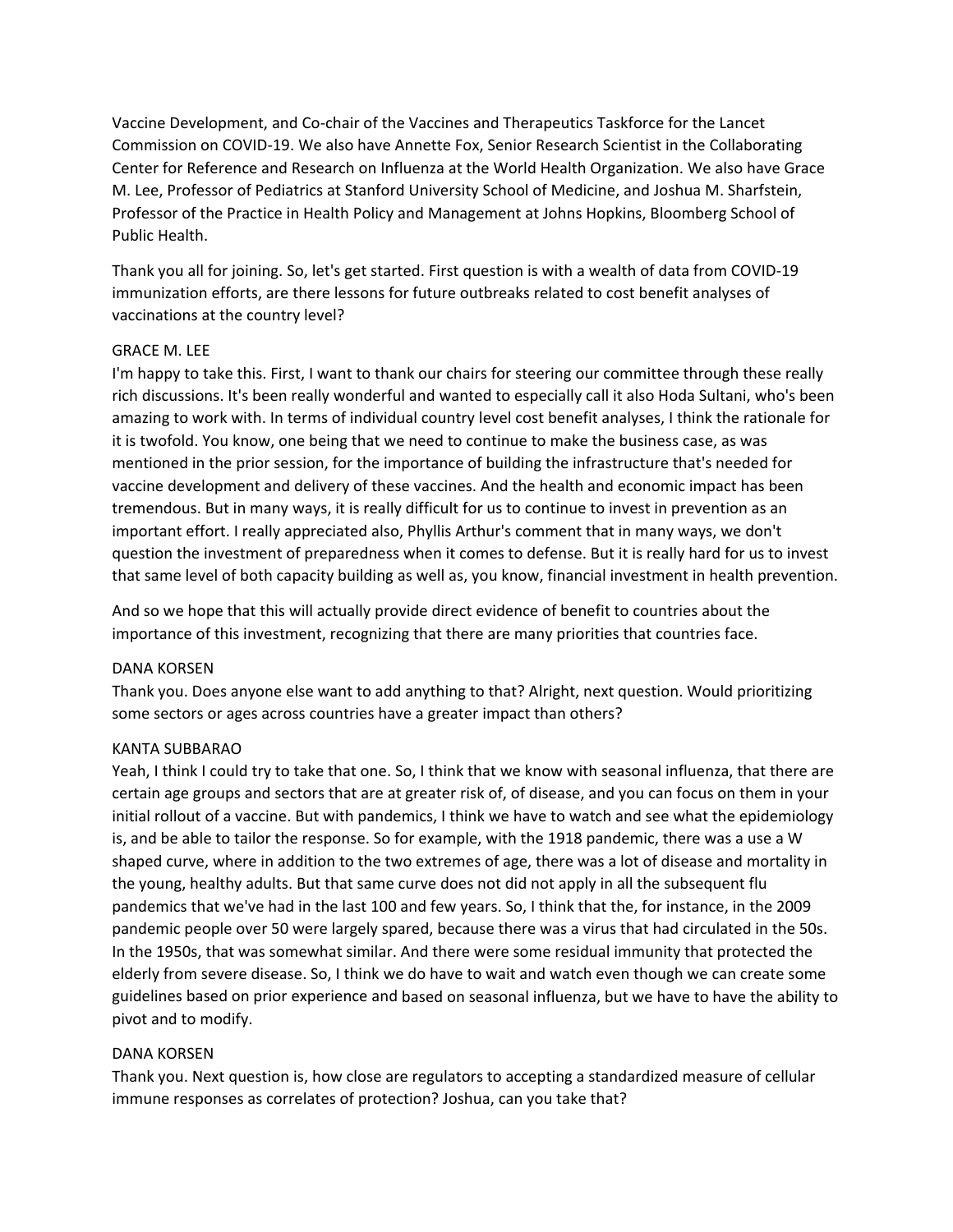#### JOSHUA M. SHARFSTEIN

Sure, I would say, not that close, as far as I'm aware, I don't know. I would say all the details, but there are certain, you know, correlates that are accepted, particularly where the response to the protein that is now the major antigen, but cellular immune responses, I don't think so it's one of the things that we talked about in the report that it's really important to develop new correlates of protection, perhaps even better than the ones that we have, and particularly, as they relate to novel vaccine platforms. And being able to do that is the difference between having to do a huge study every time and being able to do a much more efficient study just focused on the correlates of protection at in the case of a pandemic. So, there's a lot at stake with being able to develop new bullets and protection, and we think it should be a big emphasis.

#### KANTA SUBBARAO

If I could just add a little bit to that. It's one of the things we've talked in our committee ‐ about the need to standardize assays. And there's a tremendous need to do that. And there are several consortia, including some public private partnerships that that have made a lot of inroads in standardizing assays including some assays for cell mediated immunity to influenza. So, one example is the FLUCOP which is a correlative protection consortium in Europe.

# ANNETTE FOX

I would also say that some assays are more amenable to standardization. I mean, the flow cytometry based assessments are very tricky. There's a huge variation in results between groups. I think, you know, there's for the basic sort of absolute counts of lymphocytes that came along way with HIV, absolute counting platforms came up and international standards or international quality assessment schemes have been put in place, so it's not impossible. But some other essays such as ELISpot, I think FLUCOP, and others have done quite a bit on working on that. And that probably has some prospects on the T cell side. On the B cell side, I think that's also really important that we get a handle on the memory B cells, and how well they are induced by vaccine and maintained because they can provide a rapid source of protection even when antibody levels are low. Yeah, so I think there hasn't really been a lot of effort on that front. And that's something that we would really want to invest in a lot more.

#### DANA KORSEN

Thank you. Next question is manufacturing mRNA has more difficult cold chain requirements than egg derived vaccines, what new bottlenecks would be created in the move to mRNA to control a pandemic? Clinical, it is a big hurdle, ethical and statistical to demonstrate incremental efficacy improvements compared to a partially effective flu vaccine. What can regulators do to reduce this hurdle?

#### MARIA ELENA BOTTAZZI

Maybe I can start with the first part of the question and speak towards you know, indeed, you know, the challenges to bring new technologies as we've seen with manufacturing of our mRNA for COVID‐19. And I think the key here as we highlighting that report, is to really involve the manufacturers very early on in the participation of learning and ramping up the know how building the human capacity, that workforce that can understand, you know, the nuances of bringing in into the manufacturing skills, how to produce the RNA technology, and therefore then, you know, explore the opportunities of how can you not only scale them, do it in a certainly affordable manner with the right reagents and supplies, but at the same time, evaluating the ability of creating them in a way that it can be accessible within, you know, for example, that cold chain requirements. So I think that, you know, the bottlenecks are primarily related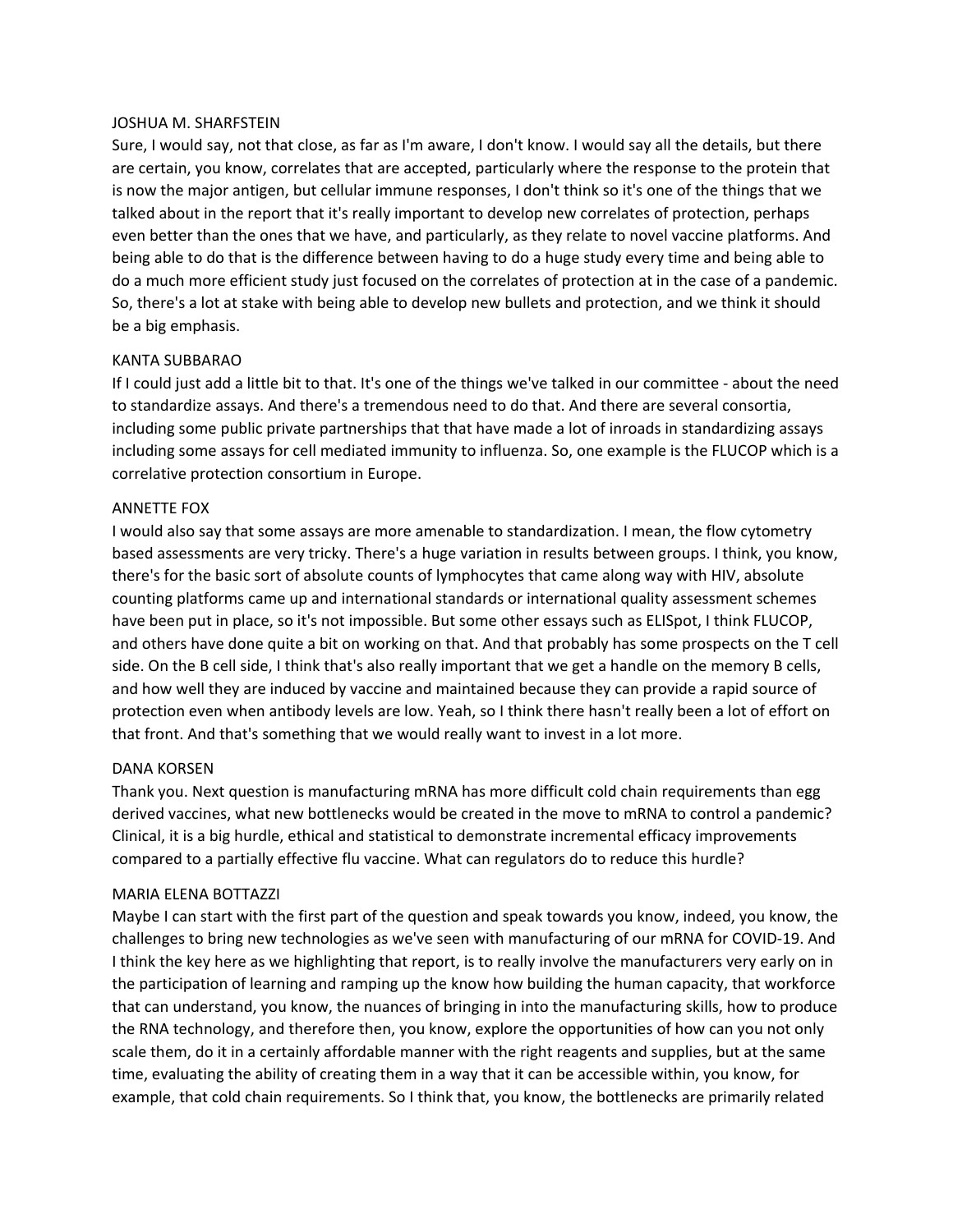to, it will be a steep learning curve for the manufacturers. But if they participate early, as we are recommended to in R&D activities in data, sharing activities in how to adapt the technology, and bring it in such that it makes sense within their capabilities in their structure, I think that will be something that will really advance the field.

And then, of course, have the opportunity of transitioning them into appropriate clinical trial designs. Maybe I can transfer the second question to another committee member.

# JOSHUA M. SHARFSTEIN

I'd just like to jump in very quickly and say that there are statistical designs like non inferiority designs that allow you to do a comparison to an existing vaccine that can be done practically. So, I think that it sometimes requires a few more patients. But it doesn't make trials impossible to do. One of the key points in our report is that we can do this during a regular flu season. So, you can bring up a new technology, and you know, have a big trial during a regular flu season, work on establishing correlates of protection, really understand the efficacy of a new technology, and then be in a really good position for a pandemic, and just waiting for the pandemic. And trying to do all this right then is going to be much harder than taking advantage of the fact that we have annual flu season.

#### GRACE M. LEE:

And I wanted to just perhaps add one thing, which is, you know, now with the COVID‐19, vaccines, the mRNA vaccines, we were really fortunate that the pediatric formulation is more refrigerator stable out to ten weeks, which I think, you know, took us a while to get here. But this is a very different situation, at least for our ability to deliver these vaccines, compared to where we were in December 2020, with the ultra cold freezer temperature requirements. And so we'll just continue to encourage the innovation and development that needs to happen with the end goal in mind, which is really thinking about what are the delivery requirements in different countries? And how can we maximize our ability to vaccinate large populations under different implementation conditions.

#### ANNETTE FOX

I think one of the other points of the need for having larger clinical trials and putting more investment into clinical trials was even if we are trying to trial universal vaccines that may not reach the same high or same level of efficacy as a strain specific vaccine, at least it will give us an indication of what efficacy they may have against a completely novel strain. And it will also give us an opportunity to develop correlates of protection for these types of vaccines that we currently lack. So I mean, yes, we would need large studies with seasonal influenza as a clinical endpoint. But you know, that investment would give a lot of return in terms of pandemic preparedness.

#### DANA KORSEN

Thank you. Our next question is why does the report say a universal flu vaccine is the quote ultimate prize?

#### KANTA SUBBARAO

Sure I'll take that one. So, the reason we think that universal influenza vaccines would be the ultimate prize would is that they add in, you know, different people define universal influenza vaccine differently. But a truly universal influenza vaccine would obviate the need to update seasonal influenza vaccines annually and would provide protection against a novel influenza strain that emerges. So, being able to vaccinate and get good coverage and good protection from virtually any influenza virus to make it, you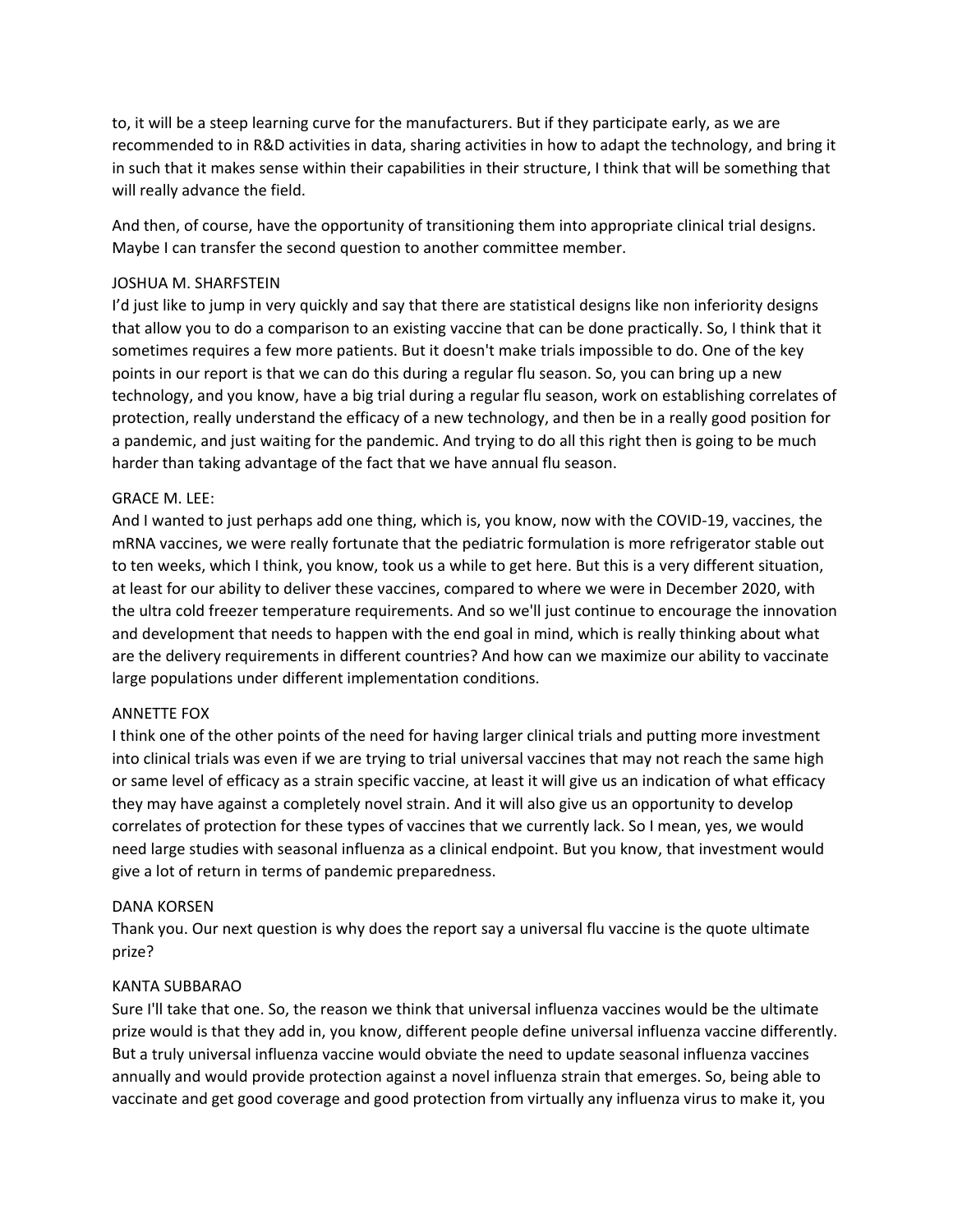know, would be a real game changer. Presumably also it would make the costs of vaccine less burdensome because you have one vaccine that can do it all and you don't have to each year gear up and try to get the next one. So you'd have a thing, you know, the system in place to really go just crank it out.

# DANA KORSEN

Thank you. Our next question is, if it is accepted that vaccine pressure changes viral ecology favoring increased prevalence of escaped new mutants, is their interest to fund as a research model study of influenza vaccine impacts on the viral ecology of enlarge livestock populations? For example, how does influenza vaccination of swine populations impact the variability of circulating influenza variants?

# KANTA SUBBARAO

So, I can try to take that one and see if anybody else wants to jump in as well. So there are some studies that are conducted. So there's influenza surveillance, in swine populations, and there's depending on which part of the world you live in influenza, the swine herds are is the livestock are vaccinated, pigs are vaccinated. And in China, they're vaccinating poultry, with a vaccine to protect and to prevent age five, and h seven influenza viruses. So, in China, they were very, very successful in controlling H7 and H5 infections on poultry. So, we haven't seen any H7 and H9 human infections for about two years ago. And we do see some we've been seeing an uptick of H5 and H6. So again, just like with seat human, seasonal influenza, they have to update they may have to update their vaccines. But it's a good question. I think that it's not likely that vaccine pressure is driving all of the antigenic drift because there's not enough vaccine used globally, to for the vaccine to be responsible.

But vaccine induced pressure could play a role. And so that it would be, you know, a good system to study in animal populations as well.

# DANA KORSEN

Thank you. Our next question, is unprecedented data and cost sharing between manufacturers allowed for the scale up for COVID vaccines without the same urgency? Do you ever see this being copied for seasonal vaccines? And how do we make that scalable?

# MARIA ELENA BOTTAZZI

I can try to take that question. So I think we do highlight that indeed, what we need is to keep the momentum and then and incentivize the manufacturers to be able to continue with the ability of participating and collaborating amongst themselves, especially during the normal business as usual times, right, you know, during, you know, even the years where we just have to advance not innovation in the seasonal vaccine design. But I think that it will be important to indeed give them that incentives and that's why in our recommendations, we call for the actions from organizations such as World Health Organization, and of course, you know, the U.S. government agencies to provide a path towards bringing all these manufacturers together so that they can continue seeing the ability of collaborating and feeling that need to continue collaborating and sharing their challenges and of course, looking for solutions that then can be very rapidly adopted in the event of course of a pandemic influenza situation.

So it is clearly a group effort that will require the agencies to really be the framework where they can call for the ability of meeting and sharing the information and make bring the incentives for them to be able to participate.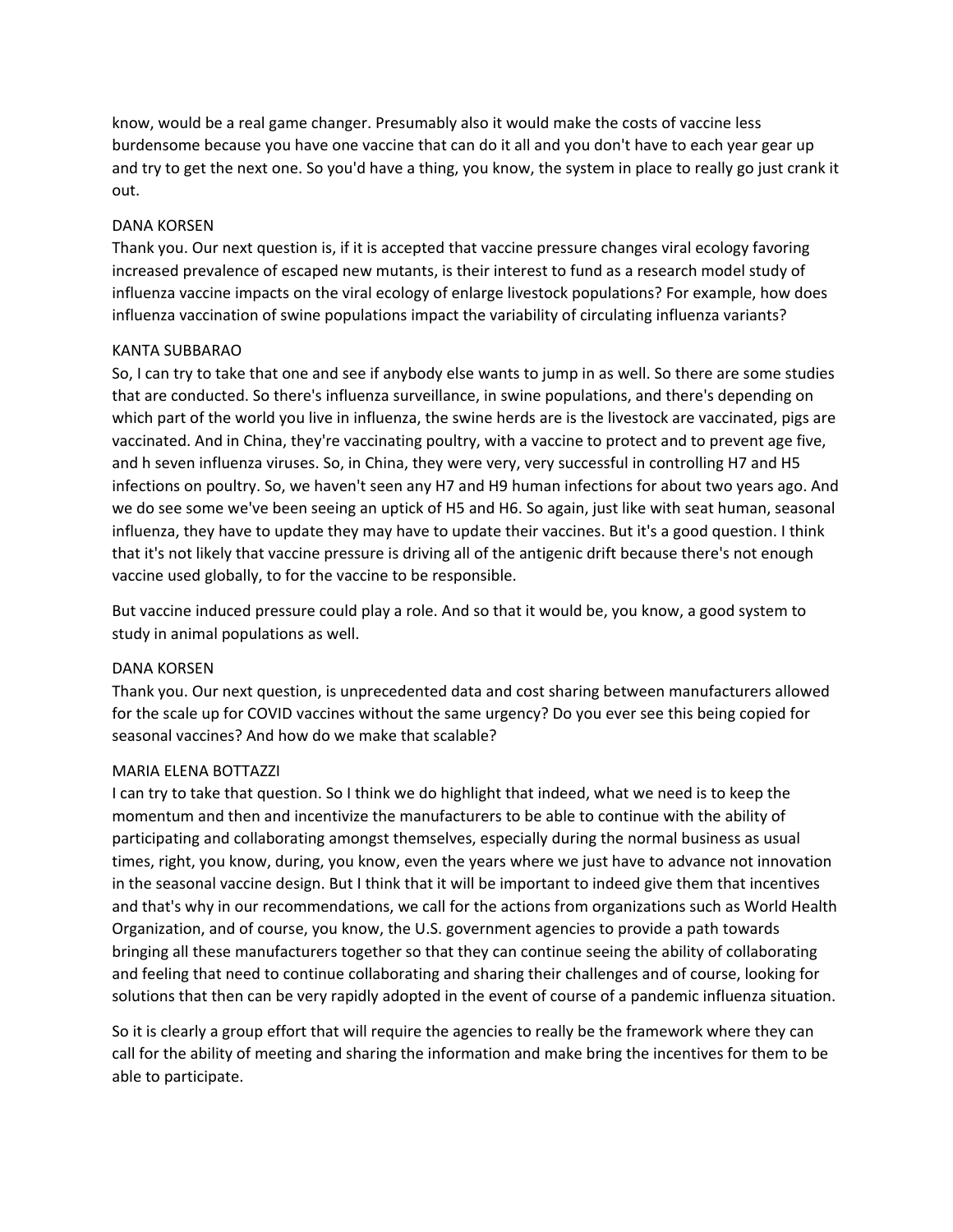# ENRIQUETA BOND

Josh, do you want to add to that? No, hold it. Maybe Kanta? Yeah, sorry.

### KANTA SUBBARAO

Yeah, no, I don't really have anything to add. I think that that's, you know, that is.

### ENRIQUETA BOND

Yeah, I think the example, Kanta that you told us at the committee about we already have tried to develop other platforms. But without that sustained funding, they really haven't gone forward to fruition. Or they don't compete well, with the current egg-base vaccine.

# KANTA SUBBARAO

Yeah. And I think the other example is really that in when there have been efforts to diversify the manufacturing to countries that weren't previously manufacturing influenza vaccines, some companies have had difficulty in sustaining a market. And so that's one of the reasons why doing studies to define the burden of disease would help as well, to sort of keep those players alive.

# JOSHUA M. SHARFSTEIN

Just re-emphasize that the urgency of pandemic preparedness should be helpful here. I mean, as much as we can make the case for seasonal flu, the ability to do this is really important for pandemic preparedness, and that should hopefully drive more support, collaboration and progress.

# DANA KORSEN

Thank you. Our next question, can you expand on the recommendation five to on increasing transparency in clinical trials? What's the best way to do that?

#### JOSHUA M. SHARFSTEIN

I'm happy to jump in, I think there are different dimensions of transparency. But one of them, you know, you can see from the good work that the FDA did that there were clear standards for the clinical trials, that key data was shared about the clinical trials, there was an advisory committee that discussed that data publicly, this did not happen in every country, you know, for example. So, I think those things are very important. There are also some, you know, basic details about clinical trials, when they start, when they're halted. Why they're halted? That are really kind of basic things that I think if the regulator is able to be transparent about then it avoids the possibility of, you know, misunderstanding, which can really undermine the confidence that people have in product development. So, I think all across from the origins and the standards all the way through the results and the decision making. Transparency, I think is really important these days. Because we know that even like a day of confusion can lead to 1,000 theories blooming on the internet that really can confuse people.

And just also say that we ultimately support the idea of sharing and some of the key underlying data to the extent the extent possible, and that probably can't be done in real time, you know, all of the data in real time, but key data in real time can be shared. And we saw that happen, I think, very successfully in this country.

# GRACE M. LEE

I might chime in that in addition to the importance of transparency and public confidence in both the process as well as the recommendations. You know, I think in many ways, it also enables efficiency by essentially creating these standards or articulating them and recognizing that they may change over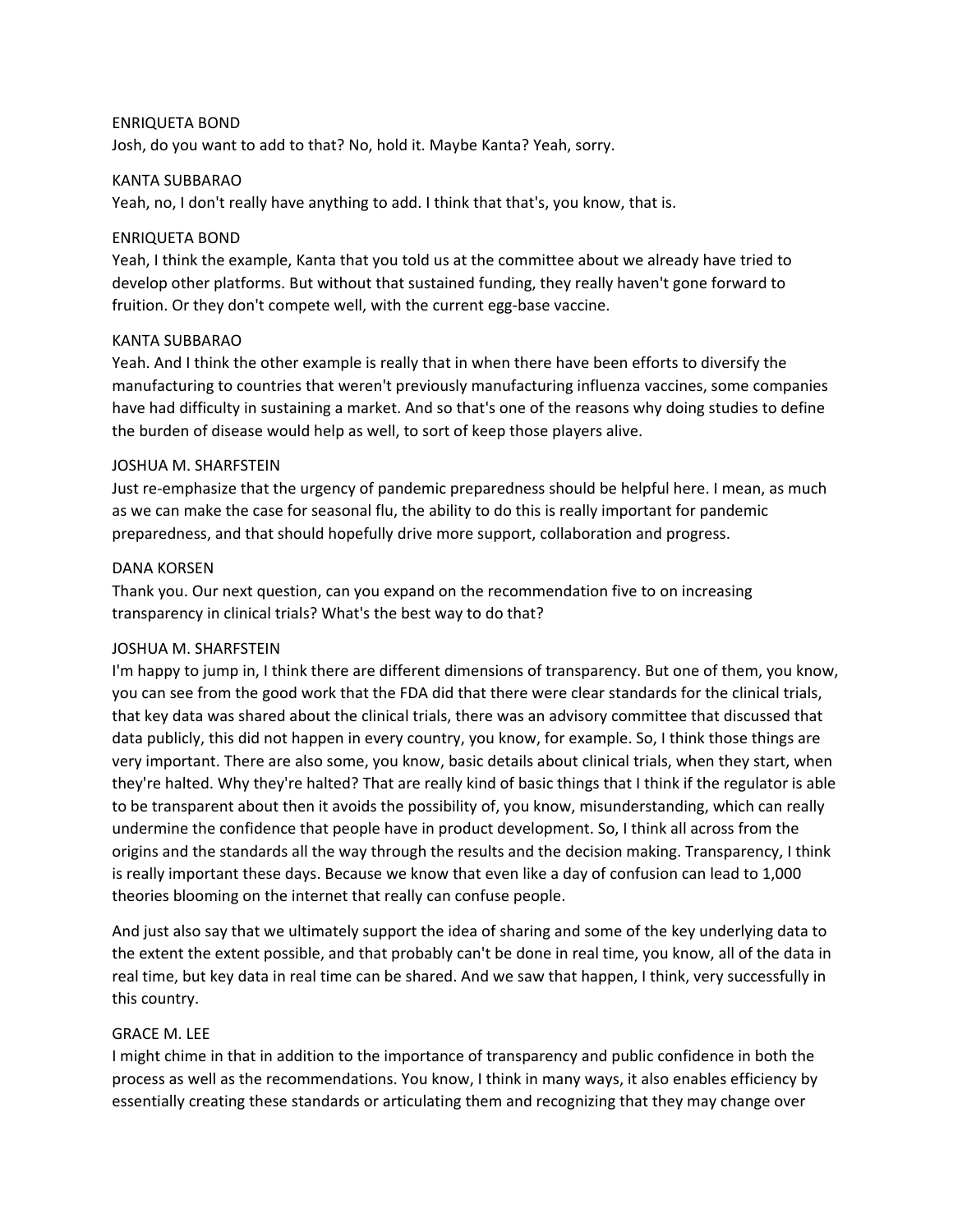time. But it allows not only manufacturers but I think the public to better understand, you know how vaccines are being judged in terms of safety and efficacy. And I will emphasize again, Josh's point about having federal advisory committees. I do believe, you know, for example, a Virbac deliberating on the regulatory sort of needs that they felt were important for vaccines in various populations, I think has been really helpful to have those discussions and open in public and it allows us to be able to ensure that diverse perspectives are heard and also that the public can watch those meetings and understand sort of how these decisions are made. So, the rationale for these decisions, I think is important and transparency is a part of that public process.

# DANA KORSEN

Thank you. Next question. So this is in reference to one of the conclusions that says low and middle income countries have disease burden studies performed, vaccination rates are improved. So, given that what is the best way to incentivize burden of disease studies in low and middle income countries?

# KANTA SUBBARAO

So, I can take the first part and have my colleagues jump in after. So I think I will, I was referring to this, in part because we've had the experience in the past, we are following the first recognition of avian influenza viruses circulating and the 2009 pandemic. So, there was an effort that the WHO led to try to bring developing country manufacturers into the space and to develop homegrown influenza vaccines. And some of these companies of companies have actually struggled to have a find a market because the local policymakers, and actually, the local population doesn't necessarily recognize the need for influenza vaccines. So, the WHO is doing some of this, but it means that we certainly need a lot of support to do burden of disease studies in low and middle income countries so that people can recognize the importance of influenza, there are so many competing priorities in countries with a heavy disease burden caused by many other things. And so that we do need to incentivize this with funding.

And so to make funding available, and potentially work through the WHO, because they've got, they've already set up protocols and can actually talk through the design that would allow the burden of disease studies to be compared to other countries. So, there are tools available. So I think the real reality is that we need some funding support for it.

# GRACE M. LEE

And maybe I'll just add, that I think, to reflect a perhaps a broader definition of burden of disease, just recognizing that, for example, I'm a pediatrician and in children, it's not just the health impact of the disease, but it's really, you know, what is the educational impact, the impact on social emotional functioning, the financial burden that causes because of workforce capacity issues. So, I think that we also need to not only think of it in its traditional sense of burden of disease, but we need to go beyond health to really understand the full impact of some of these infections that I think, at least for COVID‐19 is clear, it has had long term consequences. But I also believe that those impacts translate into influence.

# DANA KORSEN:

Thank you. And I believe we'll move on to this ‐ our last question. On the last recommendation on code of conduct, and press release, can you expand how the companies can do this and what guidelines they should adopt?

#### JOSHUA M. SHARFSTEIN

So, I think that one of the concerns that a number of people had, including a number of public health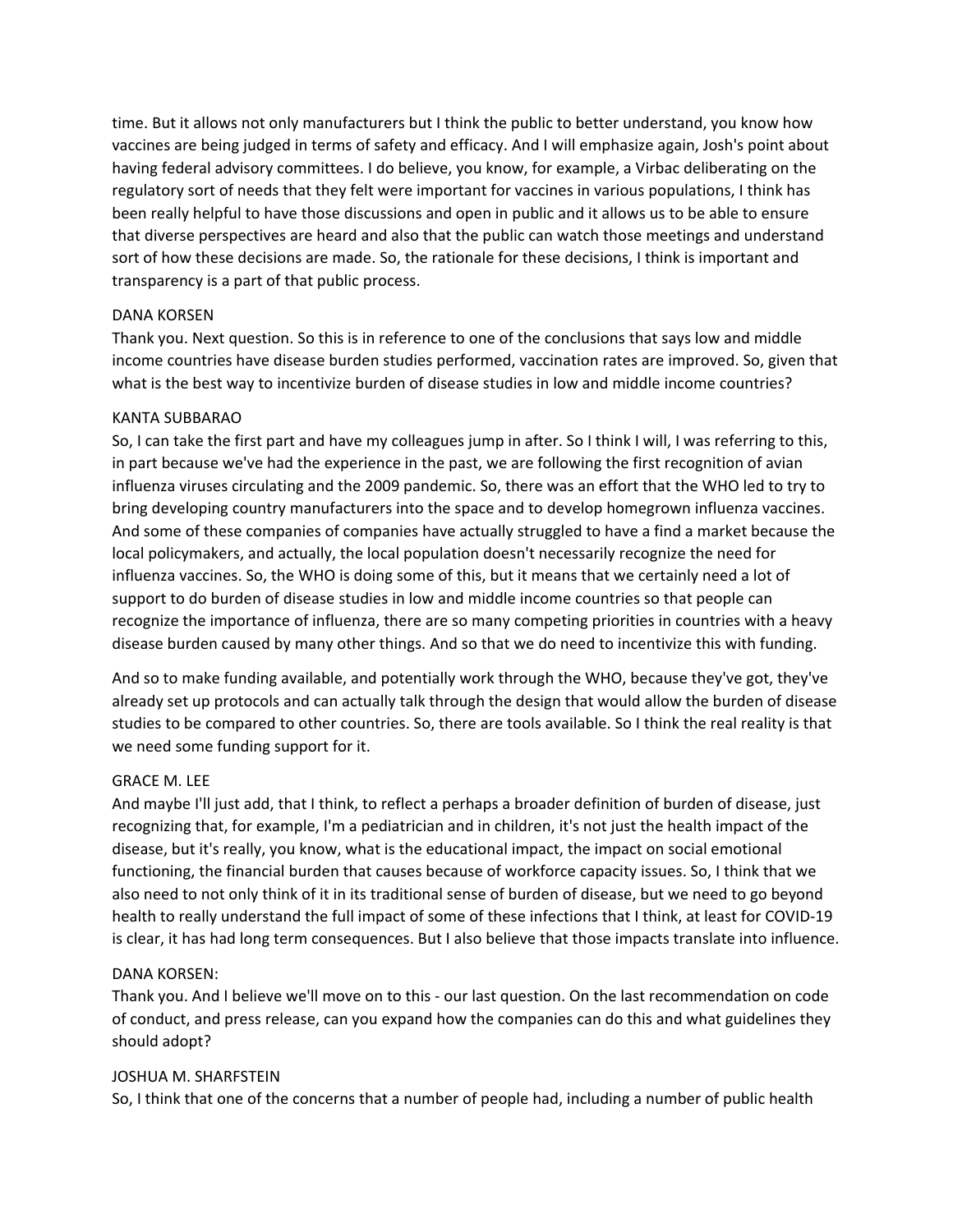officials is that sometimes people were learning about key information from company press releases without a lot of information, and the regulators weren't talking about it at all. And that wasn't just about, like the great news about a trial but also about what was happening behind the scenes when the trial got stopped, and if that wasn't a press release, it might have even just been like a comment to investors. And, and so you know, when that happens, it undermines confidence in the regulators, it leads to a lot of confusion. I was on a different national academy meeting where health officials were saying, you know, a company would say something, we would get 100 questions, and the regulator couldn't say anything. And we had no idea where to turn and it just undermined our ability to know what was going on and to provide leadership in the middle of a pandemic. And so I think the idea is that there should be, you know, opportunities for companies to talk about their products, but it should be well coordinated with the right later and that every communications really emphasize the role of regulatory reviews.

So people don't, you know, hear a result ago, like, why can I get this today? It seems like I should get it today. And then I'll automatically be angry before there's even any, you know, chance to review. And we've seen that when review happens, even, you know, in a pandemic, there are all kinds of things that that get identified. And sometimes the result isn't exactly as it was originally at the forward. So, I think that the goal for this recommendation is to put this kind of thing on the radar screen, I don't think we presume to say, here's exactly the code of conduct the company should adopt. But the principle is that we should be communicating and communication should really be geared towards the overall outcome of good information for the public in a way that doesn't create more confusion and undermine trust in public health and regulatory agencies. And we hope that this recommendation starts conversation that can lead to a responsible code of conduct for industry.

#### DANA KORSEN

Any other comments? Alright, well, those are all the questions we have for today. Thank you to all of our committee members, and for all of you who joined us this morning. Again, the four reports that are being discussed today are available for free download on the same page where you are viewing this video. And also a reminder that the next session, which will begin at 1:00 pm Eastern, will cover the studies on public health interventions and supply chain. So, have a great rest of your morning and we hope to see you back here at 1:00 pm.

#### **SESSION 2**

#### **WELCOMING REMARKS**

# STEPHANIE MICELI

Good afternoon, everyone, I am Stephanie Miceli, and I am a media officer at the National Academies of Sciences, Engineering and Medicine. Thank you all for joining us this afternoon for part two of today's public briefing on four reports that were just released yesterday as part of the National Academy of Medicine's Advancing Pandemic and Seasonal Influenza Vaccine Preparedness and Response Initiative. If you have not already, you may download copies of these reports and other supporting materials at the links you'll see on your screen. And for those of you who are not familiar with the National Academies study process for each requested study, committee members are chosen for their expertise and experience, and they serve pro‐bono to carry out the study statement of task. The reports that result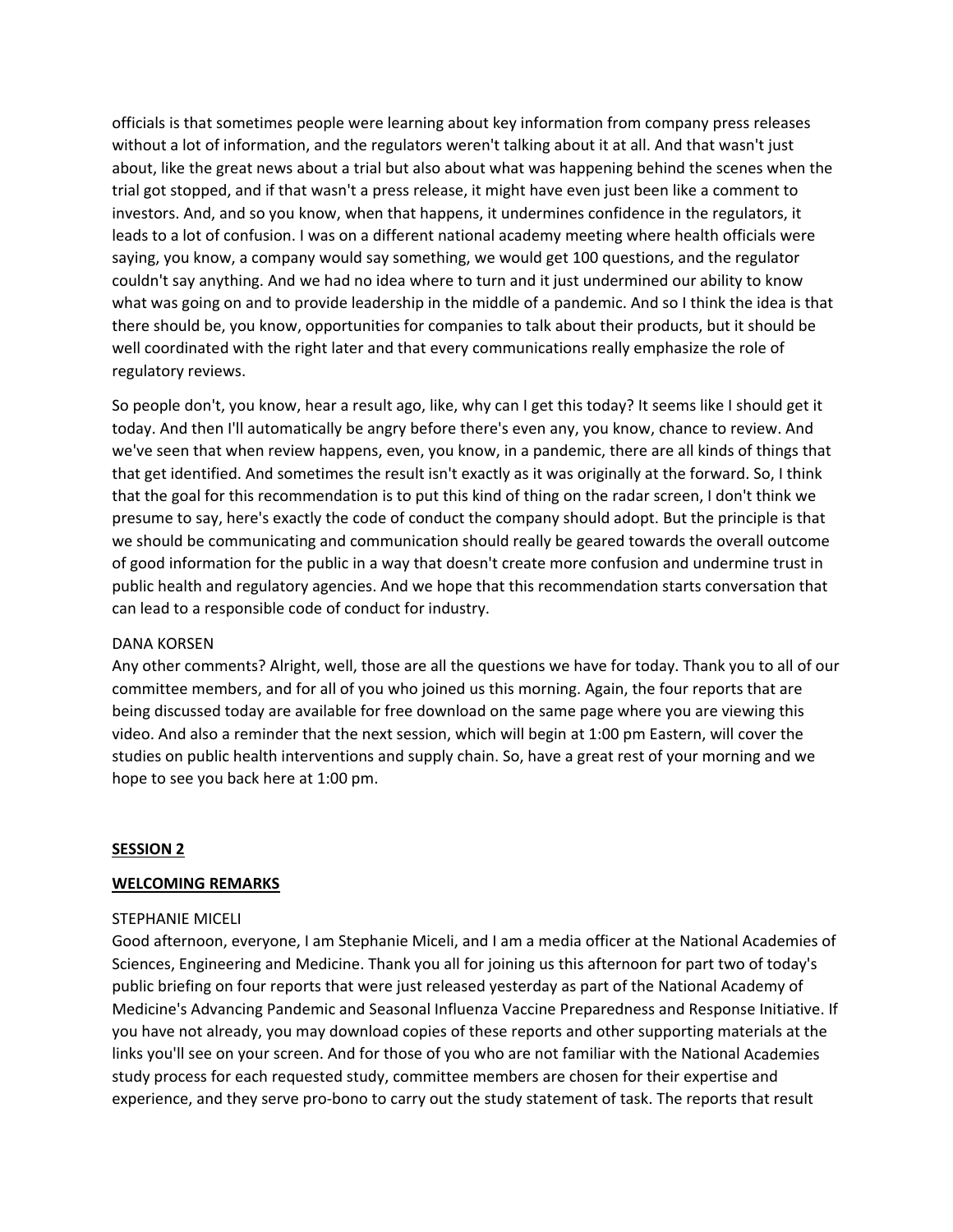from the study represent the consensus view of the committee, and they must undergo external peer review before they are released, as did these four reports. I will now briefly turn it over to Dr.

Victor Dzau, who's president of the National Academy of Medicine, to kick us off this afternoon.

#### VICTOR DZAU

Thank you, Stephanie. And welcome all of you to the second session of the public report briefing for any initiative on pandemic and seasonal influenza vaccine preparedness and response. For those of you who join us this morning, welcome back. And for those who could not join us this morning, welcome, and I'll give you a little background about the initiative. You know, this initiative is an important and timely effort to distill lessons learned from COVID‐19 that could be critical advancing future influenza preparedness efforts. This initiative is timely, because the world has focused on combating COVID 19 pandemic, but seasonal and pandemic influenza remain an imminent global health threat. We have also seen how viruses have potential to disrupt the world and because of global preparedness, response and the willingness to rapidly use these capabilities to counter new threats. So these four reports were developed with that in mind to underscore that preparedness has to be an ongoing commitment.

It can be from year to year a crisis of crisis. And as we learn from COVID 19, experience, surveillance, supply chain and research infrastructure as the well-resourced before and not in the midst of the next pandemic. So with this background we have assembled, should International Committee with a wide range of expertise in global public health across all sectors, government, academia, industries, civil society and international global health organizations, may show the first line. So this is the international committee, and they are going to review for you this statement of task and the recommendations. And I'm very grateful to all of them that truly, as you can see, international next slide. And next slide shows you the full consent study, which you see listed, they are countering the pandemic threat to global cognition, vaccine of influenza imperative vaccine research and development to advance pandemic and seasonal influenza preparedness. Response lessons from COVID 19, public health lessons from non vaccine influenza interventions.

#### **PUBLIC HEALTH LESSONS FOR NON‐VACCINE INFLUENZA INTERVENTIONS: LOOKING PAST COVID‐19**

#### STEPHANIE MICELI

Thank you, Dr. Dzau. And now I would like to introduce Dr. Penny Garcia. She is a professor at the School of Public Health at Cayetano Heredia University in Peru. And she's also a member of the National Academy of Medicine. Dr. Garcia served as our committee Vice‐Chair for the report titled, 'public health lessons for non‐vaccine influenza interventions, looking past COVID‐19'. She'll be our primary presenter for today. And I'll turn it over to you, Dr. Garcia. Thanks for being with us.

# PATRICIA GARCIA

Thank you, Stephanie. So next slide, please. First of all, I would like to thank you, all the members of this committee that work very hard during this time to put together this report. And also, I would like to thank the National Academy staff that you can see there in the PowerPoint. Next one, please. So our statement of task was to review and come out with recommendations related to public health lessons for non-vaccine influenza interventions, based on what we have seen in COVID-19, which means that there were so many things that we had to review and it was really challenging. Next one, please. So, first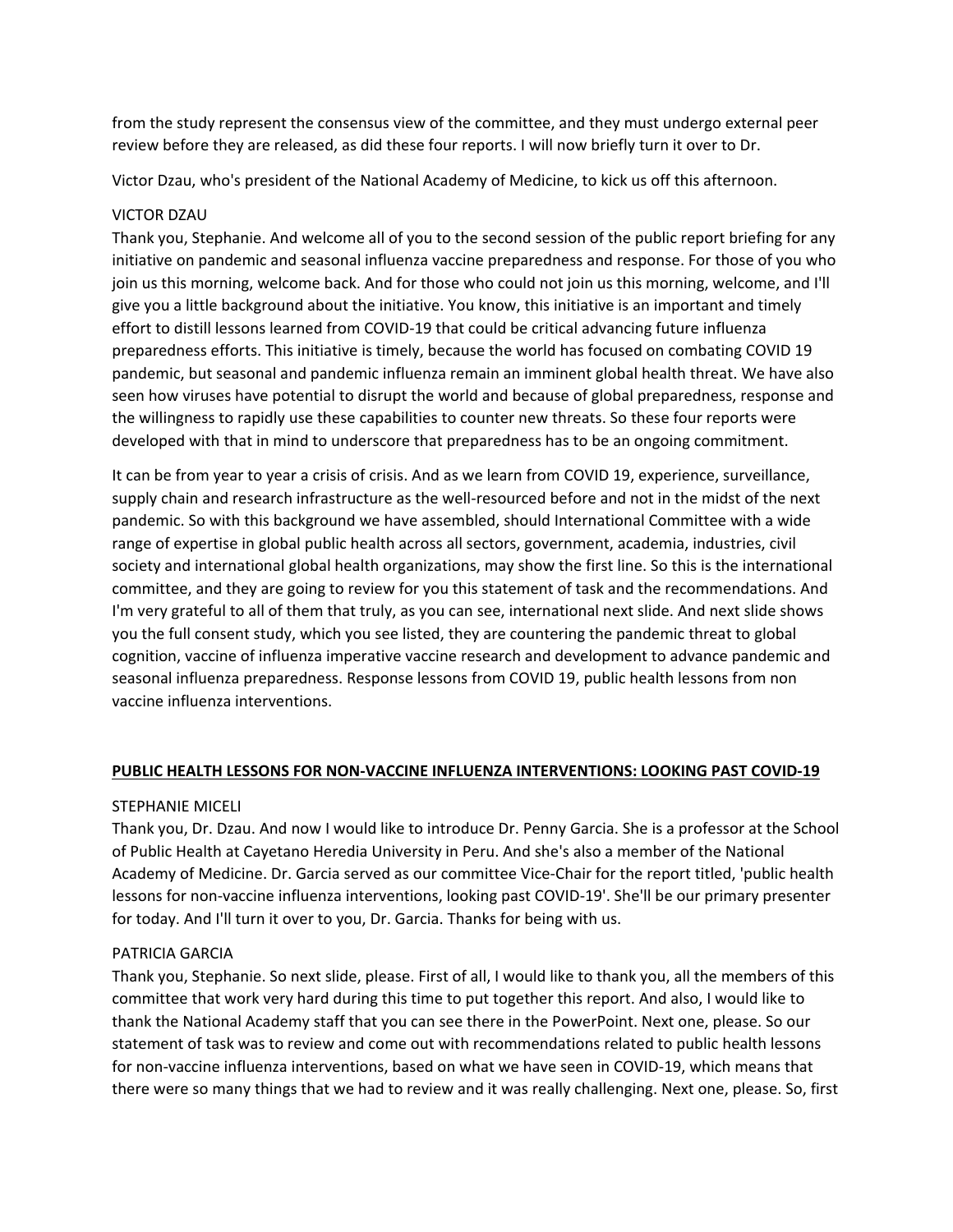of all, we work, we had to analyze the evidence of the effectiveness of these key non‐vaccine measures. And we're talking about masks, indoor air quality, and ventilation that had been developed across different disciplines, and include also novel or existing diagnostic tools that could be adapted and optimized to mitigate respiratory infections. The second thing that we had in our as part of our tasks was to explore the social and political context that could underlie the effective implementation and optimization of those public health measures and diagnostics.

So one is effectiveness and the other one is how could we implement it in the right way, taking into account the contextual factors. Next slide, please. Number three was to review promising COVID therapeutic approaches, like antiviral, monoclonal antibodies, host‐directed responses, plus the supplies that are needed also for these therapeutic approaches to be implemented. And try to see which ones have demonstrated some effectiveness and could give us some critical opportunities to be used during seasonal or pandemic influenza. And number four was to highlight innovations around the world during COVID, as well as other seasonal and Pandemic Influenza events, particularly that were related to surveillance, and rapid, transparent data sharing that can lead to best practices recommendations from for notification, contact tracing, testing efforts. And that could include and should include the digital technology and data science. Next slide, please. Finally, the number five was to analyze some prominent research agendas, the existing research initiatives, and the knowledge gaps that were identified from the response of COVID and other outbreaks to outline some priority actions for future research efforts related to seasonal and pandemic influenza.

So we have these five tasks. Next one, please. And actually, we decided to organize these five tasks into these five chapters. But so you can follow me better when I presented chapter two, basically, because we thought that this could make more sense was going to be related to these best practices and innovation in surveillance and data sharing. So the first chapter had to do with surveillance and data sharing, chapter two. Chapter three goes into effectiveness of these key non‐vaccine measures. Chapter four had to do with implementation and the social and political context. Chapter five, therapeutics. And finally, in chapter six, we had some concluding thoughts that includes several of the different things that have been taught. And in these different chapters, we were including also some priority actions for future research efforts. So next slide, and let's start talking about each of these. So given the study timeline and the scope of the committee's charge, the committee largely chose not to focus on workforce training or capacity.

Interventions for health care workers, as opposed to general population, which all most of the recommendations have to do with and with vaccine hesitancy. So these are the areas that we decided not to include in this report. Next one, please. So the report recommendations next one. So chapter two had to do with surveillance and data sharing, the first recommendation 2.1 had to do with the institutions like WHO, the World Bank, National Centers for Disease Control, should all work collaboratively with countries, particularly those with a high degree of animal‐human interfaces to build sustainable. And we would like to highlight this word sustainable capacity for routine surveillance in animals. And this includes wildlife, livestock, and domestics, and develop and support inter agency One Health platforms. Next one, please. And this graphic that is part of the report is trying to highlight this multi‐scale and multi‐step process of pandemic emergencies. So, we have tried within the recommendations to direct some recommendations to these pre‐emergence as a stage, which means we need to have good surveillance at this first level to catch things early, but also to keep moving into what to do when we start having the peaks or the outbreaks.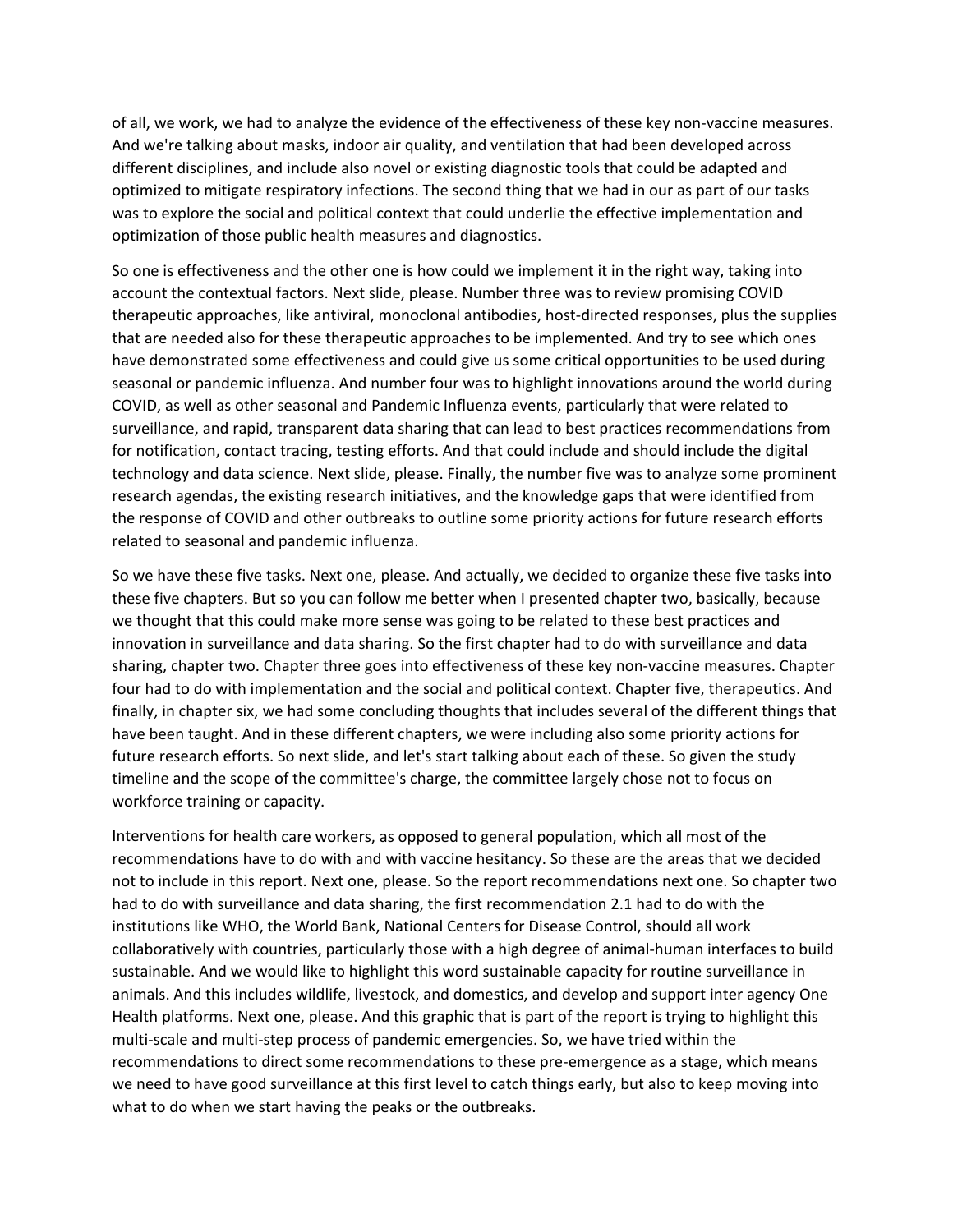And finally, what to do when we have the global emergence. Next one, please. So recommendation number two had to do with the incentives that need to be built into systems for more rapid reporting of surveillance data from all countries to WHO and to the One Health Tripartite to more quickly be able to identify in that, at the bottom of that figure that I just show, which one's the origin and the spread of novel agents and strains. And these incentives and barriers to reporting should be removed. So this is a critical issue, we need to have a more rapid reporting surveillance data system from all countries. Next one, please. So recommendation 2.3, countries should institute surveillance as the backbone of their health care systems. So that's why this recommendation goes to national authorities with the advice and assistance of regional and global public health agencies, who should establish these robust surveillance systems that will give true timely and comprehensive risk assessment that will help to inform policy decisions.

Our recommendation also, it's directed to epidemiologists that should be alerted to potential ascertaining biases for such biases during the analysis and interpretation of the data. That could happen so they could be able to alert authorities and take into account those biases and improve the surveillance methods to achieve better representativeness and sufficient geographical coverage. Next one, please. Recommendation 2.4. WHO, the regional disease control agencies, European Center for control, Africa Center for Disease Control, for example, should work with countries, and national governments should be working also with supranational entities to harmonize, coordinate, and optimize surveillance activities, data collection and sharing. Next one, please. So from surveillance and data sharing, we are going into effectiveness of key non-vaccine measures. And the recommendation 3.1 had to do with the World Health Assembly. And we discussed that it should be a change in the international health regulations to allow countries to use border measures during a pandemic of influenza or other respiratory viruses.

Recommendation next one peace, recommendation 3.2. At the global state and local public health agencies and other entities should mandate wearing face masks that comply with WHO's guidance. There is enough evidence and it's all in the report that a really a points into the importance and the effectiveness of the use of face masks. And in the case of influenza, we added that when justified by the incidence and the severity of influenza. Next one, please. Recommendation 3.3, in collaboration with other expert bodies, WHO should develop and disseminate technical recommendations on how to create ventilation conditions in various settings that will reduce the transmission of respiratory viruses, and should promote this widely and assist countries in implementing them. And we think this is a critical issue, ventilation needs to be taken into account as one of our weapons to fight transmission of respiratory viruses. Next one, please. Recommendation number 3.4, the WHO, CDC as well as regional, national, subnational public health authorities, should recommend against the use of plexiglass barriers, or the use of face shields without face masks.

Next one, please. Recommendation 3.5., and this has to do with research, right? What we have seen is that there is research done in the medical fields and research that is more in the area of the scientists. And what we are calling here is that there needs to be an incentive for more integration of the research among these two groups, scientists, medical fields to inform investigations on transmission, prevention, and treatment of influenza and other respiratory viruses. Such integration should include standardizing and sharing language across sectors and mechanisms in order to share relevant data. Next one, please. Now we go to the other component that we have realized that is quite important, is not only to know that something is effective, but how can we make it effective in real life? How can we implement it well,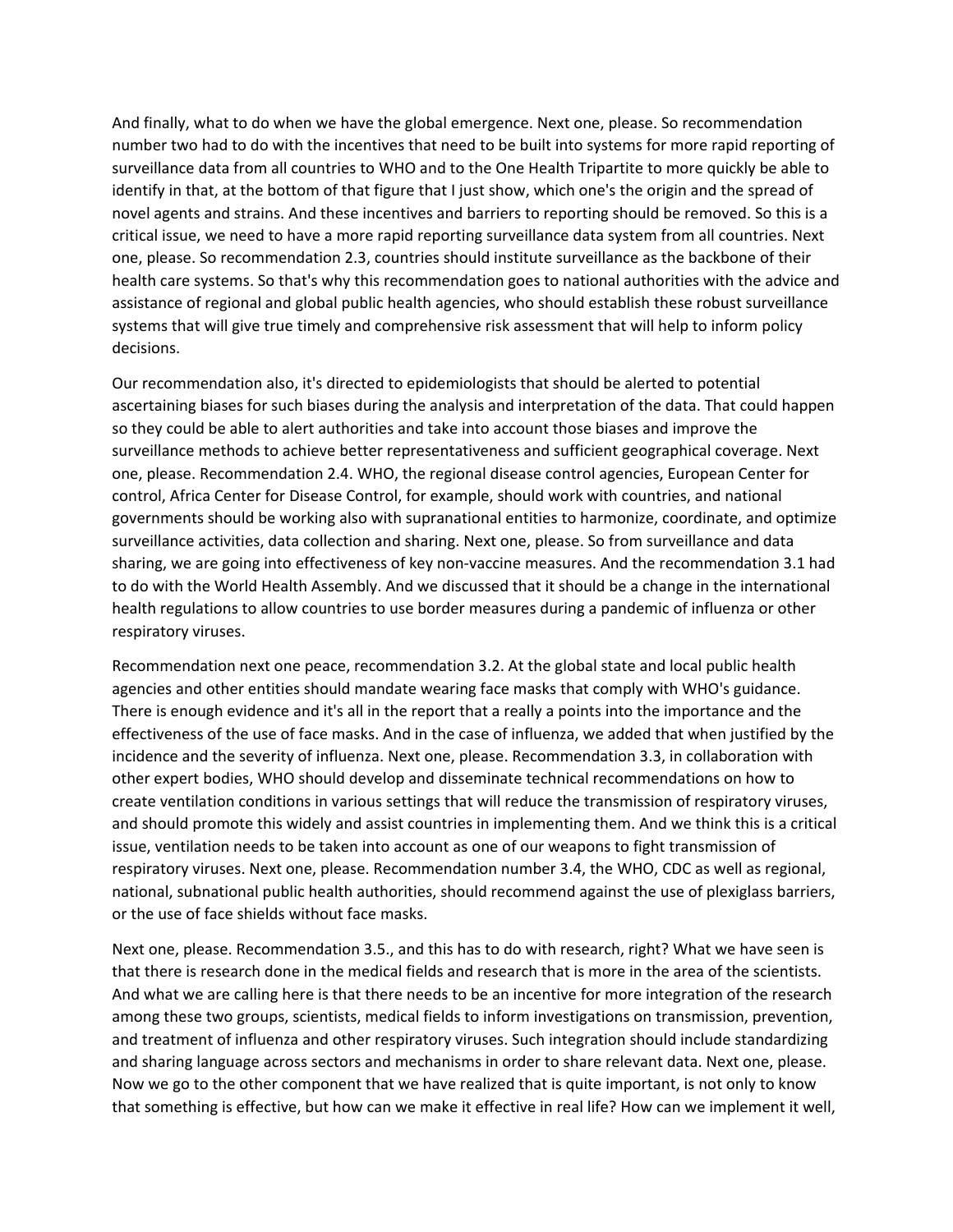and for that, the context is critical. And we have realized that social and political contexts are quite important. So in recommendation 4.1, we're calling for global and regional public health agencies, and national governments, including the local and the state health agencies, to adopt policies that are tailored to each affected population, taking into account its' social, economic, and cultural characteristics.

They're needs, the resources, and other contextual factors, including its norms, values, and beliefs in order to optimize the implementation of public health interventions, especially those interventions that rely upon individual behaviors. Next one, please. In recommendation number 4.2. Governments, leaders, and departments of health at local state and national levels as well as elected and appointed government leaders should take the systemic factors, including race and socio‐economic characteristics that affect the health of affected populations into consideration when developing and implementing public health interventions. Demonstrate in their behavior, other Institute's adherence to non‐vaccine measures to prevent influenza in order to promote public trust and uptake of these measures, which means that the governments and the leaders should be showing that they also believe and they adhere to these measures. So people will follow. There is a need also to engage the community in the decision‐ making.

And we have to be careful in their choice of words, utilizing more positive communication. And this is something that has been seen during the pandemic, instead of physical distancing, and social solidarity, let's talk about instead of physical distance, we use physical distance, instead of social distancing. And instead of individual isolation, we can use social solidarity. So we have words matter, and we need to be sure that we are using the right words. Next one, please. And recommendation 4.3, funding agencies should create mechanisms to support the rapid application of data and Implementation frameworks during an influenza pandemic, as well as to enhance these similar mechanisms during the inter epidemic periods. We need to invest on understanding how to better implement, measures that are in the in‐ control conditions work. Such mechanisms can be used to support implementation research on non‐ vaccine control measures for influenza. Next one, please. National governments as well as local, state, and global public health agencies should develop readily and demonstrably implementable intervention plans for outbreaks of influenza and other respiratory diseases.

And we want to highlight implementable intervention plans. That's why these plans include embedding the 30th collection and use of data in all interventions, taking into consideration the needs of a population affected. Again, with a special attention to needs of marginalized groups. That means that we have to incorporate within the research not only numbers but also behavioral and social sciences. And these from the beginning of the pandemic, planners should use proven scientific frameworks in order to guide and improve the implementation of non‐vaccine influenza control measures. Next one, please. Now we go to our chapter five, which have to do with therapeutics. Recommendation 5.1 calls for national governments that should mandate that the appropriate authorities, ministers of health, or comparable governmental agencies should conduct periodic inventory evaluations of existing stockpiles on both therapeutics, including antivirals and supportive care treatments like oxygen, and anything that is needed for delivery, for example, the protection the personal protection equipment.

And also it's not only to create the stockpiles but also assess if they have them with what they have the availability to produce versus what they would need to procure. And secure an adequate, reliable supply chain in order to appropriately respond to an outbreak of pandemic influenza. This is a critical issue that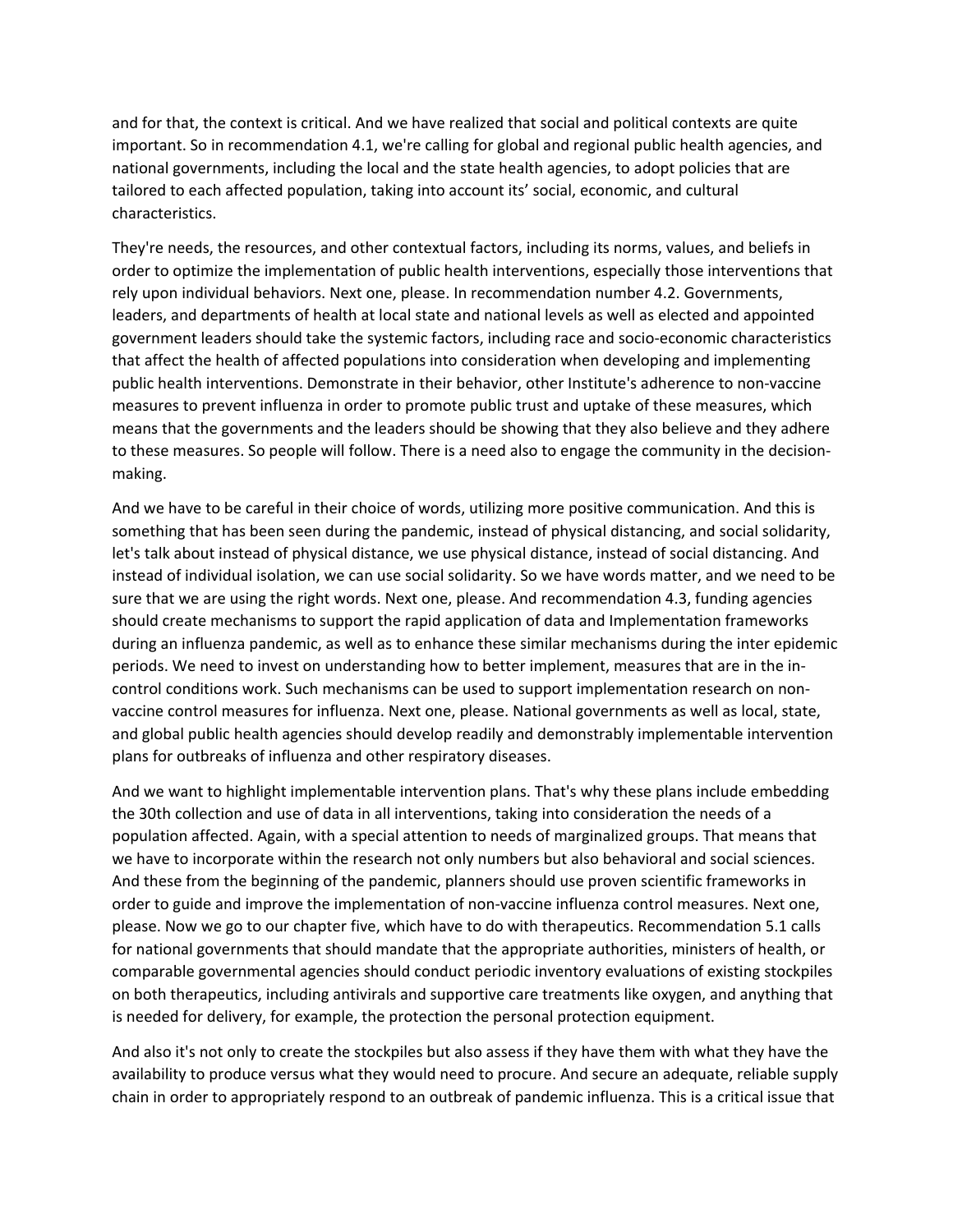we have seen, especially in low‐middle‐income countries, which we were not used to stockpiles, we were not able to produce. OK, so we have really to have these periodic inventory evaluations. Next one, please. Recommendation 5.2, the government agencies responsible for public health guidance in each country should develop a framework to guide, use, and how to prioritize treatments that can be flexible with changing evidence during a respiratory viral pandemic. And, again, let's highlight flexible, let's highlight evidence and changing because this is an ongoing situation, this framework should be able to be adjusted depending on the pathogen, taking into account its transmission mode, the at-risk populations, and associated morbidity and mortality rates.

Next one, please. In recommendation 5.2, I mean, this was a little long, there were some important considerations that we wanted to highlight, OK. So WHO will evaluate guidance from global and national health organizations and from professional societies in order to define evidence‐based treatment guidelines. Who will evaluate this guidance? How guidelines for treatment, selection, and delivery will be communicated with the states provinces, and regions in the country? How suitable are places to administer the care that will be selected? Which populations should be the focus of the therapeutic? And how to distribute the treatment modality equitable throughout the country and among patients? Next one, please. In recommendation 5.3, global and regional health organizations should collaborate to determine how therapeutics and the resources needed for their delivery can be shared between countries to ensure equitable distribution and control pandemic spread. Next one. In recommendation 5.4, governments and private companies should focus their efforts on researches, strategies, and platforms that were shown to be particularly effective during COVID pandemic.

### **Q&A**

#### STEPHANIE MICELI

And with that will now begin our Q&A session, just a reminder, you can simply type your question into the chat box below the video frame if you would like to submit a question. And I also want to acknowledge Dr. Garcia is joined by several fellow committee members to help answer your questions. As she said earlier, we are joined by Mr. Alex Capron, who is the chair of this committee, and a professor at the University of Southern California, where he teaches public health law and policy bioethics and torts. We also have with us today Dr. Adolfo Garcia Sastre, who is director of global health and emerging pathogens and professor of microbiology and medicine at the Icahn School of Medicine at Mount Sinai. We have Dr. Raina MacIntyre, who is a professor of Global Biosecurity, a national health and Medical Research Council, principal research fellow and head of the biosecurity program at the Kirby Institute in Australia. We have Dr. Linsey Marr, who is Charles P. Lunsford, professor of Civil and environmental engineering at Virginia Tech. We have Mr. Tolbert Nyenswah, who is a senior research associate with the Department of International Health at the Johns Hopkins Bloomberg School of Public Health. We have Dr. Rosanna Peeling, professor and chair of Diagnostics Research at the London School of Hygiene and Tropical Medicine and director of the International Diagnostics Centre. And we have Dr. Marybeth Sexton, who is assistant professor of infectious diseases at the Emory University School of Medicine and medical director of Antimicrobial Stewardship at Emory University Hospital, and epidemiologist at Emory Clinic. And with that again, we will start the Q&A. We do have first question for you all, which is, why did the committee recommend against physical barriers?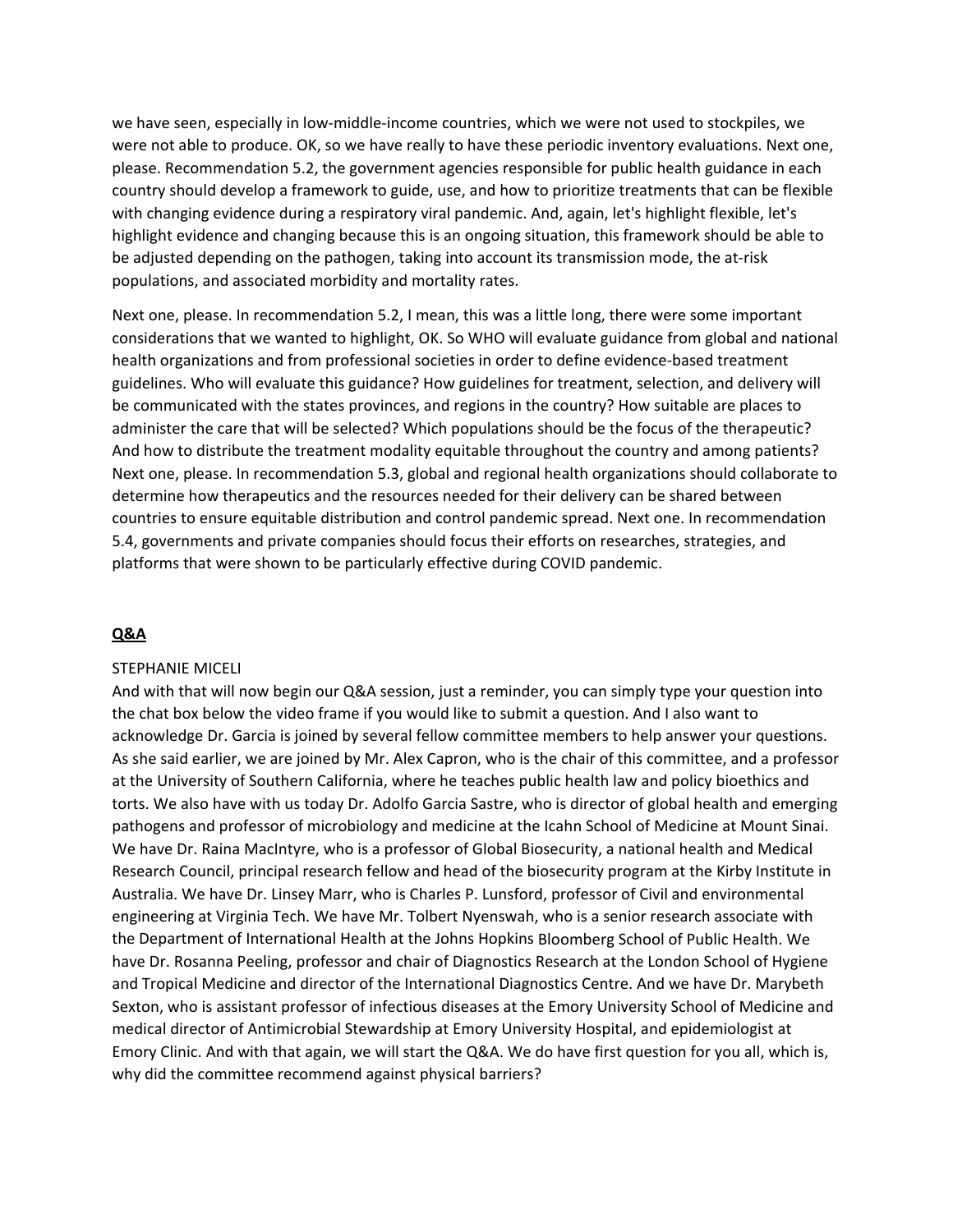### PATRICIA GARCIA

So I would like to invite Linsey to answer that question.

# LINSEY MARR

We see these types of barriers everywhere, but there is extremely limited evidence to show that they work and face shields are really barriers intended to block spray by large droplets. And they actually would not work for aerosols in the same way, we did find limited evidence that they can potentially be harmful. For example, there was a study of schools where they found that there was an association between the use of plastic barriers on desks and a higher incidence of COVID 19 symptoms. There was also a study, but there it has been a newer study showing that the barrier does reduce exposure to aerosols in a situation where you have two people directly across from each other for a brief period of time. But it doesn't account for increased exposure to people who are on the same side of the barrier or somewhere someone who might come in right afterwards. They can block proper ventilation of a space which is critical for removing aerosols, and thus we recommended against them.

#### STEPHANIE MICELI

Thank you. Our next question for you all is can you clarify the circumstances when countries should be allowed by the International Health Regulations to close their borders during a pandemic?

PATRICIA GARCIA Raina.

# RAINA MACLNTYRE

Yeah, that's an interesting question, and I think the origin of that recommendation, the International Health Regulations, and the recommendation of WHO not to close the borders is more around concern about trade than around health. And in the end, closing the border is a national decision. And countries that did use that strategy, ranging from Australia and New Zealand to small island nations with very weak health systems like Samoa, manage the pandemic very well last year with maintaining essentially a zero or minimal COVID scenario. And economic studies subsequently have shown that, that was actually more beneficial both economically and health‐wise.

#### ALEX CAPRON

May I add a word about that? I think it's important to understand that the use of such a limitation at the border or complete closure at the border depends upon the nation not already having community transmission of the virus. It's not an effective strategy otherwise, so it's a relatively limited situation. Moreover, we were sensitive and discussed the reason for that being part of the IHR this general prohibition on using border controls. And that is, it's important that nations not be discouraged from quickly reporting outbreaks that could become a pandemic to allow other processes to kick in and decide what the global response should be. And so it's important that when they do that, that they not be singled out. And there were experiences, obviously with COVID of focusing on the process of singling out, and it was very unfortunate. So, therefore, it's important that this notion of closing is in circumstances where it would be possible to allow the country to have much better control because it isn't already subject.

And the closures are global. They're not directed at the country that made the report and with that we thought the reasonable balance was to have the IHR adjusted to recognize that there will be circumstances where that is a good public health countermeasure.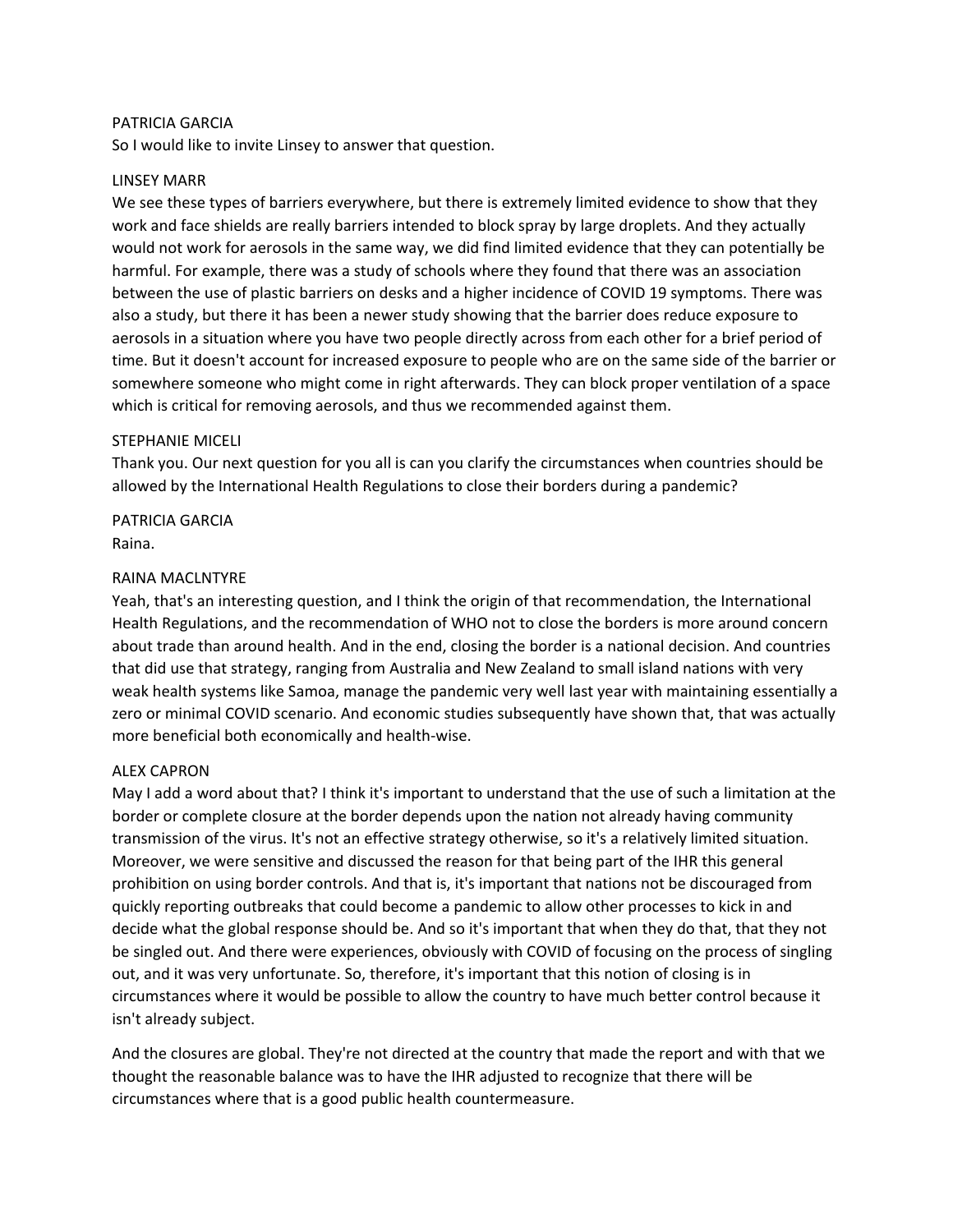# STEPHANIE MICELI

Thank you. And as a follow‐on to that, doesn't the recommendation that the International Health Regulations be amended to allow countries to close their borders run contrary to the recommendation to eliminate disincentives for countries to report outbreaks of pathogens with pandemic potential?

# ALEX CAPRON

Well, Stephanie, as I tried to suggest, we think that would not be the case, that there would be a contradiction between those, we think it's very important that incentives exist at the local regional national level in making reports, including that final level between the nation and the global institutions. And you can avoid that if any response by closing borders does not single out that reporting country, but rather or countries, but rather is instituted at a time when the country wanting to make that limitation could have a very substantial benefit and it is doing it worldwide, recognizing as was certainly true in COVID, that this spread of the virus, the respiratory virus is likely to be wider than whatever is perceived at that moment. And so they have to be very certain that they're in a situation where they're not having community transmission, in which case the border closure would be ineffectual and set of bad precedent, and that they are doing it as to the rest of the world, rather than as to a country that has done the responsible act of quickly reporting an outbreak of the novel virus that could have pandemic potential.

# STEPHANIE MICELI

Our next question for the committee is, could you please explain more about what role you are recommending for the World Health Organization in getting countries to adopt standards for ventilation? That would be more protective of people indoors.

PATRICIA GARCIA Linsey.

# LINSEY MARR

We are asking the World Health Organization to develop guidelines for ventilation. There is some material out there now. I think there's a lot we've learned and a lot that can be done to further emphasize ventilation and provide some numerical targets for ventilation rates that will appreciably reduce the risk of disease of transmission.

#### STEPHANIE MICELI

Thank you. Our next question is in recommendation 4.2, you mentioned leaders should model good behavior. Did the committee talk about what to do to mitigate the impact of that behavior?

#### PATRICIA GARCIA

Anybody that would like to answer that? One of the things that we realize is that by the time we were starting to work on this report, which has to be based also on evidence, most of the evidence was just being collected and most of the studies that had to do with the leadership and the context were starting to be done. People, even researchers, have been very busy trying to fight COVID. So this is an area that definitely needs more data, needs more research. We need to learn and that's why we were highlighting also the importance of doing research, behavioral research, social sciences to try to understand how to better work together and how politicians, the community leaders, how their behavior could potentially be critical on how the populations will take the interventions. Legitimacy and trust are two issues that are critical in this area.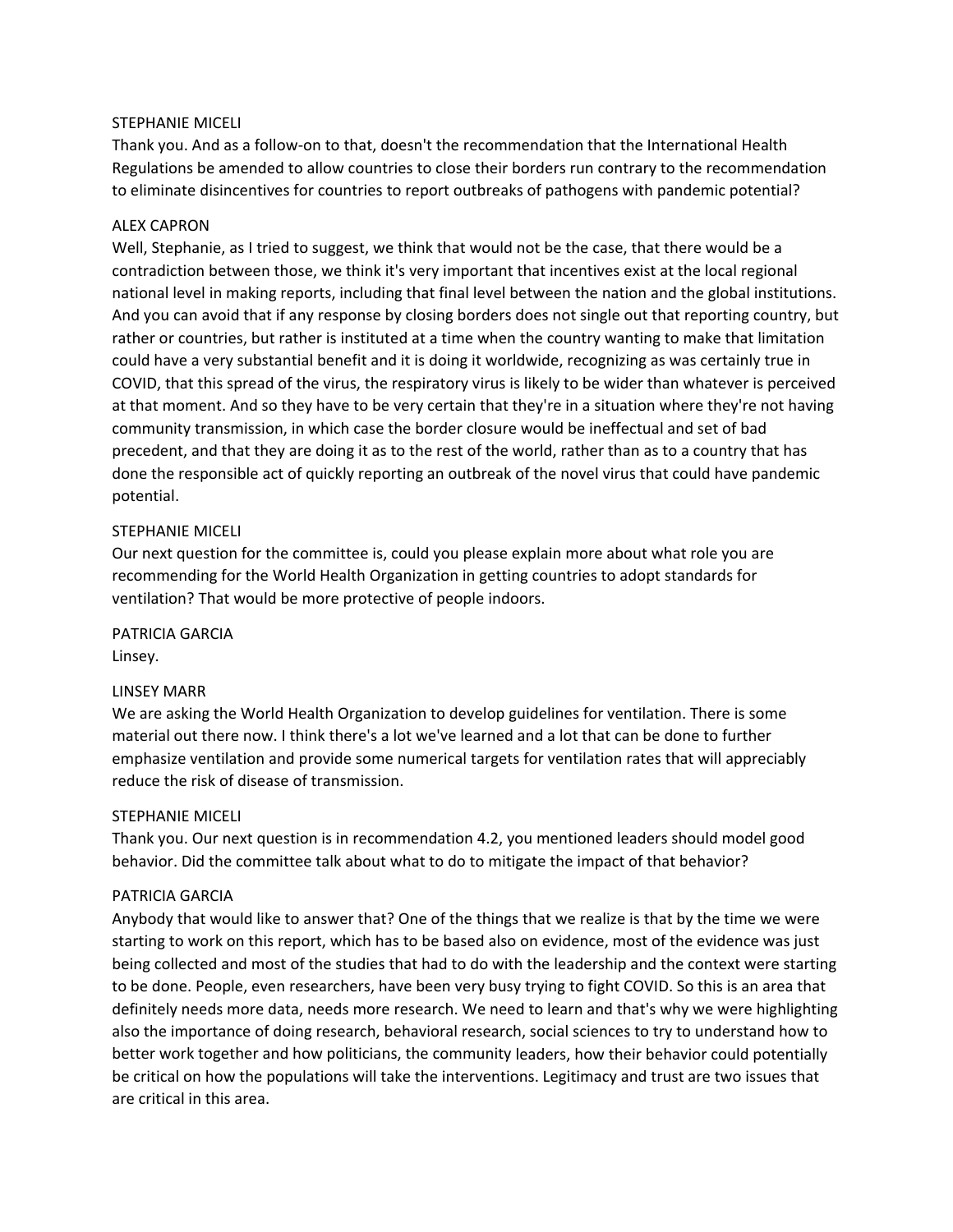#### ALEX CAPRON

You know, a related aspect of that, Patty, that I think you mentioned very important is allowing the recommendations which must be based on the current evidence to reflect changes in the evidence without undermining trust. And this is an extremely we talked about. This is extremely sensitive matter and having that consistency by the leadership, the political leadership, which is not in a position to make the judgments necessarily in the first instance about the evidence, which is an expert matter reflecting when those judgments need to be made, reflecting what the evidence shows. And you know, the old saying when people say, do what I say, not what I do, when we say that as a joke because we recognize it's very hard to have trust in a recommendation that the recommender isn't following. And so ideally, as was exhibited in some countries, very well. The political leadership communicates to the public that we're making changes not in an arbitrary way, but because we now have evidence, the evidence, for example, on the effectiveness of face masks develop in the early period of the pandemic.

And it required a different message, not masks are not a primary tool, but masks are a primary tool along with several of the other countermeasures. And that understanding developed inside of the role of the political leaders is to overcome people's skepticism when recommendations change and communicate we're changing because we know more now than we did last month or last year, and there is a solid reason for changing, and I'm going to follow that. I'm going to put on the mask, I'm going to socially distance, I'm going to avoid indoor meetings and so forth, having crowds of people come to indoor events. That's not the time for that, and I'll show that in my own behavior. And without that, it's very hard for the scientists who are carrying out the studies, making the interpretations to have a full understanding of the public. Because of course, when things change, there's a natural inclination to think. People are being inconsistent. No, they're being consistent with new evidence, and that's what we were trying to emphasize in that recommendation.

#### STEPHANIE MICELI

Thank you. Our next question is the report mentions global health security index preparedness scores did not always accurately predict pandemic response. How much weight should we give to this finding? Does the report offer advice on how we can define preparedness or should that be adjusted?

#### PATRICIA GARCIA

Marybeth, would you like to answer that?

#### MARYBETH SEXTON

Sure. So we looked at with respect to defining preparedness. Looking at that, particularly from the therapeutic and allocation of therapeutic perspective. And so in recommendation 5.2, we laid out that list of ideas that should be addressed ahead of time and then adjusted as needed. But things like how are you going to make decisions about which guidance you're going to follow? How are you going to make decisions about who is prioritized? How do you assess your supply chain ahead of time and then how do you execute on your supply chain in the moment? How do you ensure that that is all done equitably? And so that degree of preparedness, I think we really learned from COVID is critical. And I think we'll have a lot to do with how we attack an influenza pandemic in the future, because a lot of those issues will be the same about how to allocate therapeutics, where to allocate therapeutics and what the supply chain looks like and what to do when it's disrupted. So I think with respect to existing scores of preparedness, it's not that those should be disregarded because they contain a lot of other inputs into how those are calculated that go beyond some of the preparedness aspects we addressed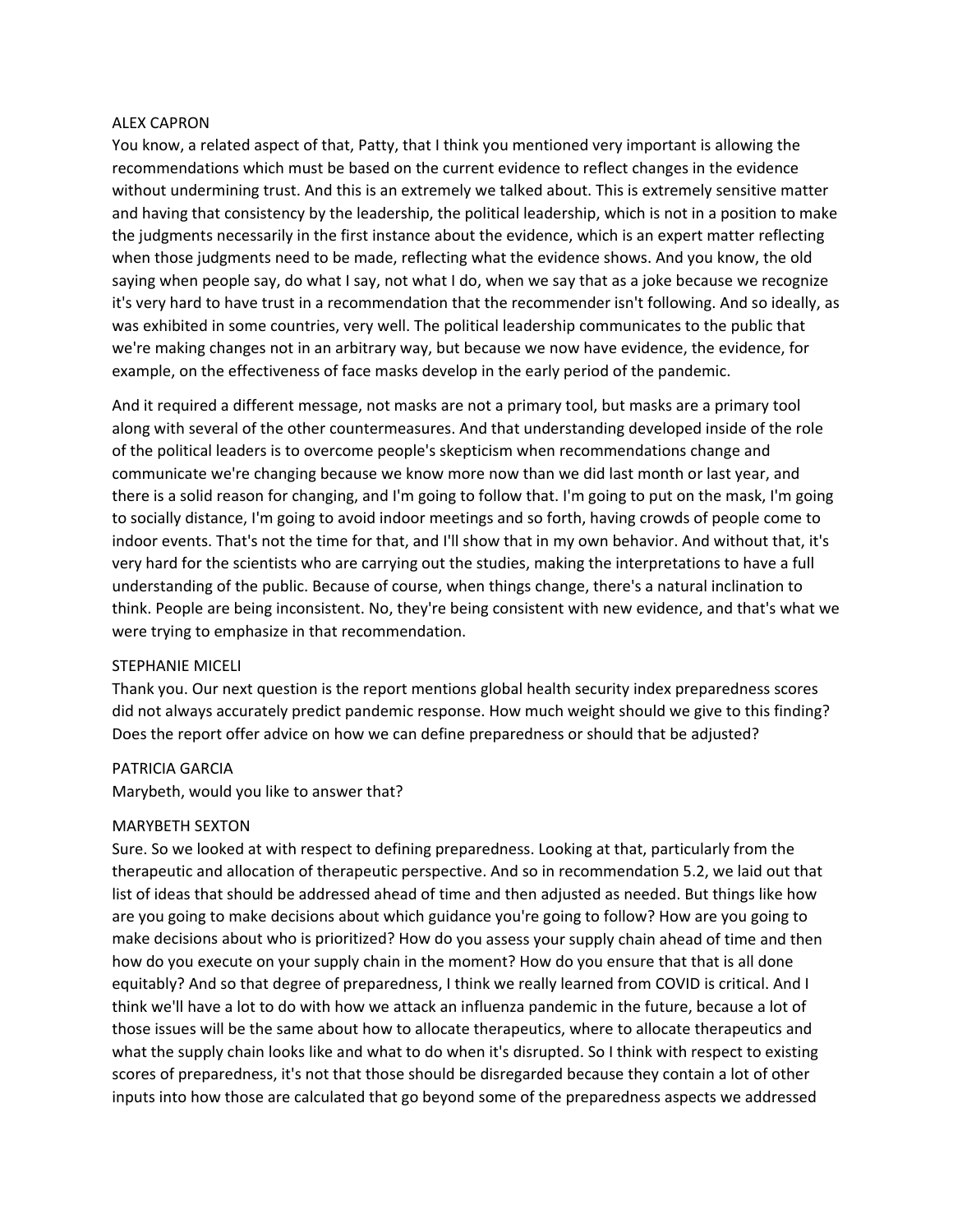with respect to non-vaccine interventions and including into the vaccine realm, which some of the other study groups have addressed.

But I think it's important to remember that as good as some of those indicators can look, how you're going to be able to shift depending on the pathogen, the mortality rate, the transmission modality, and how contagious something is, that your ability to pivot in the moment and to address some of those challenges and your ability to address a supply chain that globally may be impacted may not be picked up as well on existing metrics and are things that we need to be able to prepare for in advance.

# RAINA MACLNTYRE

I might just add to that that probably, you know, I think all the indices that go into something like the Global Health Security Index are good and necessary, but looking at lessons from the COVID pandemic, the three things that probably weren't accounted for that should be accounted for in subsequent iterations of such indices are culture, leadership, and universal health care. And those three things could explain, for example, why relatively affluent countries did badly last year.

# ALEX CAPRON

We also noted other social factors very much related to what Dr. MacIntyre just said, which is if there are equity issues in the implementation that certain parts of the population will face particular difficulties in following the recommendations, if housing is insecure or food is insecure, or if there's a lack of replacement income and so forth, you have equity issues in trying to achieve people distancing, staying at home and so forth during the early spread of a pandemic and we, therefore, noted that as a barrier to implementation. And unfortunately, those kinds of disparities exist in high-income countries as well as low‐income countries. And so we saw a good deal of that. Does any other member of the panel want to comment on any of the other failures of the predictive scores?

# PATRICIA GARCIA

Well, one. I mean, I think we all agree that the predictive score didn't work because there are other aspects that we have just realized that are important. But even with a predictive score, several countries had a very low score and nothing was done. So it's not enough to have this scoring, but we need to think globally, how do we approach and how do we help countries? Or how do we, as countries really take the responsibility of changing those issues. So I have to say that I mean I know about several Latin American countries doing this questionnaire is voluntary and we knew what were our weaknesses, but nobody, especially at the political level. This was not a priority. There are priorities that are fighting between each other, but I think for it, this might be the moment right now when we still have fresh what is going on with COVID to think it's not only measuring, but what are we going to do with those measures? So with those numbers, what are the kind of things that need to change and how to improve?

# TOLBERT NYENSWAH

So I want to jump in a little bit on the index score and all of that, and for full disclosure, our member of the panel of experts on the index. And so I know we've done a lot of adjustment on some of those things that Raina and Patty now have mentioned concerning, especially political leadership and the importance of that and cultural issues, social determinants of health and all of those things I've been taking care of right now. By December, another report is coming up very shortly that incorporate all of those issues. Thank you.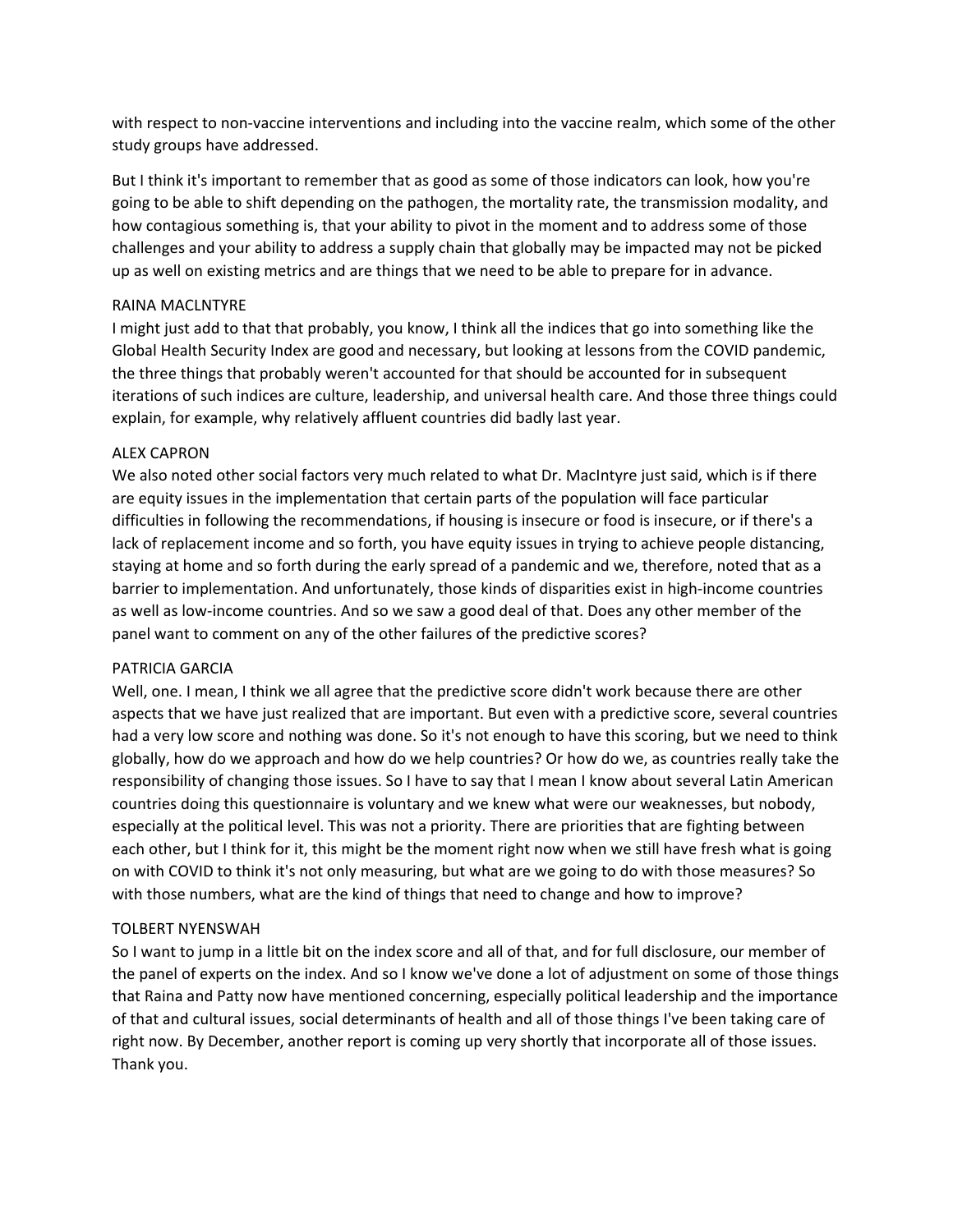#### ROSANNA PEELING

And I just like to add that I think through this pandemic, we've learned that public health, unlike what we thought we used to do well in public health, we need the public to be part of public health. We cannot simply just tell them what to do and they will do it. So I think with this pandemic, we've learned that, no one safe until we're all safe and that we need to give the public the tools and the data, the knowledge in order to act responsibly, and that it's something that we should think about for the Global Health Security Index for countries, how much they can establish what John Nkengasong, the head of Africa CDC, said should be the new public health order.

#### RAINA MACLNTYRE

May I just add to that the issue of culture that public health measures for epidemic control or pandemic control are necessarily draconian because you have to stop people contacting each other and whether it's face masks, which you know, there was no culture of face mask‐wearing in Western countries or movement restrictions or density limits or lockdowns. Countries that have a very highly individualistic culture, it'll be much more difficult to implement those sort of measures, whereas countries that have a more collective culture would have greater ease in implementing those kind of measures. So I think those are some of the culture is really important and then universal health care. You know, if you've got to pay for a COVID test and we know how important testing and identifying cases is, you're not going to get good rates of testing. You know, it's got to be free and easily accessible.

# STEPHANIE MICELI

Thank you. Our next question is a two‐part question about diagnostics and therapeutics. The first part of that is just the report addressed specific recommendations about therapeutics for influenza, any potential future research priorities. And then the second part is when we asked everyone to get tested for the flu, as we did for COVID 19, or would we not recommend everyone get tested if they have like symptoms?

# PATRICIA GARCIA

Rosanna, would you like to take the lead on that one?

#### ROSANNA PEELING

OK, so I think for testing for our report, we didn't find enough evidence to say whether we should do more testing for flu and less testing for COVID or the other way around. First of all, COVID is a new pathogen. So that's why at the beginning of the pandemic, the director‐general of WHO said test, test, test, because we need to do all the testing we can to know how the pathogen infects people. What are the common clinical syndromes so that we could refine the clinical definition of a case? And also, we want to identify cases early, be able to do contact tracing, and stop the spread. So, so that is why we have testing centers. We urge everybody who has COVID-like symptoms to get tested. But I think as we know now more about the pathogen, we know its way of transmission and we're more able to control the disease, especially with vaccines, then we are looking to see whether this virus would become endemic. And once it's endemic, then it would be very important to start adding COVID to the surveillance that we have in countries.

And then, you know, I think that at that stage when COVID becomes endemic and it's just all a part of a seasonal cause of respiratory infections, then countries may be better able to use their resources to do our strengthened surveillance and track emergence of variants of concern, et cetera. And so right now, it's too early to tell one way or the other. So the story is to be continued.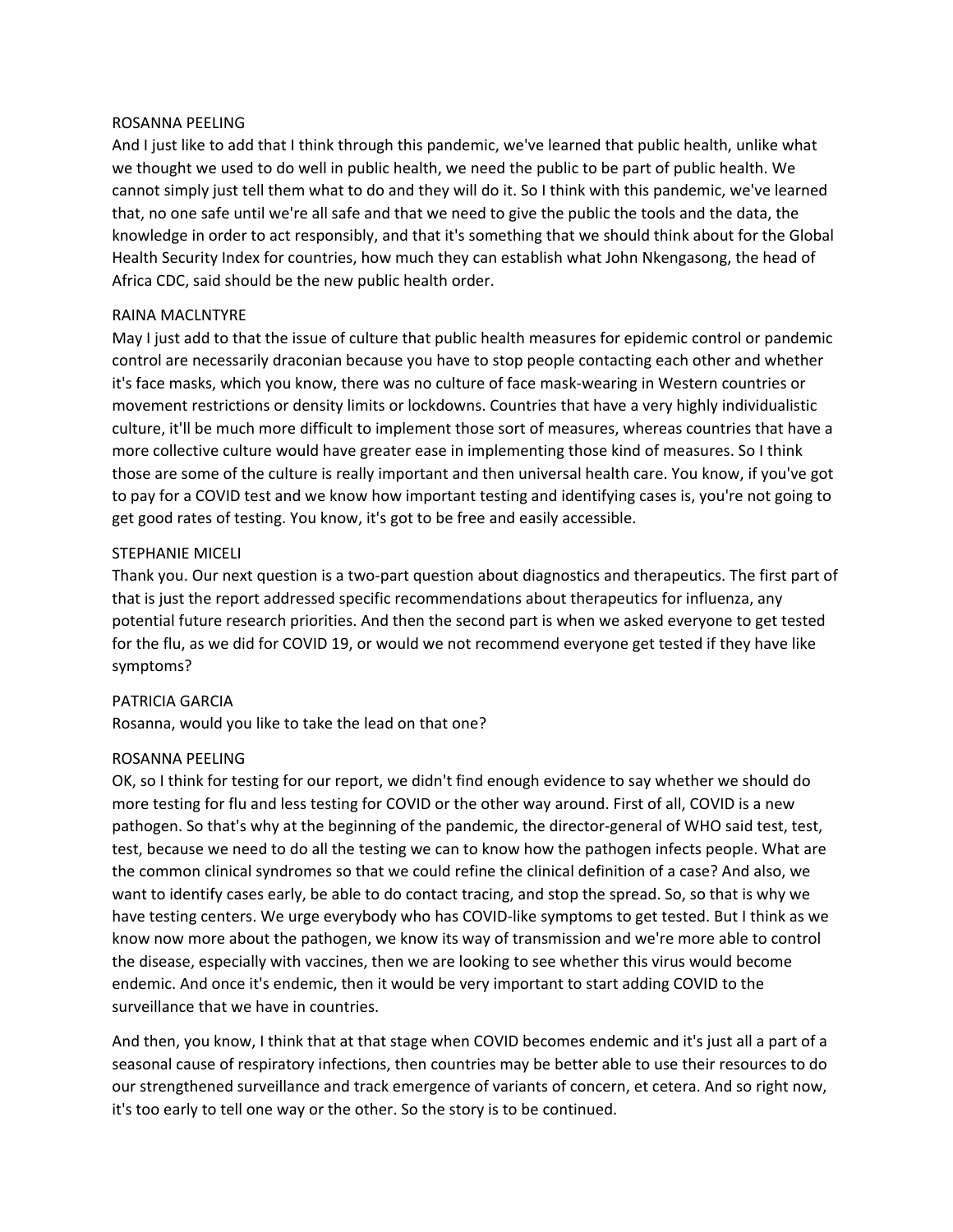# ADOLFO GARCIA‐SASTRE

Maybe I can add something about therapeutics. So for influenza, we have some drugs available, we have Neuraminidase Inhibitors we have Endonuclease Inhibitor. But these drugs still need to be taken very early on during infection in order to make an impact. They may cause an impact for people that are hospitalized, but the impact is more limited there. And we know very little about how to treat severe disease, which is also one of the few stuff we found with COVID 19. The use of dexamethasone, the use of anticoagulants these seem to help some individuals, but not all the individuals. So there is still a lot to be learned about how to treat severe disease for both COVID 19 and influenza. And there is also the issue of potentially resistance to already existing antivirals for influenza, and therefore the need for more broad‐spectrum antivirals for influenza that may not lead to development of resistance. So, but especially in the area of treating the host according to symptoms, there is certainly a lot of things that need to be done.

Still, we know that both from COVID 19 and for what we have already available for reports that we still we need to do quite research on that is clear.

# MARYBETH SEXTON

And I think along those lines, one of the things that we tried to call attention to in the report is that more than direct transition of therapeutics for COVID 19 and influenza, because we know that some of those do not cross. Some of the guiding principles of therapeutic research that we learned to adopt this point to focus on during COVID 19 may have applicability to influenza. So things along the lines of going after some of the host inflammatory response to disease and how does that apply to severe disease with influenza things like dexamethasone, tocilizumab, baricitinib that we've used with COVID 19? Are there similar avenues to address with influenza? And so looking at some of those areas of crossover on the general principles of the research on therapeutics.

#### STEPHANIE MICELI

Thank you all, and I know we're coming up on the hour, so this question will be our final one. And it's like you've stated in the study lab studies randomized controlled trials and observational studies demonstrate that face masks are effective for both COVID 19 and influenza. However, as has been seen in the US especially, some of the best measures for protection have been highly politicized. How do we reverse this and communicate to the general population that mask-wearing may be here to stay?

# PATRICIA GARCIA

That's exactly what we are trying to introduce in Chapter four. When we are talking about the context. OK, so those measures that depend on the behavior of humans need more research to understand why humans act the way they do. So one of the goals is we need really to do more research, social sciences and behavioral research to understand how to change those behaviors, how to better communicate. Alex was talking also about having the models, the leaders that could become role models for the use of these measures. I think disseminating better the information that we are that we have right now is not going to be enough, OK? We know from the history of HIV and other diseases. I mean, we know that condoms work, but people don't use condoms. OK, so I think there is a lot that needs to be there. But having right now, the scientific evidence is the first step we need to work also on how to communicate that better. But we need to understand how to better act on the behavior of people. Changing of their behavior.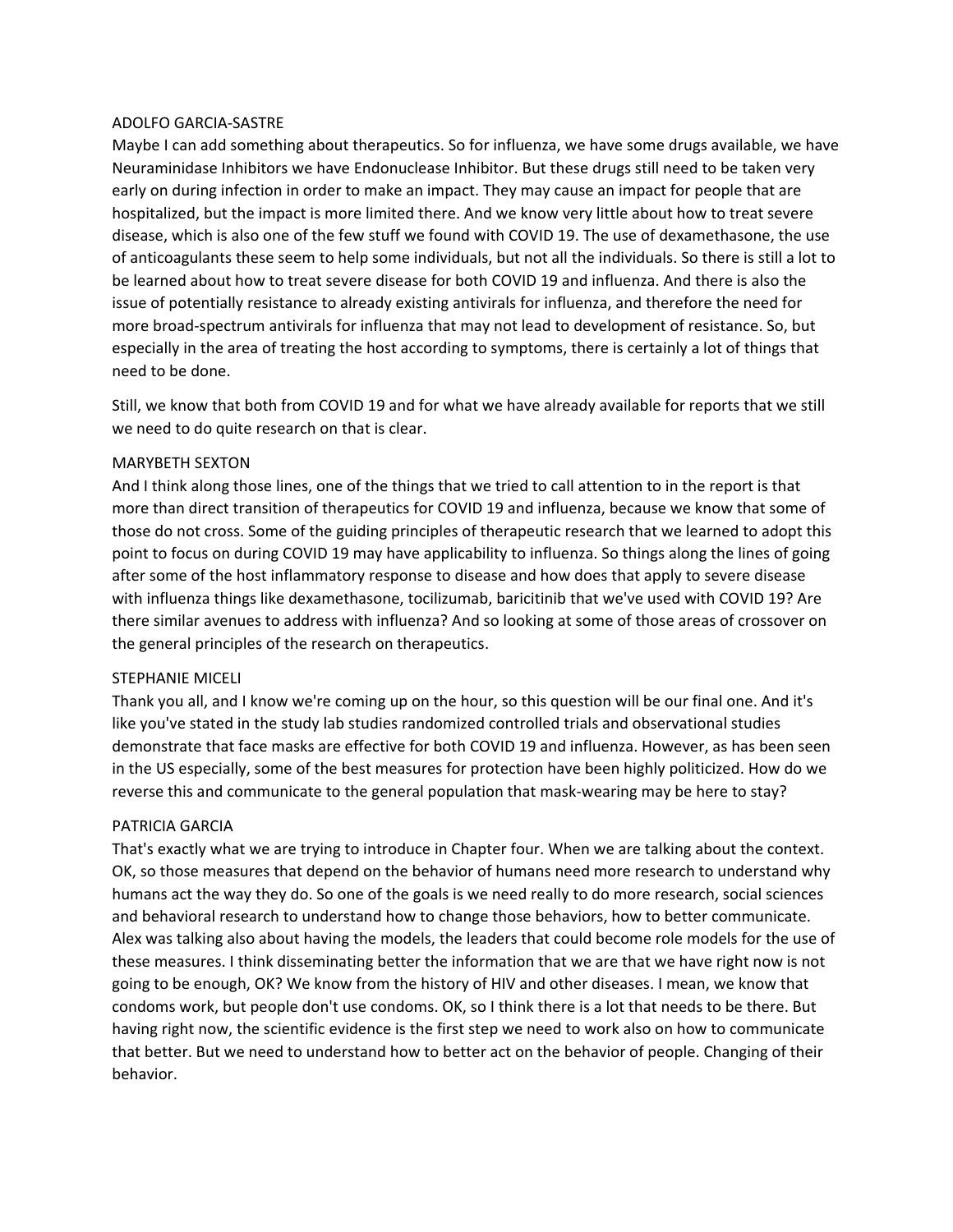It's very difficult cultural norms, as Raina was saying. I mean, for societies that are more individualistic is more difficult for us. People are using masks, but the problem is that they don't... And I'm talking about Latin America. We're very social. We don't respect distance, social distance. We want to be very close together, right? So these kind of issues need to take into account. So it's not enough to have a directive measurements. We need to understand how to implement that better. And for that, we need all the sciences working together.

# TOLBERT NYENSWAH

In that line this is where the bottom-up approach is very, very much critical. Engaging your community is critical. Thank you.

STEPHANIE MICELI Well, thank you all.

ALEX CAPRON Thank you.

# STEPHANIE MICELI

Thank you to Dr. Garcia and to all of our committee members who participated during that Q and A and for very thorough discussion on the Public Health Interventions report.

# **GLOBALLY RESILIENT SUPPLY CHAINS FOR SEASONAL AND PANDEMIC INFLUENZA VACCINES**

# STEPHANIE MICELI

Will now move on to part two of today's session with our discussion on the supply chain resilience for influenza vaccine studies. And for that, I'd like to introduce our chair of that report. We'll be hearing from Dr. Ravi Anupindi, who is professor of Operations Research and Management at the Stephen M. Ross School of Business at the University of Michigan. Welcome Dr. Anupindi and I will turn it over to you.

# RAVI ANUPINDI

Thank you Stephanie. Good morning, good afternoon and good evening wherever you are. It's my pleasure to present to you findings and recommendations on global resilient supply chains for seasonal and pandemic influenza vaccines. Next slide please. So first of all, I would like to recognize my co-chair Prashant Yadav as well as the committee members who came from vetted backgrounds with lots of deep experience from industry as well as academia. And really appreciate their taking time from their busy schedules to participate in our meetings. I would also like to recognize the academy staff who really worked extremely hard to make this possible. So I really appreciate that. Next slide please. So what I'll do is, just like the other committees walk you through the statement of task first and then outline how the report is structured and walk you through some findings and recommendations. Next slide please. So we had a fairly extensive statement of task broken into about seven pieces. Number one was to review recommendations for pandemic vaccine manufacturing following SARS, H1N1, Ebola, COVID‐19 responses, et cetera.

The second was asking us to identify what was all the enabling factors for national vaccine distribution readiness that facilitate equitable distribution and efficient use of resources, including in low‐resource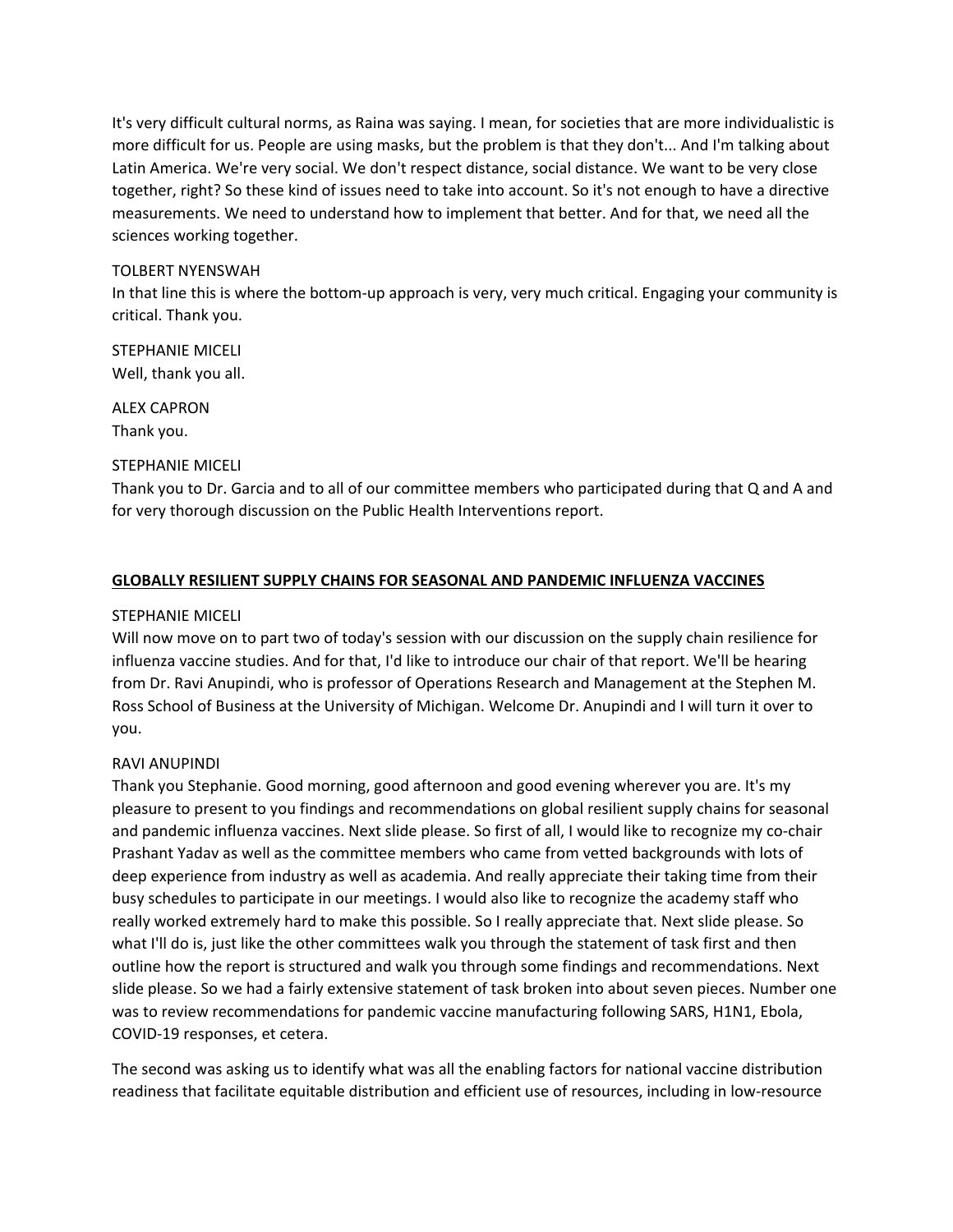countries, to talk about, cold‐chain infrastructure, immunization frameworks, et cetera. Next slide please. The third item in the statement of task was to identify critical gaps in vaccine delivery, which gets into details of supply chain, about managing inventory, managing resources like cold‐chain, et cetera, and what kind of delivery platforms are there for actually doing the immunizations. Task four was around manufacturing of vaccines itself. That is what are some of the critical inputs that go into influenza manufacturing and what are some of the existing mechanisms for tracking these inputs? It's not enough just to have the final stage of production, we need to look at all of the components that go into vaccine manufacturing. So that was statement task four. Next please.

Now statement task five asked us to identify novel technologies and advances in translational research and science derived from the current pandemic that can be adapted to scale-up and sustain influenza manufacturing and distribution. So going from research to manufacturing, that interface. How do we look at that? Statement task six asked us to identify what were some of the barriers for the scale‐up of manufacturing going from clinical trials to scale manufacturing for pandemic vaccines, and what strategies could we recommend? So while six asked us to identify the barriers, seven then went one step further to say what kinds of incentives could be devised to effectively encourage investments in vaccine manufacturing. So these were fairly extensive set of tasks that we had. Next slide please. Now I just want to make some highlights of the nature of the task that we had. We were asked to look at previous SARS and H1N1 kind of epidemics. But here, now the lessons derived after COVID‐19 experience, and the challenge was that we are still learning lessons through this because it's not over yet, including all of supply chain and manufacturing.

Number two, the committee really tried to balance off the lessons learned and to balance off the roles and responsibilities of United States and global actors. It's not always easy to identify the global actors because we're still living through this as we manage the COVID and the experience of COVID is really very new. The final part on the recommendations is that, from a deployment distribution of vaccines perspective, this is going to be getting to in‐country. They are very context‐specific and there is a lot of heterogeneity across countries. So we didn't get into specifics of each country but stayed at the high level in terms of what kind of frameworks and what kind of common issues arise as we think through this. So that's kind of at the high level the summary of recommendations. Next slide please. Next slide please. So before I discuss the recommendations in this webinar, I just want to say that we had seven items in the statement of task. The way we organize this around in terms of chapters, there are six chapters.

Chapter one there's summary. Chapter two gave some introduction of the vaccine manufacturing and distribution as overall. But Chapter three to six is where we get into findings and recommendations. What we started from left to right if you think about from vaccine manufacturing, so Chapter three focuses on all of the inputs that go into vaccine manufacturing and the recommendations around those. Chapter four then gets into distribution issues globally as well as in‐country. So those are the physical distribution (INAUDIBLE). Chapter five then focuses on what kind of preparedness frameworks exist, what needs to be done, where are the gaps, et cetera. So that's Chapter five. And finally, Chapter six gets into the issues around barriers and incentives to ensure scale‐up of vaccine manufacturing and sustainability of vaccine manufacturing. So that's how the different chapters are organized. Given the extensive nature of the shipment of tasks, we had quite a few recommendations. Obviously we'll not be able to cover all of those in this webinar.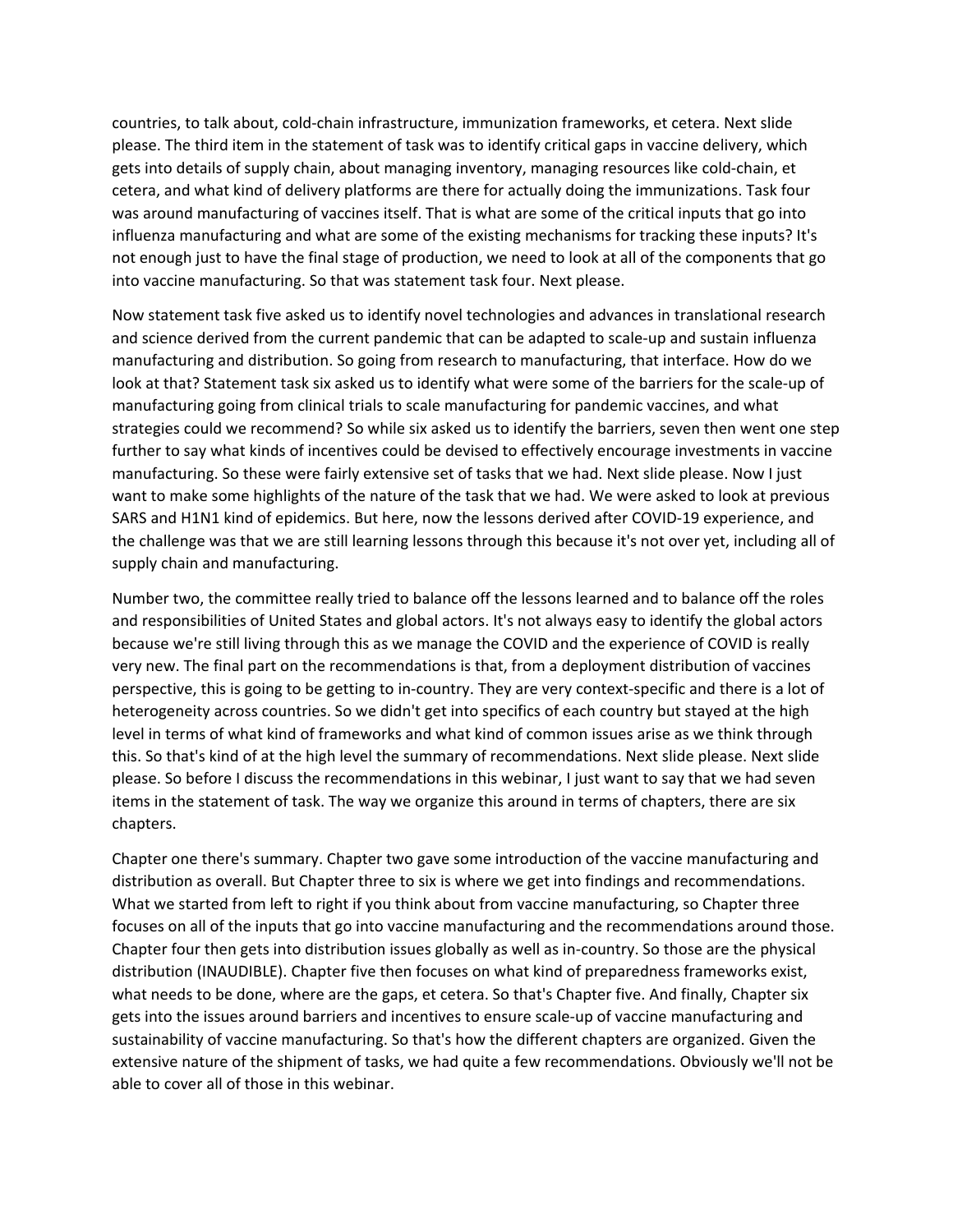So the numbers that are listed there are select recommendations that I will cover in this webinar. And of course, you have the report accessible to you to look at all of the recommendations. Next slide please. So switching to Chapter three which is focused on the critical components. Few key findings that global vaccine manufacturing requires timely access to hundreds of items produced by several manufacturers across dozens of countries. So this is truly a global endeavor to get all of the inputs together. Which means that the components must be defined, identified and managed for both seasonal and pandemic influenza to ensure uninterrupted and timely equitable vaccine supply. This is where the set of countries that have this production capacity of inputs as well as vaccine manufacturing, trade barriers and other kinds of interruptions could put a dent in how we can ensure vaccine supply. So what is needed is a well coordinated global body with an inclusive governance structure that will play the role of orchestrations. We emphasize the word orchestration, of such a globally distributed supply chain to produce influenza vaccines.

So these are some of the key findings coming out of the Chapter three which was focused on vaccine manufacturing. Next slide please. This is just a graphic to show you illustrate different components that go into vaccine manufacturing and highlighting the set of countries where the capacity exists. And just to highlight the global nature of it. And therefore any disruption in production of any of these inputs will hamper our ability to produce vaccines. Next slide please. So the very first recommendation that we make is that G20 should constitute what we call a global pandemic manufacturing supply chain task force. And this task force as a permanent structure governed by a globally inclusive body with technical responsibilities to ensure global pandemic influenza manufacturing and supply chain preparedness and response. So this is task force whose main focus will be around ensuring that all of the inputs into vaccine manufacturing, as well as the vaccine manufacturing (INAUDIBLE) capacity is well orchestrated so that we have sufficient supply of vaccines.

Such a task force will include in the governance structure, both relevant agencies United States as well as international governmental agencies, but also will include industry associations, private philanthropic organizations and international NGOs as well. So that's recommendation 3.1. Next slide please. In the rest of the chapter, we're going to highlight some of the recommendations and call out some specific actions for United States agencies to provide technical and resourcing support to the committee's recommended task force. The idea for this task force is they need to develop a comprehensive pandemic preparedness and response capability framework. What should that framework have? Typically three things. We need to have end‐to‐end visibility of all the critical inputs produced across the globe, different countries. And once we have visibility into those inputs, how much capacity this will produce is what? The second task would be to do an assessment of resiliency. Where do we have capacity gaps, where we have bottlenecks?

And once we do that analysis, then this body can then think about what are some mitigation measures that can be done ex ante as part of a preparedness task. So the third capability should be thinking about preparedness, thinking about response, as well as structures for global coordination across all of these different players for inputs as well as vaccine manufacturing. Next slide please. As we thought about critical inputs in our community, we thought that not just physical inputs but workforce is an extremely critical input for ensuring that we have sufficient capacity to produce vaccines. So this recommendation is focused on that about what the government agencies, commercial entities, academic institutions, et cetera, need to do to ensure that we have vaccine manufacturing and technology development hubs where training can be conducted. And then we are asking that the HHS as well as technical agencies,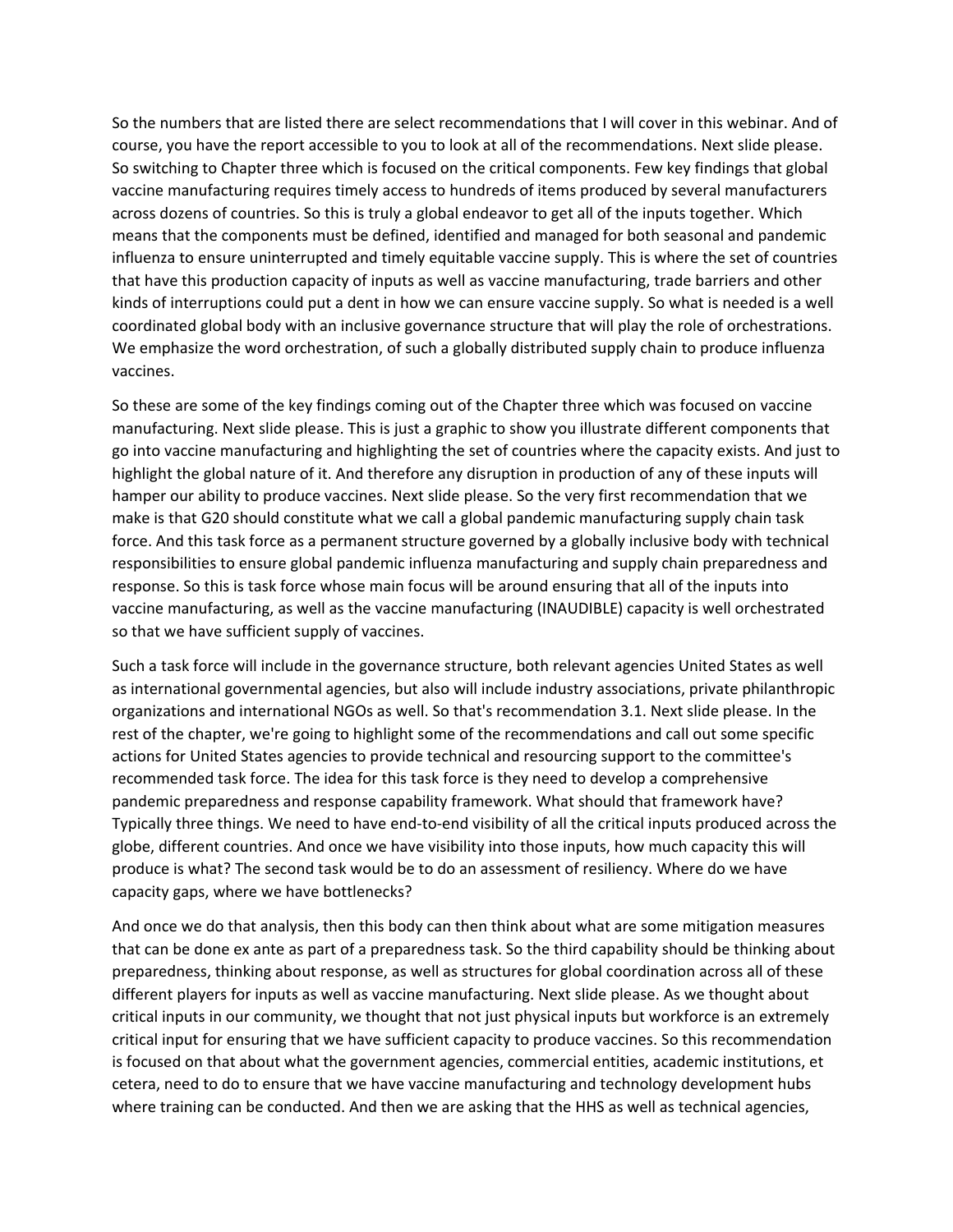including non‐governmental partners such PATH, to develop and implement a medical countermeasure university for training a vaccine manufacturing and delivery critical workforce.

So the idea is that we recognize that workforce in addition to physical inputs are extremely important. So we had a strong recommendation just highlighting that. Next slide please. There's been a lot of talk even in the other committees if you were there in the morning as well about the need to have a globally distributed network of vaccine manufacturing capacity. While we did not make specific recommendations about what such a manufacturing network would look like, but what we are calling out is this task force that we have asked in recommendation 3.1 that they should look into evaluating the feasibility, the structure, and sustainability of such a network. Technology is changing quite a bit. We have legacy technology, we have new technologies. Each of those technologies have different characteristics. And therefore what this network would look like still needs to be determined as we evaluate these different technologies. So that's recommendation 3.5. Do some research to figure out what this network should look like.

Next slide. So now we wrap up Chapter three which was on manufacturing and we get into distribution and delivery. So the key findings here really four levels if you think about this, first is the resources needed for distribution and delivery depend largely on the vaccine characteristics. As we have seen, the resources needed to distribute mRNA is very different, that requires ultra cold infrastructure, et cetera, versus the other vaccines. So recognizing that the design of the vaccine itself has a huge impact on what people need downstream in distribution (INAUDIBLE). Second finding was that countries need access to a broad portfolio of vaccines to adopt because they know best what is suited for their populations and the distribution infrastructure that they have, and therefore access to a broad portfolio becomes very important. So if you think about the first one is around design, the second is portfolio, third gets into the physical infrastructure. And what we have seen is the main bottlenecks are cold chain logistics and transport capacity, are the primary bottlenecks in vaccine distribution.

So once a country knows which vaccines they're going to deploy, they can review and assess how much of cold chain infrastructure and transport capacity they would need. But in addition to the physical infrastructure, we need the information architecture as well. So there is limited data on global vaccine distribution, how it contributes to challenges in vaccine planning. So bottom up in terms of what's happening on the ground in terms of distribution, how can data be captured to further up, to inform better planning, both at the country level as well as global planning in terms of how much vaccines we produce. So these are some of the key findings, recommendations are structured around that. Next slide please. So this is more of a broader recommendation to highlight the need to recognize a systems approach to design and development of vaccines for feasible distribution and delivery in various global context and support relevant innovations. So I want to kind of emphasize the committee wanted to emphasize the systems approach that is the first finding that design of vaccine impacts downstream distribution delivery issues.

So the follow up recommendations from this recommendation 4.1 was around how do we make the different stakeholders aware of these challenges? Or what does it mean for funding vaccine development? How do we kind of get that surfaced during clinical trials? What kind of investments need to be made to think about stabilization and delivery platforms? Because that's beyond vaccine development that could be done. So these are different ways to think about how do we ensure feasible distribution delivery. This is what is encapsulated under what we call a systems approach. Next slide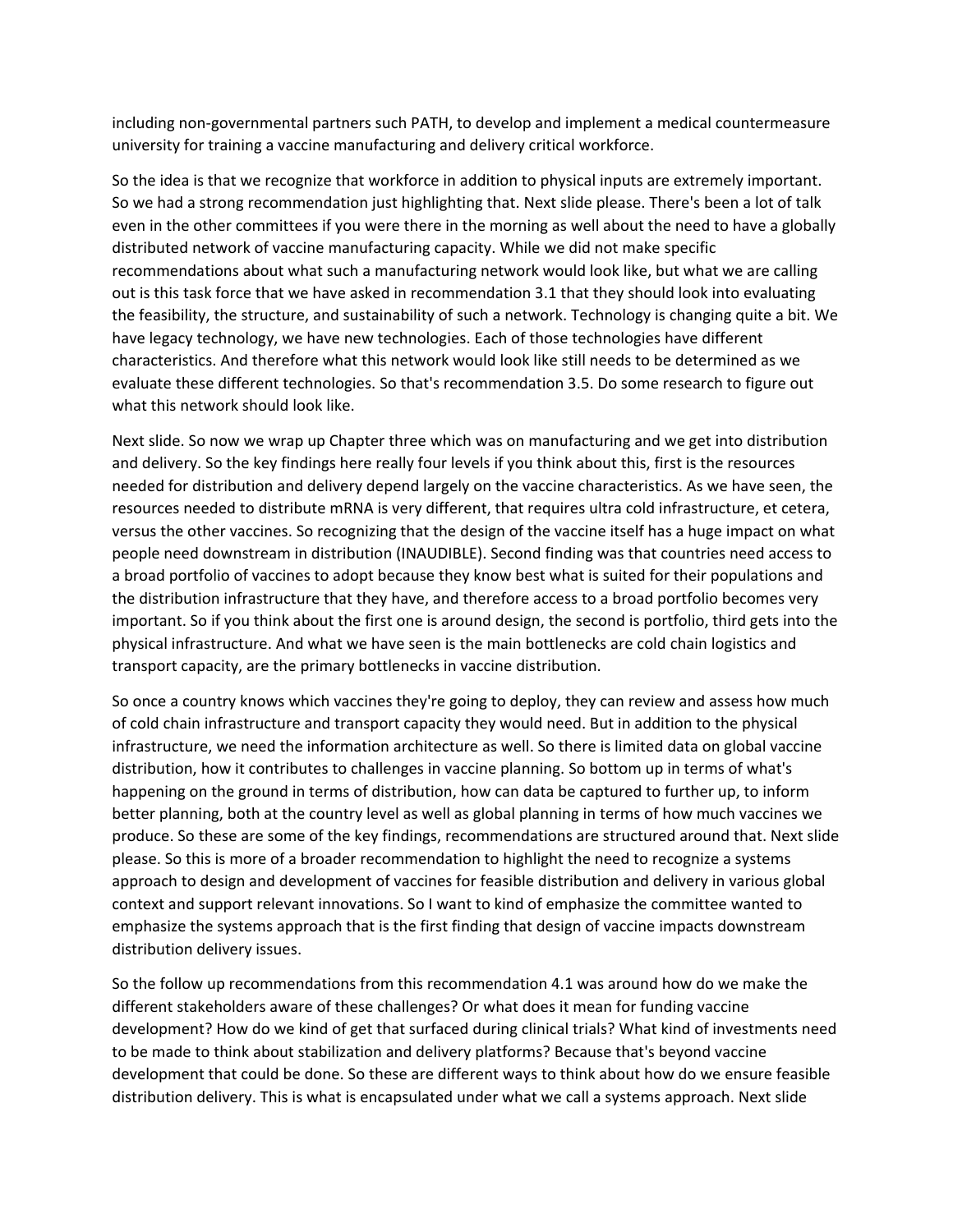please. We move on to Chapter five which focused on what are some of the frameworks, tools and innovations for distribution readiness. Some of the key findings our Committee had was many countries lack frameworks for pandemic preparedness and vaccine introduction. Existing frameworks do not look to be suitable for mass vaccination campaigns. We also need improved tools for in‐country allocation, distribution, administration.

And finally, trying to think about how to engage the private sector for planning could advance pandemic preparedness. Because what we are going through in the COVID is not only is COVID an impact in the health sector, it is impacting the entire country's economic infrastructure that impacts the private sector. So private sector has a lot of capabilities that could be leveraged both in planning and preparedness. So this was some of the things that we discussed in our committee. Next slide please. So the first recommendation in Chapter five would be these global agencies to come together, periodically convene... It's not like one time convening, periodically convene to identify challenges in global preparedness for influenza, as well as overall preparedness for emerging pathogens, benefiting from lessons learned. So the outcomes of these meetings should be to inform national authorities on approaches and best practices to prepare and periodically update the national preparedness plans. It's not just enough to have preparedness plans once done, but to have a periodic (UNKNOWN) to update them based on new information that comes in, new technology that comes in, et cetera.

Of course this will require technical support from different agencies. We need to ensure that plans are of high quality, they're granular, relevant, and actionable. And finally, we also call for national authorities should be encouraged to engage with the private sector for pandemic preparedness and response. Next slide please. One of the things that we found during COVID‐19 is that it's not just the classical health agencies or this WHO, UNICEF and Gavi that engage in this, but you also have the financial institutions that are engaging. The World Bank, the IMF, other development finance institutions, regional organizations, everybody is coming together to help solve the problem. And yet sometimes what you see is there needs to be coordination across these agencies, coordination in terms of how do they do assessments of country readiness, et cetera. So what we're calling for is an independent convening to get all these agencies together to share their best from evaluating the tools used to respond to COVID‐19 vaccine rollout.

Identify current capabilities, constraints, and gaps, and to harmonize country assessment methodologies relevant for different stakeholders. The last thing we want is a country to respond for one set of assessments to the World Bank or a different set of assessments to WHO or somebody else. So to the extent that this can be harmonized it makes it easier for the country to abide by some of these assessment methodologies. Next slide please. So here we go one step further. Some of this discussion has come up in the previous webinars about countries are sovereign. We can give guidance in terms of what they should do in terms of preparedness. How do we ensure that they will actually do comply? How can we incentivize country compliance? So recognizing that a pandemic, just like what we are going through right now, has much broader impacts than in the health sector. Not just health sector for COVID itself, but COVID has disrupted the delivery of other health services as well. So what we are calling out is other programs that the US government has through USAID or PEPFAR programs, that US Congress should authorize government agencies and programs to include pandemic preparedness as an input into country funding proposals.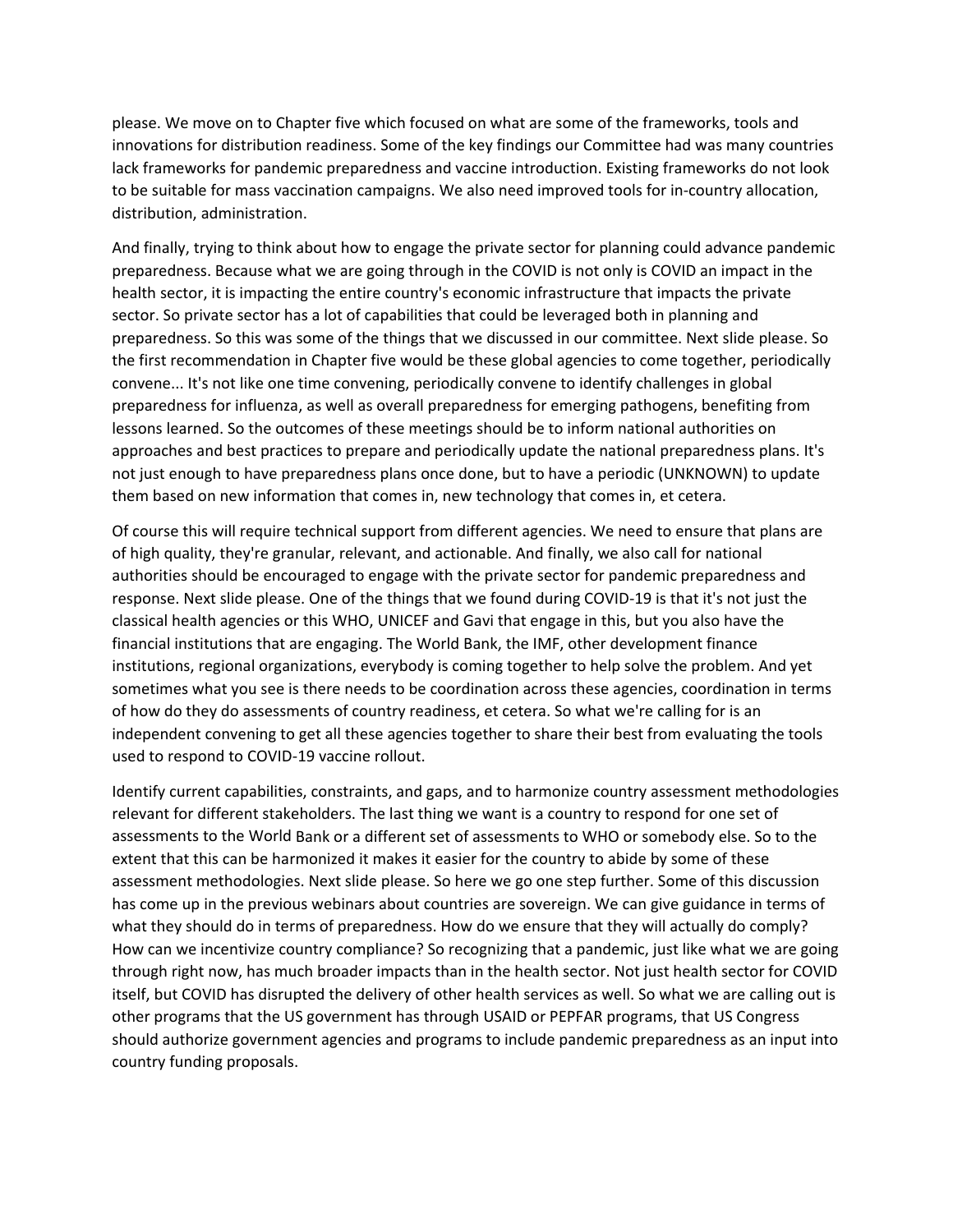That is, it should be everybody's task to think about whether the country has the preparedness plans or not for various health programs. And if there are gaps identified, then those deficiencies should be supported through technical assistance and financial support. Even in other programs and not just for pandemic influenza. Similarly, when global institutions like the World Bank, IMF or IFC, they are doing their development initiatives with the countries, they should integrate country preparedness assessments into their country economic assistance programs because economic development is also at risk when we have a pandemic. Next slide please. We were asked to look at some of the innovations that came out of the pandemic, of course still ongoing. We do identify some in the report, but we ask that there needs to be a comprehensive review of the innovations developed. Some of the innovations at the global level are well‐documented already but there are lots of innovations happening at regional level and local level that still requires systematic review and capturing some of those innovations.

To also see where the gaps are for a future pandemic preparedness and response. Next slide please. When we come into barriers, incentives and innovation for sustainable mechanisms, a few key findings we have is that novel vaccine technologies are needed to produce more effective influenza vaccines in shorter timeframes. Because we have limited time in a pandemic (INAUDIBLE) and therefore we need to figure out new technologies that can get us there quickly and the vaccines are more effective. The second finding was that liability and risk faced by manufacturers, along with the lengthy regulatory review, are also barriers to innovation. So what can we do to somehow mitigate some of these liability and risk that manufacturers' face? And finally, transparency of clinical trial process is important for increasing vaccine acceptance and therefore demand, because if there is a challenge in terms of vaccine acceptance obviously that impacts demand. So these are some of the key findings and recommendations that are structured around these findings.

But I will only capture a few of those in the webinar given the time constraint I have. Next slide please. So coming up with this liability mechanism (INAUDIBLE) liability mechanism, et cetera, we reviewed what the current structures exist. And there are three structures that we currently have. The factors include - how are they funded, who is eligible for this, what is the eligibility criteria, how are they administered and what elements of compensation are being captured? So that is what this table kind of highlights. But what we recognize as a committee is that a low fault compensation mechanism is really a key tool to reduce the risk taking on by manufacturers doing vaccine development, especially when using novel platforms. So while we review these three systems here, in one of the recommendations we call out is that there needs to be some global indemnity mechanism, regardless of how the country actually sources or procures those vaccines, which mechanism they used to procure vaccines, whether it is the COVAX facility or in a bilateral arrangement, there needs to be one standard global indemnity mechanism that they can use that could mitigate the risk for the vaccine manufacturers.

That will incentivize the vaccine manufacturers to quickly scale up vaccine manufacturing. Next slide please. So I'll just close with just one recommendation. Of course Chapter six has many recommendations, I'll highlight one of the recommendations which is, given a lot of the new technologies that have come into effect during this COVID‐19 pandemic, what we are calling for is a competitive assessment of all the available and potential manufacturing technologies for influenza vaccines. So the metrics for assessment could include, speed ‐ how quickly can this technology be scaled? Complexity of scaling that technology - how scalable is it? How much flexibility exist, recognizing there was a lot of talk in the earlier webinars as well about sustainability. If the platform is flexible that could make other kinds of products as well, that helps in terms of sustainability. So we need assessment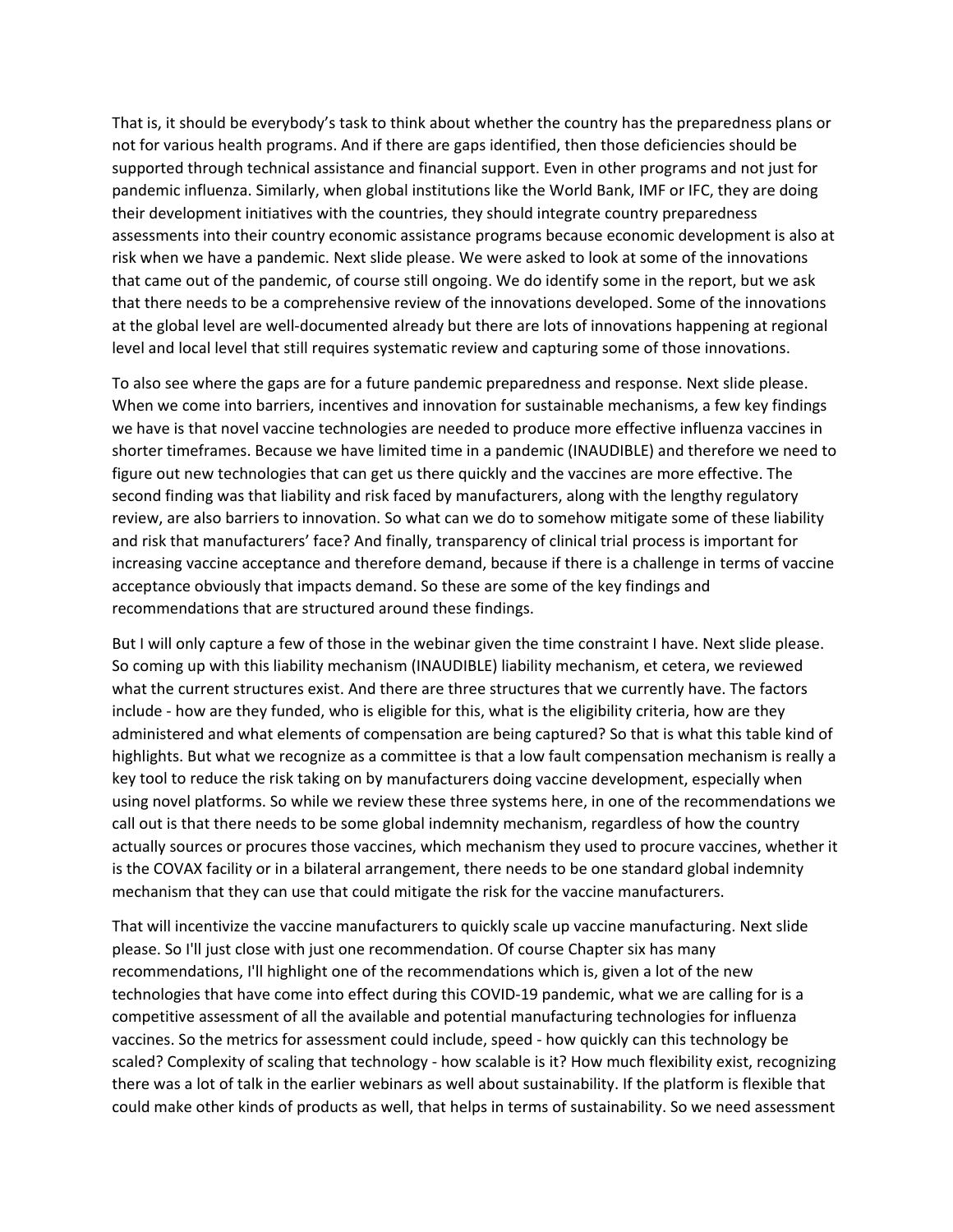of these different technologies for mass production. Once we have this assessment done, that should inform a decision making framework not only for future investments in those technologies, but going back to recommendation in the context of Chapter three that I talked about earlier, that would then also inform what kind of distributor network do we need to build globally.

Because the technology capabilities inform the nature of the distributed network that we need to build. Next. I think that's the end of my formal presentation, I would like to now invite my co-chair Dr. Prashant Yadav to offer some comments. Prashant over to you.

### PRASHANT YADAV

Thank you Ravi, and thanks first of all to all of you who are joining and also to our committee members who like Ravi said come from deep expertise in different aspects of manufacturing, regulation, funding of research for manufacturing. I will hear from some of them in the Q&A session in a few minutes. I want to stress three points. One is that when we in this committee talked about what all needs to go into building resilience in influenza vaccine manufacturing and supply chains, and both pandemic and seasonal influenza, but also more generally for vaccine manufacturing and supply chains, we thought that it starts with good data on a number of things. It requires systems thinking, and systems thinking implying, regulatory, quality, critical inputs, lots of things that you would see appear in the recommendations that Professor Anupindi just described. And along with that, a very well coordinated risk management structure. You also see that the enablers for making such resilience occur in vaccine supply chain, those enablers include things such as indemnity or (INAUDIBLE) plants, or some areas where you might say, "well, this is getting into financing." Indemnity is one particular example.

But the reason we got deeper into some of those areas was that unless the enabling environment for the supply chain was in place, it would not be feasible to talk about a sustainable resilient vaccine supply chain. So we did delve into some of these areas which are in a way adjacent or auxiliary to the core remedy we're focusing on. I also want to remind us that there are many parts of this which are dynamic, especially because the global structure for pandemic preparedness, financing, manufacturing are involving and lots of discussions are in play currently. So in places where there are ongoing discussions such as what will be the future of new task forces that have been established or what is the nature of new financing that will be used? How will it be organized? Other structures that are evolving for global coordination partnerships, including for vaccine manufacturing preparedness. So I think at times the recommendations of this committee will have to be viewed in recognition of the idea that there are aspects of structure that are involving or financing that are involving.

# **Q&A**

#### STEPHANIE MICELI

Thank you to you Professor Anupindi for that presentation and for your comments. I will now move into that Q&A session and just a reminder for our audience. If you would like to submit a question, you can just simply type that into the chat box below your video frame. And we're also joined by several other committee members for this Q&A period. We also have with us today Dr. Matthew Downham, who is with the Coalition for Epidemic Preparedness Innovations in the UK as the sustainable manufacturing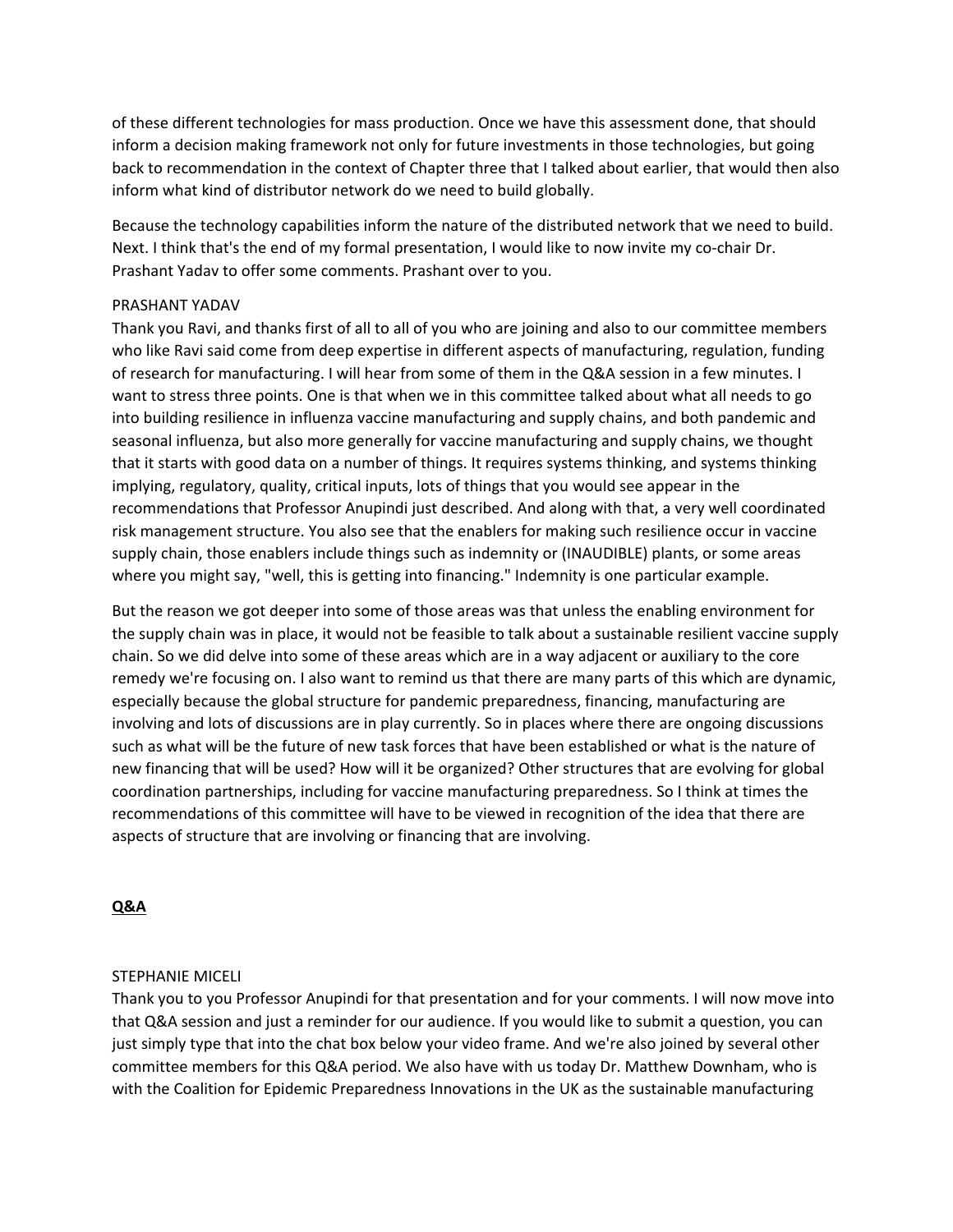lead. We have Dr. Noreen Hynes, who's a physician, trained and board certified in internal medicine and infectious diseases with additional tropical medicine and epidemiology training. She also serves on the faculty at the Johns Hopkins University School of Medicine and Public Health. And finally, we have Dr. Jennifer Pancorbo, who is director of industry programs and research at the BioManufacturing Training and Education Center. So our first question for our panel is how did the committee decide that the G20 would house the proposed manufacturing task force?

And what would this entity look like?

RAVI ANUPINDI Prashant do you want to respond to that?

# PRASHANT YADAV

I'm happy to have you, but I think Matthew might be good to talk about this as well.

# MATTHEW R DOWNHAM

That's fine, thank you. Thank you very much Prashant, and hope you can hear me all OK. So indeed, the suggestion was that the COVAX manufacturing task force that's been existence now for about four months, such be housed under the G20. Particularly given some of the activities that the COVAX Manufacturing Task Force is engaging on, particularly thinking through to one of the particular work streams co-convened by the WHO to support vaccine manufacturing capacity capability across low middle income countries. And this was felt to be aligned not just with the G20, but also with the G20 initiative in terms of supporting, for example, geo‐diversification of vaccine manufacturing moving forwards, particularly to ensure improved public health security provision for those particularly in underserved or regions of the world that don't necessarily have vaccine supply currently. So the sense was the alignment, particularly like the say between the COVAX manufacturing task forces. We met objectives, its vision, its mission and how that aligned with the G20 accordingly.

Hope that addresses the question properly.

# PRASHANT YADAV

One thing I will add to what Matthew said was, I think the committee deliberated quite a bit on the idea, what's the right hosting entity and structure for this task force. And the two ideas that we took into account in our deliberations for it has to be hosted in a place where the membership is consisting of countries which are currently or likely to be vaccine manufacturing countries. And we also took into account that if it is hosted by a structure which is all member states, then we may not have the kind of governance that is needed for something which is very specific, a technical task that requires very intense coordination. So I think that's those two points led the committee to think about the G20 as the structure for hosting.

#### STEPHANIE MICELI

Thank you. Our next question for you all is recommendation 4.3 discusses commissioning studies on demand forecasting and uptake. We know that demand varies. So is there more context on feasibility and how this can be improved?

### RAVI ANUPINDI

Yeah, I can offer something and then maybe have other people jump in. I think it's, yes, demand is uncertain, but, you know, also influenced by local issues in terms of demand uptick, etc. So therefore,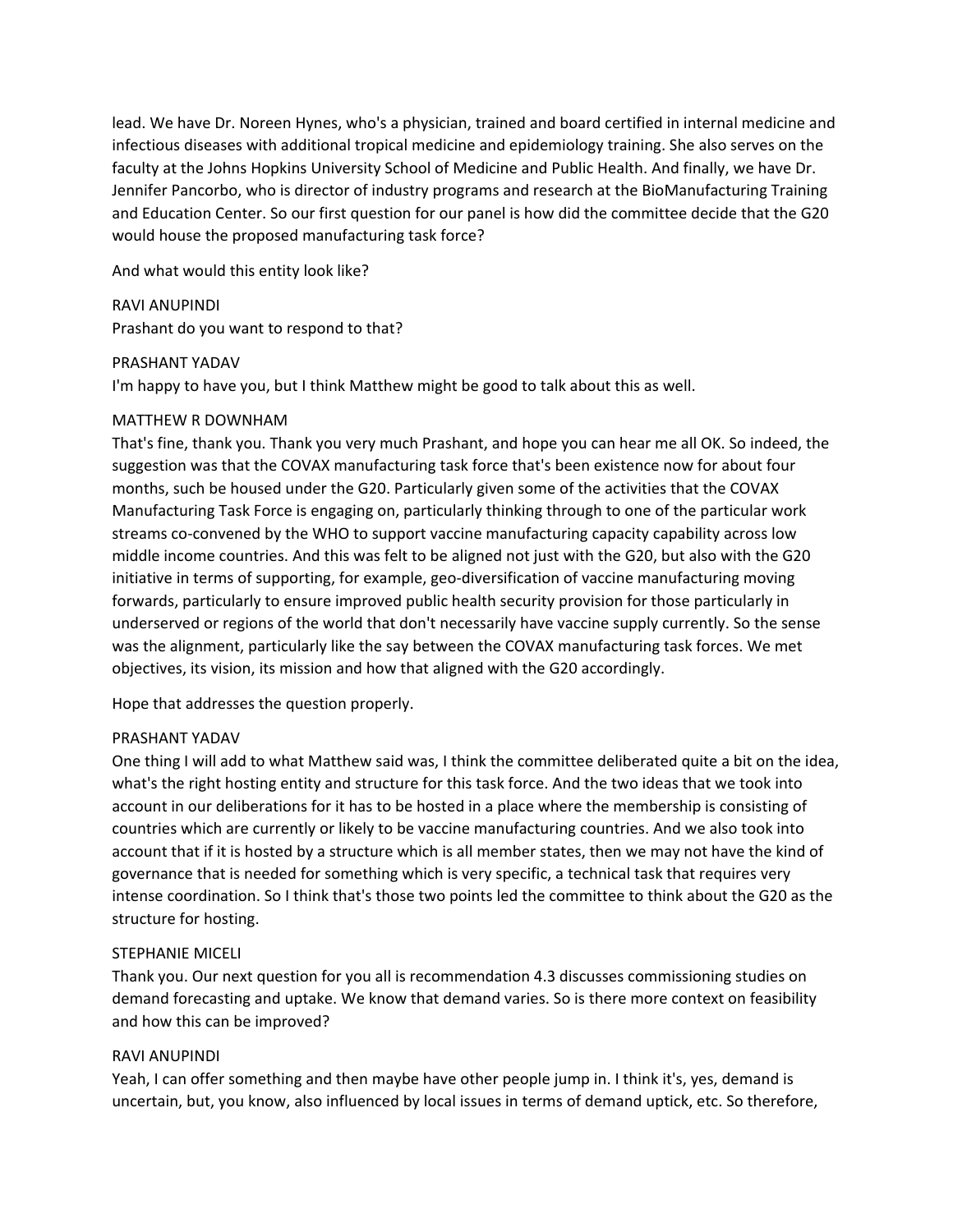getting a good sense of what are the factors that are impacting demand, whether it is, you know, hesitancy issues prior experience with health systems, there are many factors that go into that. So having and that could also be those factors could be country and region specific. So therefore, we are calling for research to kind of capture some of those that will influence that will impact how demand forecasting can be done. And that then filters up and aggregated such that our vaccine manufacturing network will figure out how much capacity to invest in etc. Anybody else wants to add something? Yeah.

### PRASHANT YADAV

One thing I will add to what Ravi said, and then, sorry, Jennifer, is the idea that we have to make a start with better forecasting for seasonal flu vaccine. That will get us closer to having better forecasts for pandemic influenza. Because we are talking about influenza vaccines, I think the stock has to be... we can do much better on seasonal vaccine, seasonal flu vaccine or seasonal influenza vaccine forecasting and then from there build and contribute to the capabilities for pandemic. But Jennifer and others have probably thoughts too.

# JENNIFER PANCORBO

I think your question, if I may add one of the other rationales that we entertain was the idea that we need to somewhat incentivize organizations and countries to look in to taking manufacturing, production and tracking of components that are important for vaccine manufacturing, influenza in particular. But others in general, and by looking into the demand and the need that different regions may have, then we can open up potential solutions and open up incentives for organizations to engage in manufacturing and by expanding the manufacturing capability, then going to solving some of the other issues as well.

RAVI ANUPINDI

And Noreen.

# NOREEN HYNES

One of the things that certainly has been discussed in other groups and was discussed by (UNKNOWN) has to do with in an LMIC influenza might not be traditionally seen as an important problem when there are limited resources that you need to spend other things on. However, in the setting of the current pandemic, which is, of course, a respiratory virus, it will be very interesting to see what impact or change in demand this has, as people wish to prevent other potentially serious respiratory diseases. And if we can marry up with that, we might be able to get some better sense of the inputs that go into demand in different countries and in different settings, and that the uptake might be improved.

#### RAVI ANUPINDI

Thank you, Noreen. Matthew, anything you want to add?

# MATTHEW R DOWNHAM

No, I think it's all very nicely been said, take the opportunity. Thank you.

# STEPHANIE MICELI

Regarding recommendations 6.5 on agreeing to inspection and only exporting emergency use listing or pre‐qualified vaccines, how did you decide to recommend a treaty as opposed to other mechanisms to do this?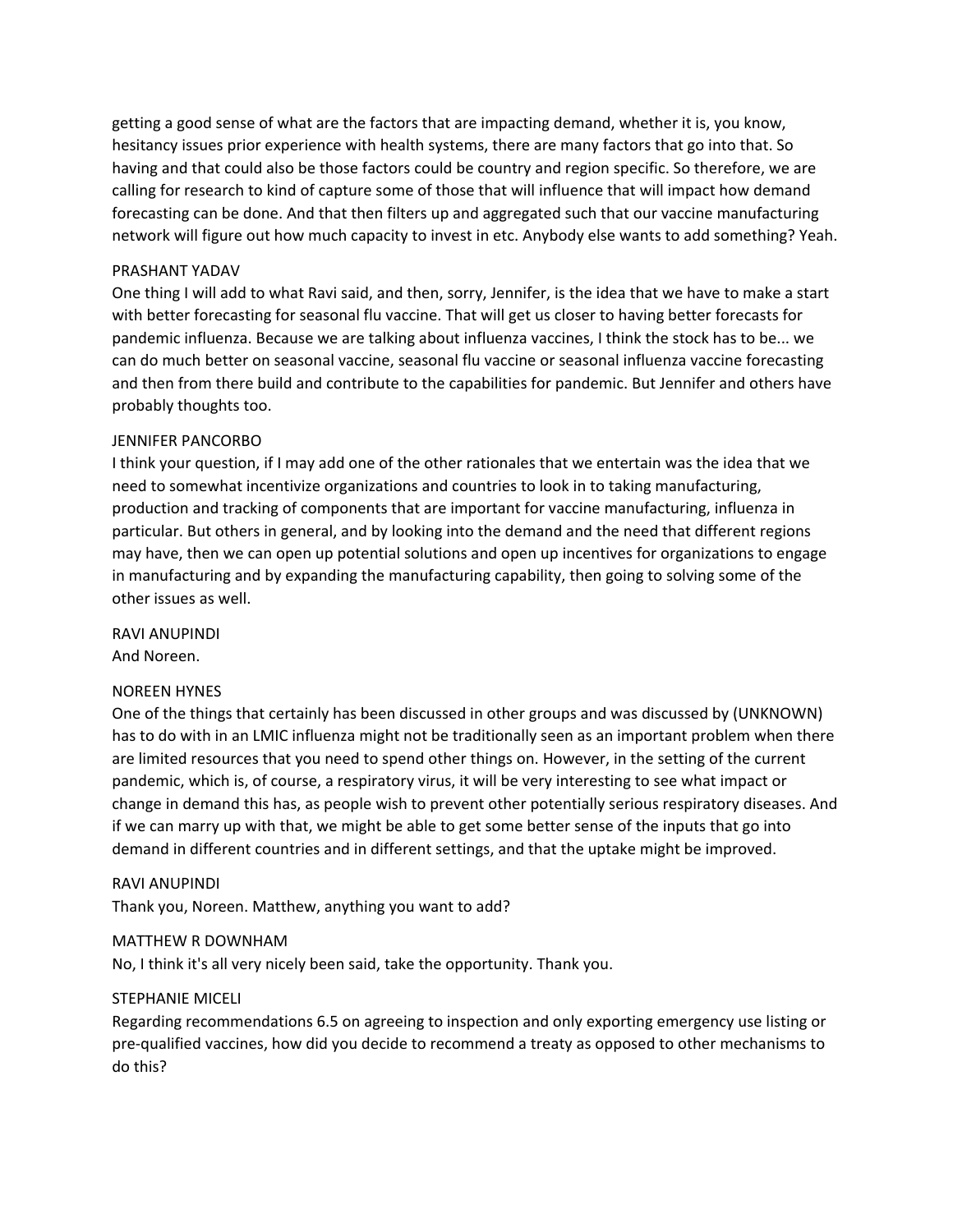#### RAVI ANUPINDI

Who wants to take that up the shot? Noreen.

#### NOREEN HYNES

Thanks. I will take a stab at based upon our discussions, but the important thing is that a treaty has much different impact than a recommendation would have from WHO. And in light of the fact that we have seen during the current pandemic the release of vaccines, perhaps before their time, that is, before there was sufficient data to understand what was the efficacy of a vaccine, which could have dissuaded population uptake. So we were thinking that something that was codified in a way that countries agree to and there could be the carrot and stick associated with this. We might have a more adherent group to following the necessary guidance for releasing a vaccine that essentially can be accepted globally under an emergency use listing.

#### PRASHANT YADAV

So to add to what Noreen said, I mean, I think we have a quite intense discussions in the committee about how do we ensure that, you know, quality standards are stringent and they are upheld? And we talked about a combination of incentives and disincentives, and disincentives to make sure that there is some way to discourage manufacturers from bypassing good practices, adherence to good manufacturing practices. And one of the ideas was that you could do that by the Global Indemnity Program, which is the only manufacturers who would be allowed to be a part of the global indemnity program would be the one to go through a proper WHO pre‐qualification or emergency use listing. But then we said there are still going to be requirements for the need to conduct. Independent audits and quality inspections and housing all of this under an existing treaty or the treaty that was that is being discussed and gives it the farthest reach and creates the right balance of incentives and disincentives for quality audits, and that was the driving factor in putting 6.5B under a treaty like recommendation.

#### STEPHANIE MICELI

Thank you, Dr. Yadav. Our next question is the findings and recommendations from this study seem applicable to the supply chain for PPE in general, for example, high filtration masks, medical gloves and rapid result diagnostic tests. This has been a roller coaster of supply, and demand and lack of high quality PPE was a key factor in community spread of SARS‐COVID at the beginning of the pandemic. What are the committee's thoughts on this?

### RAVI ANUPINDI

I can take a shot, I mean, we didn't discuss, obviously, this was not part of our strategy to discuss other public health countermeasures. But you're right, I think, you know, the question that the structures are similar structures would be definitely relevant for, you know, whether it's PPE or ventilators or other kinds of things, because we have seen similar chaos happen in scaling up of the manufacturing of drugs. So this comes under the broader idea of this is where the recommendation 3.1, which is and then what Prashant was talking about in his comments, saying good data systems thinking and a coordinated risk management structure. I mean, that's in some ways a universal kind of thing if you want to think about resiliency of supply chain for any critical work. But we didn't in our committee focus on the other. I would say that the structures, I think, would be relevant for much more broadly. Anybody else wants to add to that? Matthew?

# MATTHEW R DOWNHAM

Yes, I mean, certainly, I think the PPE is as an illustration of how the pandemic has hit, the COVID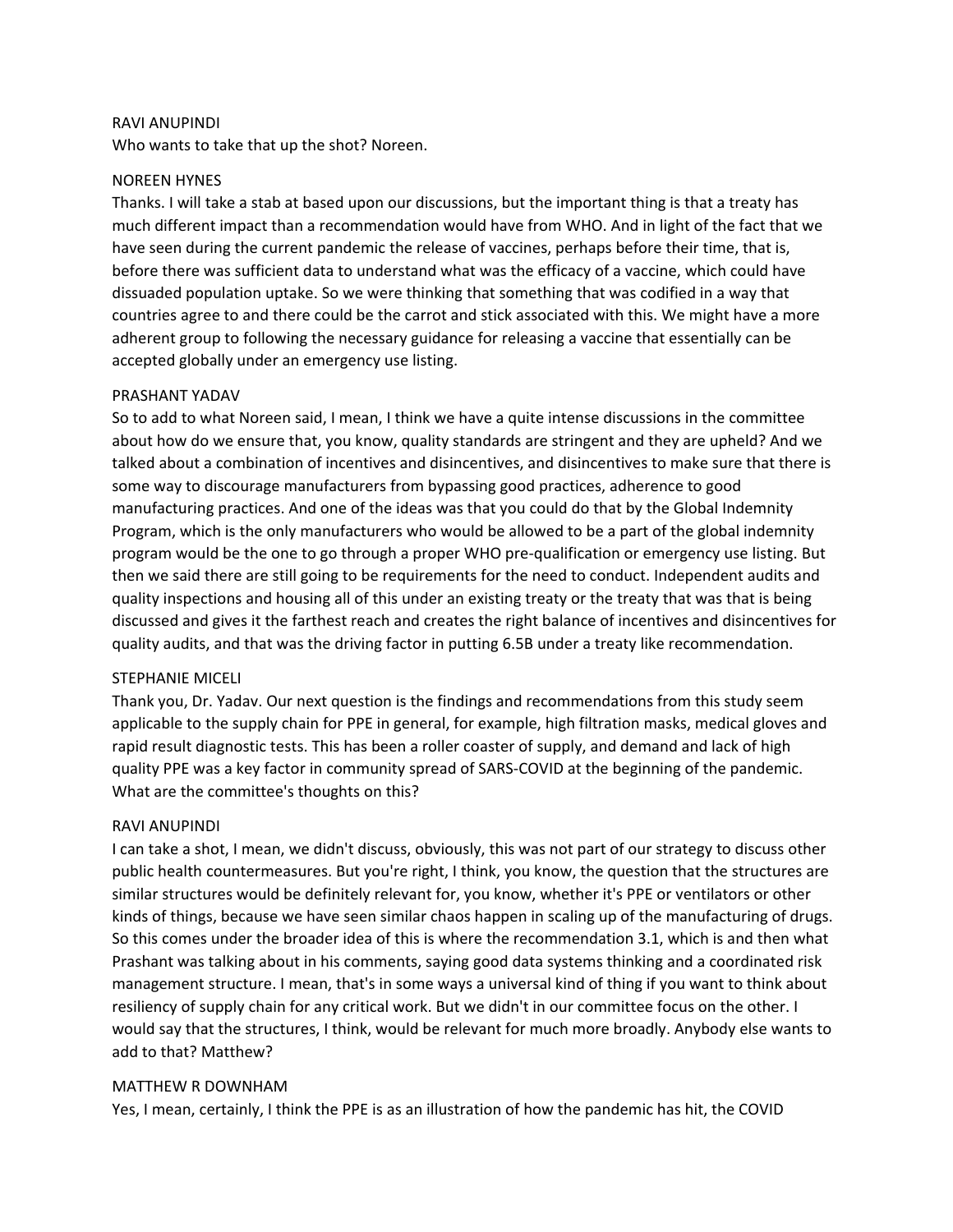pandemic has impacted multiple supply chains and supply aspects, that have impacted not just health care, health major control provisions, but also the vaccine industries. And so there's a certain thought behind how supply chains need to be managed, particularly in future from the surge demand perspective. So there's that aspect as well. And certainly, I think the issue regarding the PPE illustrates the pressures put on systems when pandemics emerge and how they may impact other vaccine products like influenza, etc. that are used on an annual basis. It's a good question.

### RAVI ANUPINDI

Jennifer and then Prashant.

# **JENNIFER**

Thank you. Thank you Ravi. And if I may add to what Matthew just mentioned, we actually did discuss extensively PPE in the context of manufacturing because a lot of the same components that are utilized in care and in health are (UNKNOWN) by manufacturing facilities and the gowning that are required to access clean rooms and manufacturing facilities. And this or this objective is definitely all encompassing. And like Matthew indicated, PPE is an example of the many components and then we try to address.

# RAVI ANUPINDI

Prashant.

# PRASHANT YADAV

Yeah, I was I was going to say two things, one is along the lines of what Jennifer said, which is that the manufacturing network that we're talking about, which is going to get expanded will have new sites. We did talk about the need to have safety in place for workers in those manufacturing plants, so that is dependent on having PPE. The second is that I would like to conjecture about the supply chain for PPE in that sense is somewhat simpler than what we faced for flu vaccines, partly because the strain and the strain matching and those things have to be done each year, whereas for PPE, it's in that sense a somewhat more standardized product. So the planning processes are a little bit more complex and depending upon information getting revealed much closer to the season. And I think therefore we think this is more complex than the supply chain for PPE or other medical products that were.

#### RAVI ANUPINDI

Right. Yeah. Thank you, Prashant.

# STEPHANIE MICELI

Thank you. Our next question is two parts. So how can we ensure that low and middle income countries don't get left behind in the rollout of a potential pandemic influenza vaccine? And then how can LMIC's be more engaged in the manufacturing?

RAVI ANUPINDI Once you get back. Matthew. Yeah.

# MATTHEW R DOWNHAM

Thank you. Yes. I mean, obviously from (UNKNOWN) but closely involved with the COVAX facility, that is, of course, trying to support ensuring the middle income countries are not behind in terms of the COVID pandemic currently, that drive to ensure equitable access to vaccines across the COVAX facility, which of course, is (UNKNOWN), GAVI, UNICEF and WHO. And such a mechanism, I think is really illustrated how groups have to pull together to facilitate getting vaccines to support LMICs, but also the complexity of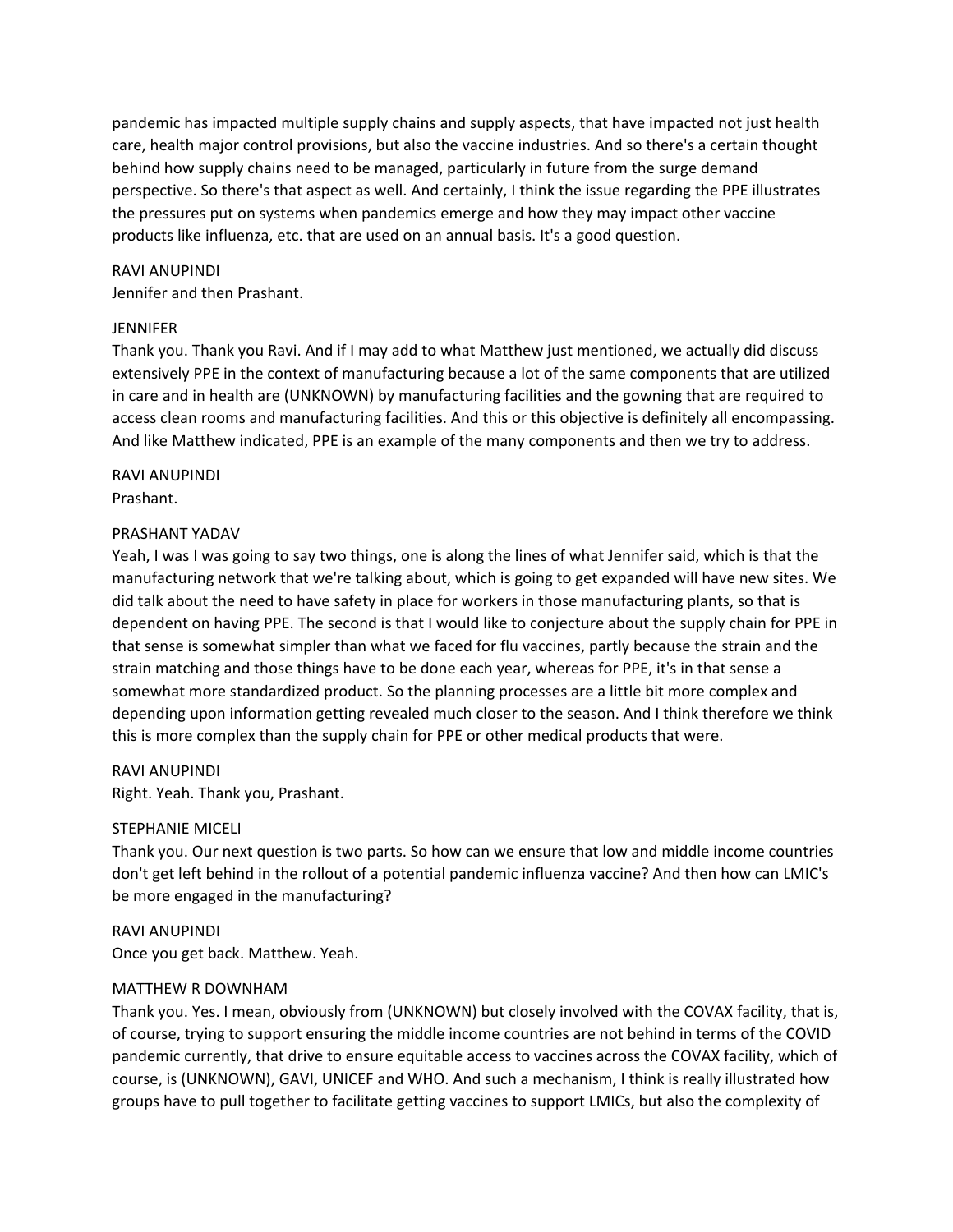distributing vaccines into low middle income countries. And so in terms of the question in terms of also, how can the LMICs be more involved and not left behind? I think there's a call here to have more Geodiversification of vaccine manufacturing and establish footprint in the middle income countries, low middle income regions such that vaccine distribution can be more accessible, more rapidly in an agile sense provided from directly within specific regions, rather than having call centers globally where vaccines are currently inarguably distributed from.

So there's a whole piece of work around how to ensure lessons learned. Let's say the current COVID pandemic, but LMICs are better served better provided for. And some of that speaks to, like I say, Geodiversification. Improving vaccine manufacturing capacity capability maybe exists today and needs to be expanded or countries where it doesn't exist and needs to be established from the ground up. And that's some of the motivation, like I received, (UNKNOWN) and of course, COVAX, and I can see Noreen is (UNKNOWN) to speak. So I'll stop. Thank you.

# NOREEN HYNES

Thanks, Matt. And we also discuss the whole issue, remembering the very nice diagram or pictorial that Ravi showed. You know, there are so many component parts that go into a vaccine, over 100 things that are needed. And we did also discuss the importance of regionalization. But also it could be an ultimate goal for a country, a low or low middle income country to become a vaccine manufacturer. But it can also begin with becoming a manufacturer of critical component parts that become part of this and that within a regional hub, they feed into it with a one or more regional manufacturers in an area. So it isn't a solution overnight. It's building capacity in a progressive manner.

# RAVI ANUPINDI

Prashant and then, Jennifer.

#### PRASHANT YADAV

So I think we had multiple discussions, I think the precise recommendations in the committee's report that touched on this issue as far as I recollect are two. One is what focuses on asking this new taskforce to explicitly look at the value of decentralized manufacturing, to what extent can it be put in place, evaluating the economics and technical aspects of more decentralized manufacturing? So I think the committee isn't recommending a full fledged go to decentralized manufacturing. It is saying that this task force needs to get into that more deeper. The second is that where the committee is making a specific recommendation is around the area of workforce development for vaccine manufacturing. And that's an area where I think there is an explicit asked that Health and Human Services and other agencies should look at how can we develop a stronger workforce for vaccine manufacturing, which can then contribute to more localized manufacturing emerging over time.

RAVI ANUPINDI Jennifer?

#### JENNIFER PANCORBO

Yes, if I may add the following what Noreen said, yeah, that this is something that will be develop over time kind of takes back to one of the first questions we had about demand and understanding demand. So using that knowledge will help us build up that understanding and then evolve the situation in terms of low and middle income countries. We learn through our investigations that depending in the region and somebody who's a very open and really engaging influenza vaccine, vaccination and orders are not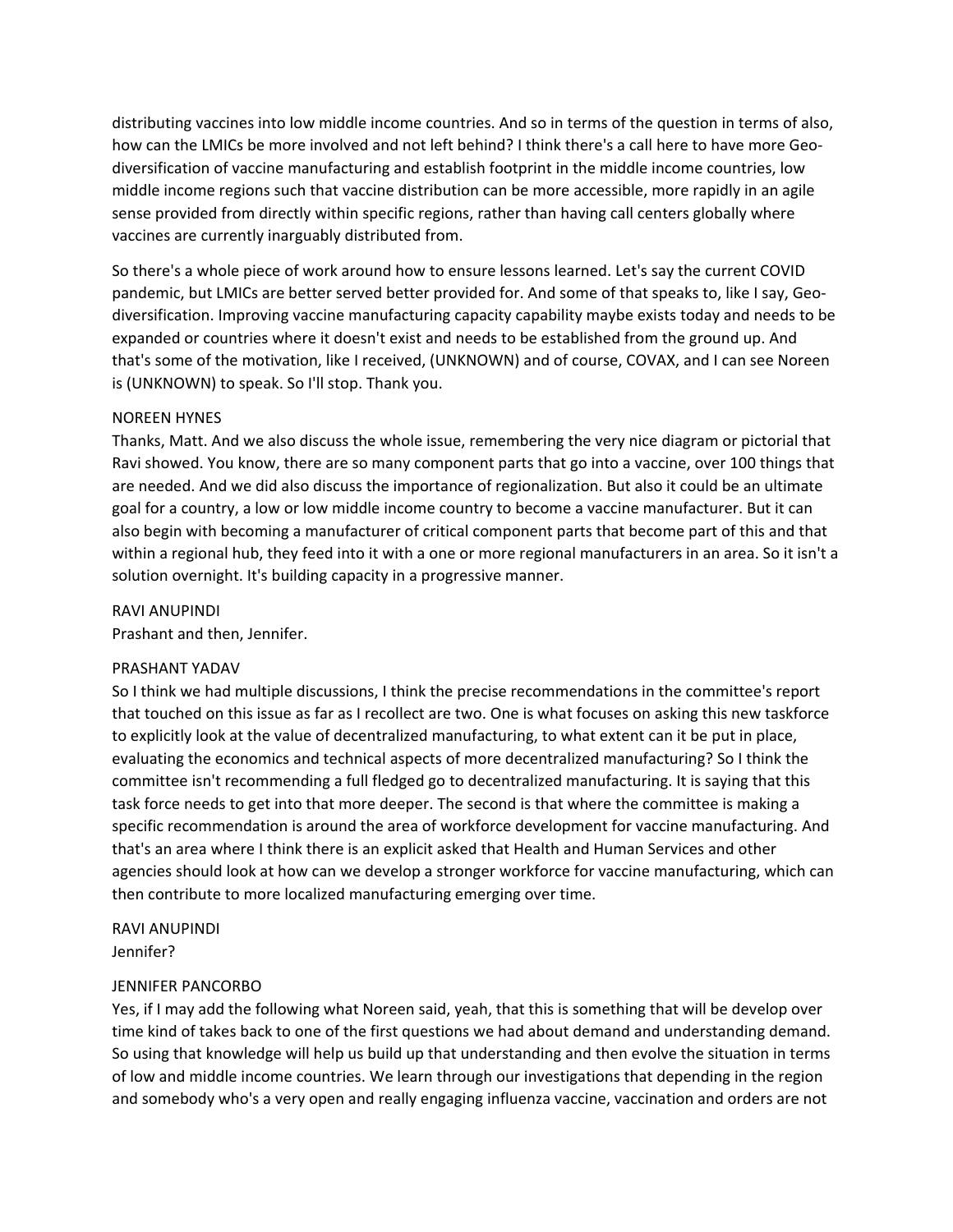so much for a number of reasons. And so understanding that demand and how that pools will eventually help us develop a more strength in the hope and what interaction within the between the manufacturers and the various organizations involved.

RAVI ANUPINDI Noreen.

# NOREEN HYNES

And also building on what Jennifer has said and Matt and Prashant, and Ravi has to do with another thing that we spoke about and certainly would be under the umbrella of a G20 task force that's created is providing other incentives that would assist new actors in the field of vaccine development across the spectrum of the needed supplies. And that would be particularly when you get to manufacturing because of the difficulty going from small scale to large scale. Part of, one of our recommendations was that for these newer developers and small biotechs that as part of a contract, at least within the United States, and this could be something that the task force could examine or even under treaty, that you would need to identify a successful manufacturer to partner with to help you get across the finish line. And of course, would in fact be a step in building further capacity.

#### RAVI ANUPINDI

One last thing I would add, Stephanie, is that I think the government structures we call for it to be an inclusive government structure. So for example, the developing country vaccine manufacturing networks have representation there. So I think the other way to get the voices heard, both from manufacturers perspective as well as country perspectives is to have more inclusive governance structures. Thank you.

#### STEPHANIE MICELI

Thank you. Next question is about recommendation five, specifically the mechanism to evaluate preparedness plans. How did you envision this compared to other efforts like the US General Service Administration's plan? And how would these work together or are they completely separate from each other?

#### RAVI ANUPINDI

Yeah. We didn't get into details about how we would evaluate preparedness, but the idea that a lot of discussion in our group was that the preparedness plans are not granular enough. Countries are not obligated to submit their preparedness plans to the quality needed. So we need to develop, you know, what, give technical support as well as, you know, structure incentives to ensure that the preparedness plans are robust enough. So that was kind of the idea. And the second one was that it's dynamic. So that is why the recommendations 5.1 is talking about a periodical convening and updating based on lessons learned. You know, what we had a preparedness plan before is that still relevant? Are there gaps? So I mean, how do we know? So we didn't get into details about how actually to measure preparedness, but the idea of doing mock drills, et cetera, tabletop exercises are one way to ensure that our country is prepared. Anybody else who wants to add to that? Yeah. Noreen.

#### NOREEN HYNES

We did we did discuss the fact that there is at least under the global health security agenda, the joint external evaluation process that does look at preparedness planning. However, it is unusual for any of those plans to go so far as to look at their manufacturing or elements of manufacturing capacity. It really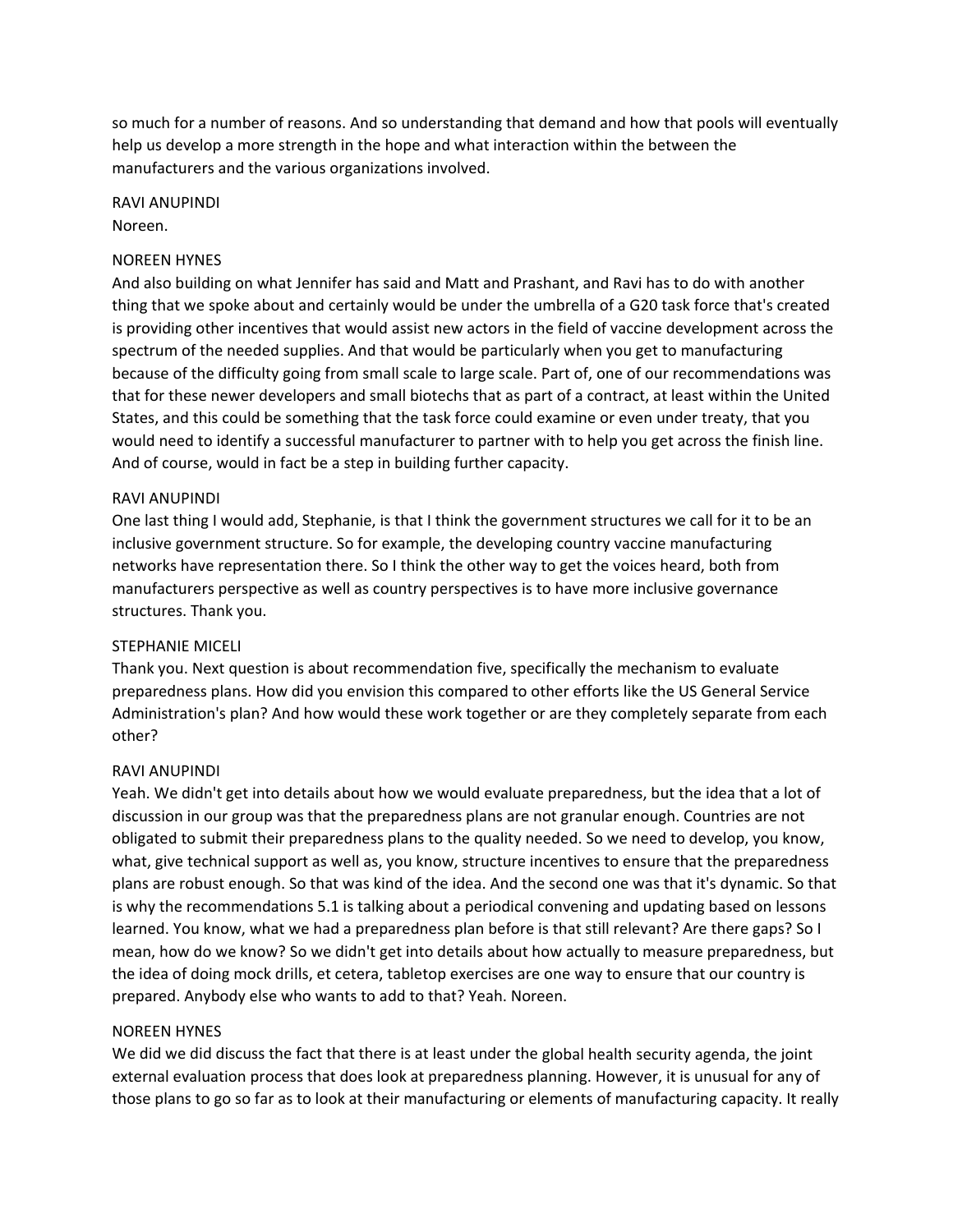has to do with a traditional Ministry of Health Preparedness Plan being ready to respond to additional surveillance, which we heard earlier today. It's very, very critically important, but it has not gotten into the manufacturing and supply capacity in many of those plans, and not all countries participate. So it's an idea that can be embellished as, for example, when the G20 task force could look at this further.

# RAVI ANUPINDI

So I think, I suppose, you know, you raised the issue about the question, Prashant raises the existing kind of frameworks. I think part of this convening also is to begin to understand, OK, where are the gaps? And are existing frameworks good enough? What has been your experience from, you know, countries experiences from managing the COVID 19? If there are gaps that is rather theoretically committing to upgrade them or maybe develop a new set of criteria for what preparedness actually means.

# STEPHANIE MICELI

Thank you. And since we are nearing the end of the time, it looks like this may be our last question. And we would love to hear from all of you, looking again at recommendation number five on real time global data to inform manufacturing, the World Health Organization is working on efforts to develop large scale levels at a, dashboard or hub that takes in information from companies to inform drug supply chain efforts. Is this similar to what this committee was envisioning for influenza vaccines?

# RAVI ANUPINDI

Matthew, you want to take this one?

# MATTHEW R DOWNHAM

In simple terms, yes. And so that the WHO hub is largely leveraging off the directors influenza program in terms of rapidly sharing data, for example, the database gives aid leveraging off the cancerous infrastructure. That upgrade shows through a network of laboratories globally that are monitoring and tracking the disease and its value. It's epidemiological and development, all of which feeds into the manufacturing strategies and decision making process. So that means, you know, that that exists today and has been in existence close to 70 years, certainly was the kind of template. And certainly, as I say, the (UNKNOWN) thinking forward to using that kind of model for future activities to monitor and track diseases and inform manufacturing accordingly. So I say sometime is yes, but obviously open to my colleagues for the feedback.

#### PRASHANT YADAV

So again, I wasn't sure, you know, WHO has, the World Health Organization has two or three initiatives which are probably fitting to what was described in the question, if it is about the influenza, just say it works as Matthew's describing hopefully he did, but it's also very well be about WHO work on building a control tower, demand and supply matching to for essential COVID technologies. And if that's the one that is being referred to in this question, I think it is structurally like that. But I think what we are recommending goes one level farther and it says a planning methodology which brings together what is the current supply, what is the, what is the currently installed manufacturing capacity and what is the demand and what tool allows doing that planning for influenza vaccines, both seasonal and for scenarios of pandemic.

# RAVI ANUPINDI

Thank you. Anybody else? I think, I'd just like to add to that, Stephanie, I think the, also, what we